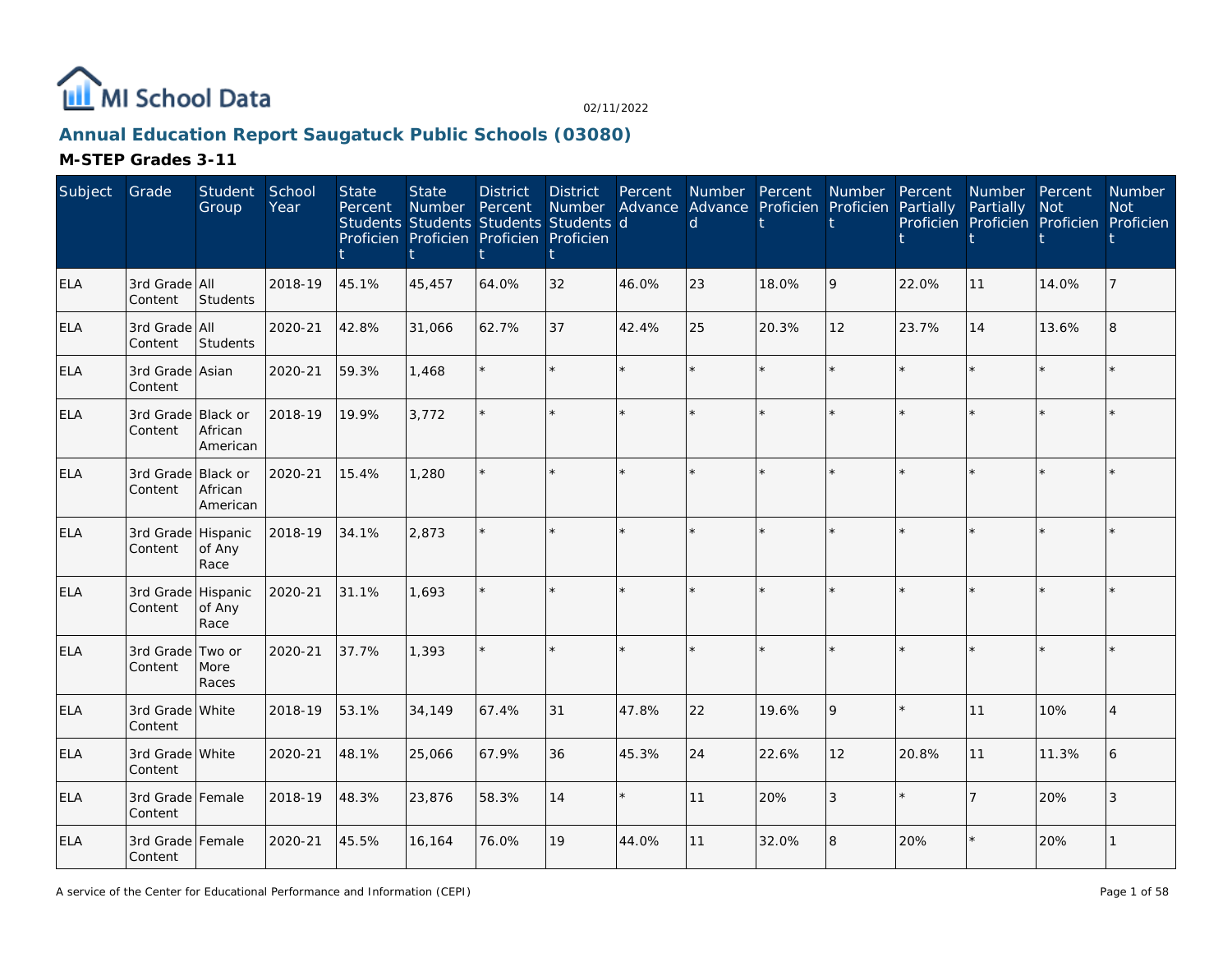

# **Annual Education Report Saugatuck Public Schools (03080)**

| Subject    | Grade                        | Student<br>Group                                        | School<br>Year | <b>State</b><br>Percent | <b>State</b><br>Number | <b>District</b><br>Percent<br>Students Students Students Students d<br>Proficien Proficien Proficien Proficien | <b>District</b><br>Number | Percent | $\mathsf{d}$ | Number Percent<br>Advance Advance Proficien Proficien Partially | Number         | Percent | Number Percent<br>Partially<br>Proficien Proficien Proficien Proficien | Not     | <b>Number</b><br><b>Not</b> |
|------------|------------------------------|---------------------------------------------------------|----------------|-------------------------|------------------------|----------------------------------------------------------------------------------------------------------------|---------------------------|---------|--------------|-----------------------------------------------------------------|----------------|---------|------------------------------------------------------------------------|---------|-----------------------------|
| <b>ELA</b> | 3rd Grade Male<br>Content    |                                                         | 2018-19        | 42.0%                   | 21,581                 | 69.2%                                                                                                          | 18                        | 46.2%   | 12           | 23.1%                                                           | 6              | 20%     | $\overline{4}$                                                         | 20%     |                             |
| <b>ELA</b> | 3rd Grade Male<br>Content    |                                                         | 2020-21        | 40.3%                   | 14,902                 | 52.9%                                                                                                          | 18                        | 41.2%   | 14           | 11.8%                                                           | $\overline{4}$ | 26.5%   | 9                                                                      | 20.6%   |                             |
| ELA        | Content                      | 3rd Grade Economic<br>ally<br>Disadvant<br>aged         | 2018-19        | 31.3%                   | 17,711                 | 50.0%                                                                                                          | 9                         | $\star$ | 6            | 20%                                                             | $\overline{3}$ | 27.8%   | 5                                                                      | 22.2%   |                             |
| <b>ELA</b> | Content                      | 3rd Grade Economic 2020-21<br>ally<br>Disadvant<br>aged |                | 27.6%                   | 10,241                 | 42.9%                                                                                                          | 9                         | 20%     | $\Delta$     | $\star$                                                         | 5              | 23.8%   | 5                                                                      | 33.3%   |                             |
| ELA        | 3rd Grade English<br>Content | Learners                                                | 2020-21        | 26.7%                   | 1,627                  |                                                                                                                | ÷.                        |         |              | $\star$                                                         | $\star$        |         | $\star$                                                                | $\star$ |                             |
| <b>ELA</b> | 3rd Grade<br>Content         | Students<br>With<br>Disabilitie                         | 2018-19        | 19.5%                   | 2,328                  |                                                                                                                |                           |         |              | $\star$                                                         |                |         | $\star$                                                                |         |                             |
| ELA        | 3rd Grade<br>Content         | Students<br>With<br>Disabilitie                         | 2020-21        | 17.5%                   | 1,578                  | 50%                                                                                                            | $<$ 3                     | 50%     | $<$ 3        | 50%                                                             | $<$ 3          |         | 5                                                                      |         |                             |
| <b>ELA</b> | Content                      | 3rd Grade Homeless 2018-19                              |                | 23.4%                   | 489                    |                                                                                                                |                           |         |              | $\star$                                                         |                |         | $\star$                                                                |         |                             |
| ELA        | Content                      | 3rd Grade Homeless 2020-21                              |                | 19.3%                   | 205                    |                                                                                                                |                           | $\star$ |              | $\star$                                                         | $\star$        |         | $\star$                                                                | $\star$ |                             |
| ELA        | 4th Grade All<br>Content     | Students                                                | 2018-19        | 45.8%                   | 46,892                 | 76.3%                                                                                                          | 45                        | 52.5%   | 31           | 23.7%                                                           | 14             | 11.9%   | $\overline{7}$                                                         | 11.9%   |                             |
| <b>ELA</b> | 4th Grade All<br>Content     | Students                                                | 2020-21        | 44.2%                   | 32,274                 | 75.0%                                                                                                          | 39                        | 55.8%   | 29           | 19.2%                                                           | 10             |         | 8                                                                      | 10%     | 5                           |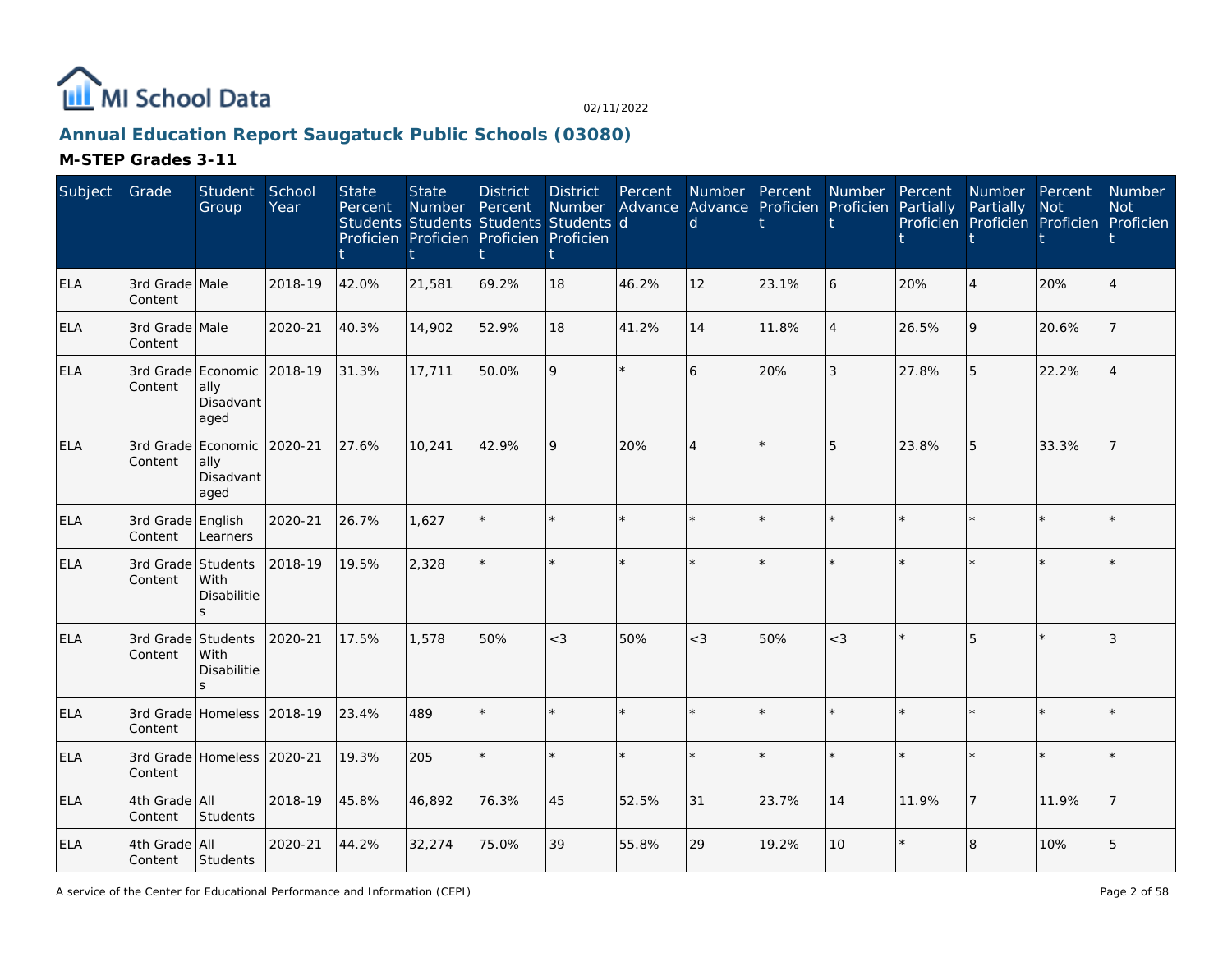

# **Annual Education Report Saugatuck Public Schools (03080)**

| Subject    | Grade                         | Student<br>Group                                    | School<br>Year | <b>State</b><br>Percent | <b>State</b><br><b>Number</b> | <b>District</b><br>Percent<br>Students Students Students Students d<br>Proficien Proficien Proficien Proficien | <b>District</b><br>Number | Percent<br>Advance | Number Percent<br>$\mathsf{d}$ | Advance Proficien | Number<br>Proficien | Percent<br>Partially | Number Percent<br>Partially | Not<br>Proficien Proficien Proficien Proficien | Number<br><b>Not</b> |
|------------|-------------------------------|-----------------------------------------------------|----------------|-------------------------|-------------------------------|----------------------------------------------------------------------------------------------------------------|---------------------------|--------------------|--------------------------------|-------------------|---------------------|----------------------|-----------------------------|------------------------------------------------|----------------------|
| ELA        | Content                       | 4th Grade American<br>Indian or<br>Alaska<br>Native | 2020-21        | 30.8%                   | 140                           |                                                                                                                | $\star$                   |                    |                                |                   |                     |                      |                             |                                                |                      |
| <b>ELA</b> | 4th Grade Black or<br>Content | African<br>American                                 | 2018-19        | 20.9%                   | 3.961                         |                                                                                                                | $\star$                   |                    |                                |                   |                     |                      |                             |                                                |                      |
| <b>ELA</b> | 4th Grade Black or<br>Content | African<br>American                                 | 2020-21        | 16.9%                   | 1,429                         |                                                                                                                | $\star$                   | $\star$            |                                |                   | $\star$             |                      |                             | $\star$                                        |                      |
| ELA        | 4th Grade Hispanic<br>Content | of Any<br>Race                                      | 2018-19        | 34.8%                   | 2,902                         |                                                                                                                | $\star$                   |                    |                                |                   |                     |                      |                             | $\star$                                        |                      |
| ELA        | 4th Grade Hispanic<br>Content | of Any<br>Race                                      | 2020-21        | 32.9%                   | 1,848                         |                                                                                                                | $\star$                   |                    |                                |                   | $\star$             |                      |                             | $\star$                                        |                      |
| <b>ELA</b> | 4th Grade White<br>Content    |                                                     | 2018-19        | 53.4%                   | 35,331                        | 75.9%                                                                                                          | 41                        | 51.9%              | 28                             | 24.1%             | 13                  | 11.1%                | 6                           | 13.0%                                          |                      |
| <b>ELA</b> | 4th Grade White<br>Content    |                                                     | 2020-21        | 49.4%                   | 25,863                        | 76.6%                                                                                                          | 36                        | 57.4%              | 27                             | 19.1%             | 9                   | 12.8%                | 6                           | 10.6%                                          | 5                    |
| ELA        | 4th Grade Female<br>Content   |                                                     | 2018-19        | 48.8%                   | 24,513                        | 80%                                                                                                            | 25                        |                    | 16                             |                   | 9                   | 20%                  | $<$ 3                       | 20%                                            | $\overline{2}$       |
| ELA        | 4th Grade Female<br>Content   |                                                     | 2020-21        | 46.0%                   | 16,315                        | 80%                                                                                                            | 20                        |                    | 15                             |                   | 5                   | 20%                  | $<$ 3                       | 20%                                            | 2                    |
| ELA        | 4th Grade Male<br>Content     |                                                     | 2018-19        | 42.9%                   | 22,379                        | 66.7%                                                                                                          | 20                        |                    | 15                             | 20%               | 5                   | 20%                  | 5                           | 20%                                            | 5                    |
| ELA        | 4th Grade Male<br>Content     |                                                     | 2020-21        | 42.6%                   | 15,959                        | 67.9%                                                                                                          | 19                        |                    | 14                             | 20%               | 5                   |                      | 6                           | 20%                                            | 3                    |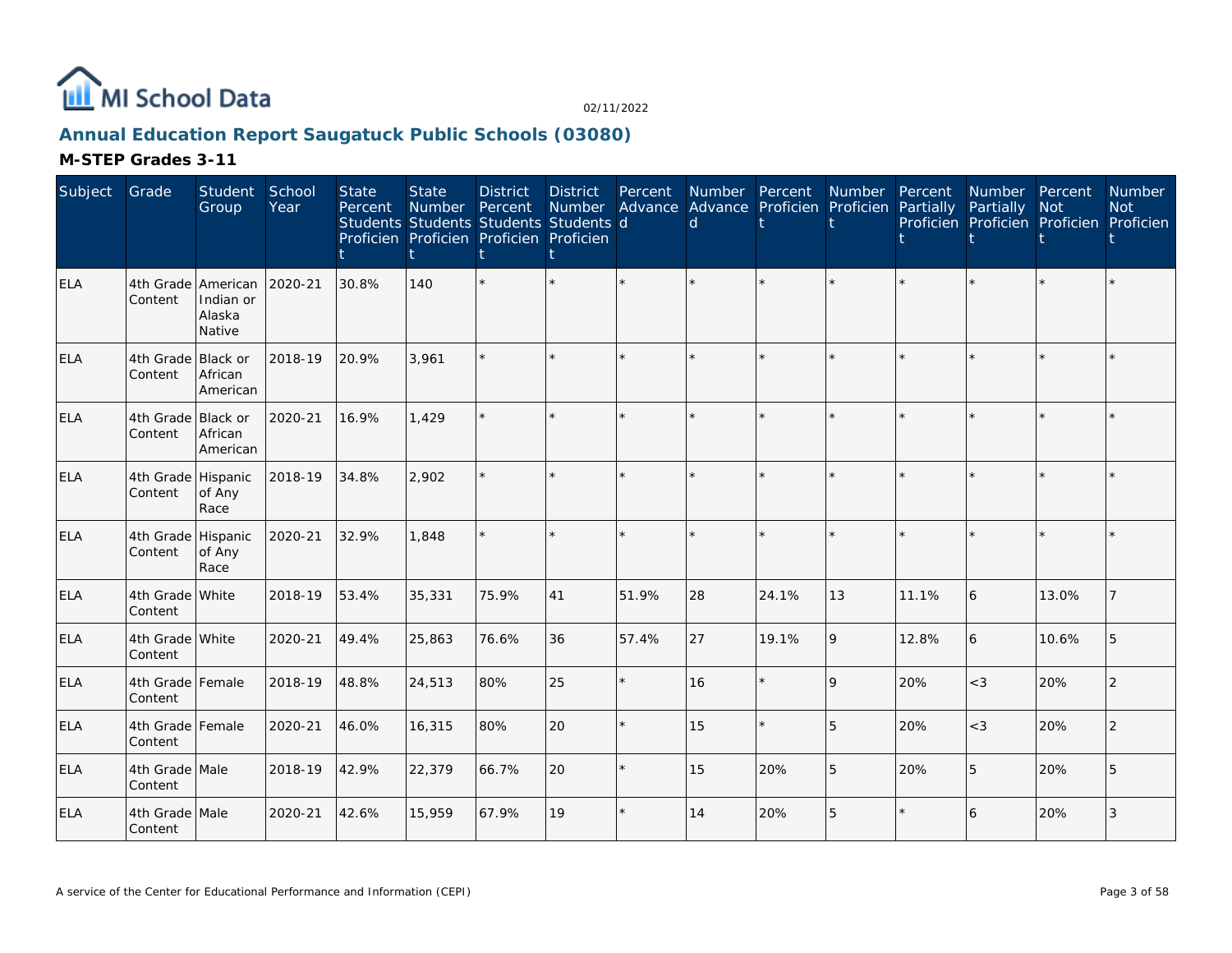

# **Annual Education Report Saugatuck Public Schools (03080)**

| Subject    | Grade                         | Student<br>Group                                        | School<br>Year | <b>State</b><br>Percent | <b>State</b><br>Number<br>Students Students Students Students d<br>Proficien Proficien Proficien Proficien | <b>District</b><br>Percent | <b>District</b><br>Number<br>t | Percent<br>Advance | Number Percent<br>$\mathsf{d}$ | Advance Proficien Proficien | Number  | Percent<br>Partially | Number Percent<br>Partially | Not<br>Proficien Proficien Proficien Proficien | Number<br><b>Not</b> |
|------------|-------------------------------|---------------------------------------------------------|----------------|-------------------------|------------------------------------------------------------------------------------------------------------|----------------------------|--------------------------------|--------------------|--------------------------------|-----------------------------|---------|----------------------|-----------------------------|------------------------------------------------|----------------------|
| <b>ELA</b> | Content                       | 4th Grade Economic 2018-19<br>ally<br>Disadvant<br>aged |                | 31.6%                   | 17,865                                                                                                     | 62.5%                      | 15                             | 33.3%              | $\overline{8}$                 | 29.2%                       | 7       | 20%                  | 3                           | $\star$                                        | 6                    |
| <b>ELA</b> | Content                       | 4th Grade Economic 2020-21<br>ally<br>Disadvant<br>aged |                | 28.9%                   | 10,613                                                                                                     | 62.5%                      | 10                             | ÷.                 |                                | 20%                         | $<$ 3   | 20%                  | $\mathbf{3}$                | 20%                                            | $\overline{3}$       |
| <b>ELA</b> | 4th Grade English<br>Content  | Learners                                                | 2020-21        | 23.2%                   | 1,327                                                                                                      |                            | $\star$                        |                    |                                | $\star$                     | $\star$ |                      |                             | $\star$                                        |                      |
| <b>ELA</b> | 4th Grade Students<br>Content | With<br>Disabilitie<br>S                                | 2018-19        | 17.5%                   | 2,130                                                                                                      | 50%                        | $\overline{7}$                 | 50%                |                                | 50%                         | $<$ 3   | 50%                  | $<$ 3                       | 50%                                            | $\overline{2}$       |
| <b>ELA</b> | 4th Grade Students<br>Content | With<br>Disabilitie<br>$\mathsf{S}$                     | 2020-21        | 15.7%                   | 1,431                                                                                                      |                            | ÷                              |                    |                                | $\star$                     | $\star$ |                      |                             | $\star$                                        |                      |
| <b>ELA</b> | Content                       | 4th Grade Homeless 2018-19                              |                | 21.8%                   | 436                                                                                                        |                            | ÷.                             |                    |                                | $\star$                     | $\star$ |                      |                             | $\star$                                        |                      |
| <b>ELA</b> | 5th Grade All<br>Content      | Students                                                | 2018-19        | 46.2%                   | 48,528                                                                                                     | 69.1%                      | 38                             | 40.0%              | 22                             | 29.1%                       | 16      | 18.2%                | 10                          | 12.7%                                          |                      |
| <b>ELA</b> | 5th Grade All<br>Content      | Students                                                | 2020-21        | 43.7%                   | 31,669                                                                                                     | 55.2%                      | 32                             | 29.3%              | 17                             | 25.9%                       | 15      | 27.6%                | 16                          | 17.2%                                          | 10                   |
| <b>ELA</b> | 5th Grade Black or<br>Content | African<br>American                                     | 2020-21        | 17.6%                   | 1,502                                                                                                      |                            | $\star$                        |                    |                                | $\star$                     |         |                      |                             |                                                |                      |
| <b>ELA</b> | 5th Grade Hispanic<br>Content | of Any<br>Race                                          | 2018-19        | 35.7%                   | 3,119                                                                                                      |                            | $\star$                        |                    |                                | $\star$                     |         |                      |                             | $\star$                                        |                      |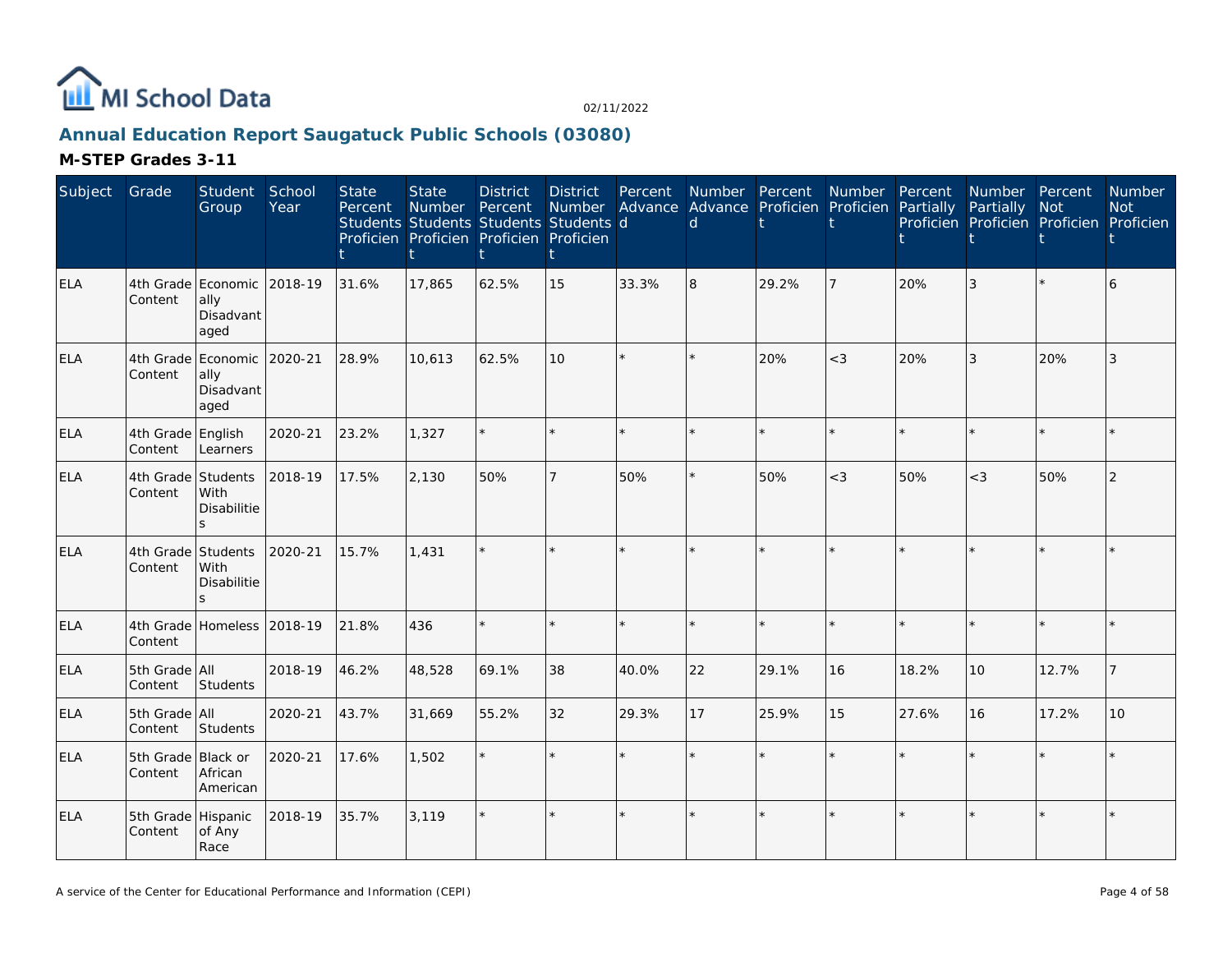

# **Annual Education Report Saugatuck Public Schools (03080)**

| Subject    | Grade                         | Student<br>Group                                | School<br>Year | <b>State</b><br>Percent | <b>State</b><br><b>Number</b> | <b>District</b><br>Percent<br>Students Students Students Students d<br>Proficien Proficien Proficien Proficien | <b>District</b><br>Number | Percent<br>Advance | Number Percent<br>$\mathsf{d}$ | Advance Proficien | <b>Number</b><br>Proficien | Percent<br>Partially | <b>Number</b><br>Partially | Percent<br><b>Not</b><br>Proficien Proficien Proficien | <b>Number</b><br><b>Not</b><br>Proficien |
|------------|-------------------------------|-------------------------------------------------|----------------|-------------------------|-------------------------------|----------------------------------------------------------------------------------------------------------------|---------------------------|--------------------|--------------------------------|-------------------|----------------------------|----------------------|----------------------------|--------------------------------------------------------|------------------------------------------|
| ELA        | 5th Grade Hispanic<br>Content | of Any<br>Race                                  | 2020-21        | 33.4%                   | 1,892                         |                                                                                                                | $\star$                   |                    |                                |                   |                            |                      |                            |                                                        |                                          |
| <b>ELA</b> | 5th Grade Two or<br>Content   | More<br>Races                                   | 2018-19        | 43.5%                   | 2.088                         |                                                                                                                | $\star$                   |                    |                                |                   |                            |                      |                            | $\star$                                                |                                          |
| <b>ELA</b> | 5th Grade White<br>Content    |                                                 | 2018-19        | 53.3%                   | 36,534                        | 73.9%                                                                                                          | 34                        | 45.7%              | 21                             | 28.3%             | 13                         |                      | 9                          | 10%                                                    | 3                                        |
| <b>ELA</b> | 5th Grade White<br>Content    |                                                 | 2020-21        | 48.4%                   | 25,033                        | 58.5%                                                                                                          | 31                        | 30.2%              | 16                             | 28.3%             | 15                         | 26.4%                | 14                         | 15.1%                                                  | 8                                        |
| <b>ELA</b> | 5th Grade Female<br>Content   |                                                 | 2018-19        | 50.2%                   | 25,866                        | 65.5%                                                                                                          | 19                        | 44.8%              | 13                             | 20.7%             | 6                          |                      |                            | 20%                                                    | 3                                        |
| <b>ELA</b> | 5th Grade Female<br>Content   |                                                 | 2020-21        | 47.0%                   | 16,718                        | 53.6%                                                                                                          | 15                        | 25.0%              |                                | 28.6%             | 8                          |                      | 9                          | 20%                                                    | $\overline{4}$                           |
| ELA        | 5th Grade Male<br>Content     |                                                 | 2018-19        | 42.3%                   | 22,662                        | 73.1%                                                                                                          | 19                        | 34.6%              | $\mathsf{Q}$                   | 38.5%             | 10                         | 20%                  | 3                          | 20%                                                    |                                          |
| ELA        | 5th Grade Male<br>Content     |                                                 | 2020-21        | 40.6%                   | 14,951                        | 56.7%                                                                                                          | 17                        | 33.3%              | 10                             | 23.3%             | $\overline{7}$             |                      |                            | 20%                                                    | 6                                        |
| ELA        | Content                       | 5th Grade Economic<br>ally<br>Disadvant<br>aged | 2018-19        | 31.6%                   | 17,978                        | 50.0%                                                                                                          | 13                        | 20%                | $\lt3$                         |                   | $\star$                    | 23.1%                | 6                          | 26.9%                                                  |                                          |
| <b>ELA</b> | 5th Grade<br>Content          | Economic<br>ally<br>Disadvant<br>aged           | 2020-21        | 28.5%                   | 10,326                        | 39.1%                                                                                                          | 9                         | 20%                | $\Lambda$                      |                   | 5                          |                      | 10                         | 20%                                                    |                                          |
| <b>ELA</b> | 5th Grade English<br>Content  | Learners                                        | 2018-19        | 21.9%                   | 1,708                         |                                                                                                                | $\star$                   |                    |                                |                   |                            |                      |                            | $\star$                                                |                                          |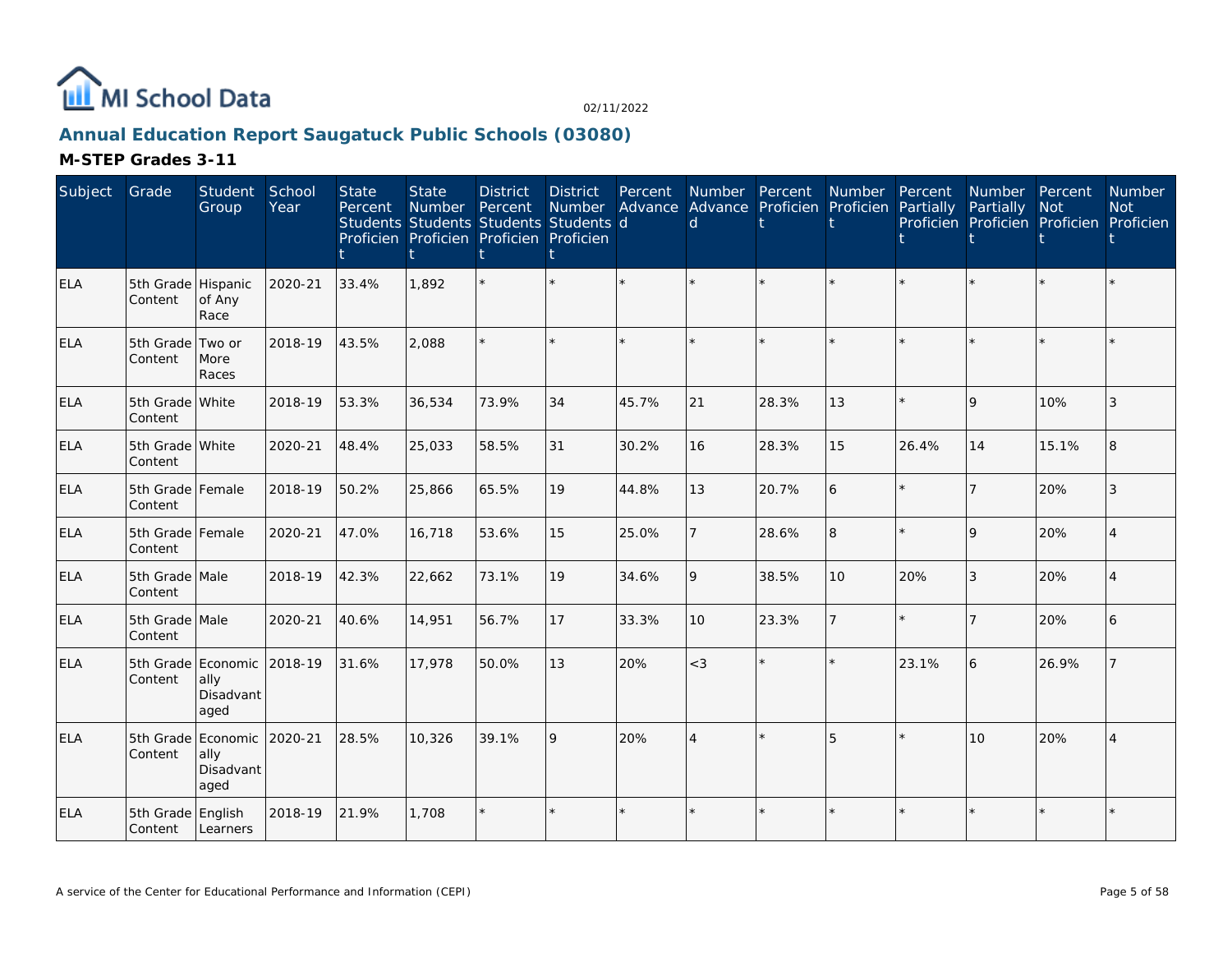

# **Annual Education Report Saugatuck Public Schools (03080)**

| Subject    | Grade                         | Student<br>Group                           | School<br>Year | <b>State</b><br>Percent | <b>State</b><br>Number<br>Students Students Students Students d<br>Proficien Proficien Proficien Proficien | <b>District</b><br>Percent | <b>District</b> | Percent | Number Advance Advance Proficien Proficien<br>d | Number Percent | Number  | Percent<br>Partially | Number Percent<br>Partially<br>Proficien Proficien Proficien Proficien | <b>Not</b> | Number<br><b>Not</b> |
|------------|-------------------------------|--------------------------------------------|----------------|-------------------------|------------------------------------------------------------------------------------------------------------|----------------------------|-----------------|---------|-------------------------------------------------|----------------|---------|----------------------|------------------------------------------------------------------------|------------|----------------------|
| <b>ELA</b> | 5th Grade<br>Content          | Students<br>With<br><b>Disabilitie</b>     | 2018-19        | 15.0%                   | 1,885                                                                                                      |                            | $\star$         |         |                                                 |                |         |                      |                                                                        |            |                      |
| <b>ELA</b> | 5th Grade Students<br>Content | With<br><b>Disabilitie</b><br>$\mathbf{S}$ | 2020-21        | 13.0%                   | 1,138                                                                                                      | 50%                        | 3               | 50%     | $<$ 3                                           | 50%            | $<$ 3   | 50%                  | 5                                                                      | 50%        |                      |
| ELA        | Content                       | 5th Grade Homeless 2020-21                 |                | 19.1%                   | 199                                                                                                        |                            | ÷.              | $\star$ |                                                 | $\Phi$         | $\star$ |                      |                                                                        | $\star$    |                      |
| <b>ELA</b> | 5th Grade Foster<br>Content   | Care                                       | 2020-21        | 22.2%                   | 72                                                                                                         |                            | $\star$         | ÷.      |                                                 | $\star$        | $\star$ |                      |                                                                        | $\star$    |                      |
| ELA        | 6th Grade All<br>Content      | Students                                   | 2018-19        | 41.7%                   | 45,474                                                                                                     | 52.8%                      | 38              | 23.6%   | 17                                              | 29.2%          | 21      | 16.7%                | 12                                                                     | 30.6%      | 22                   |
| <b>ELA</b> | 6th Grade All<br>Content      | Students                                   | 2020-21        | 38.6%                   | 27,217                                                                                                     | 60.0%                      | 42              | 21.4%   | 15                                              | 38.6%          | 27      | 22.9%                | 16                                                                     | 17.1%      | 12                   |
| <b>ELA</b> | 6th Grade American<br>Content | Indian or<br>Alaska<br>Native              | 2018-19        | 31.9%                   | 229                                                                                                        |                            | $\star$         |         |                                                 |                |         |                      |                                                                        | ÷.         |                      |
| <b>ELA</b> | 6th Grade Asian<br>Content    |                                            | 2020-21        | 64.2%                   | 1.486                                                                                                      |                            | $\star$         | $\star$ |                                                 | $\star$        | $\star$ |                      |                                                                        | $\star$    |                      |
| ELA        | 6th Grade Black or<br>Content | African<br>American                        | 2020-21        | 16.0%                   | 1,289                                                                                                      |                            | ÷.              | $\star$ |                                                 | $\star$        |         |                      |                                                                        |            |                      |
| <b>ELA</b> | 6th Grade Hispanic<br>Content | of Any<br>Race                             | 2018-19        | 31.0%                   | 2,806                                                                                                      |                            | $\star$         | ÷.      |                                                 | $\star$        |         |                      |                                                                        | $\star$    |                      |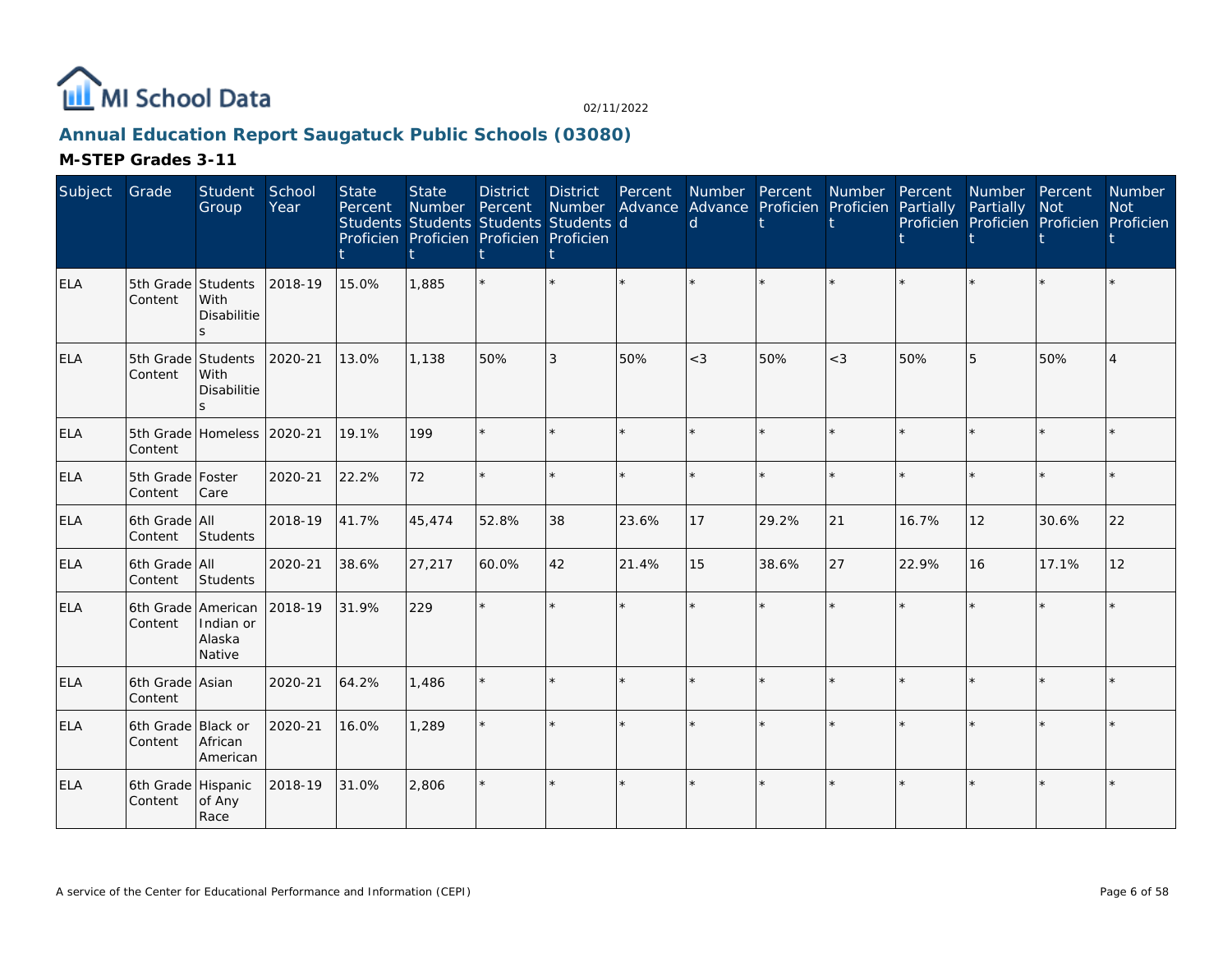

# **Annual Education Report Saugatuck Public Schools (03080)**

| Subject    | Grade                         | <b>Student</b><br>Group                                 | School<br>Year | <b>State</b><br>Percent | <b>State</b><br><b>Number</b> | <b>District</b><br>Percent<br>Students Students Students Students d<br>Proficien Proficien Proficien Proficien | <b>District</b><br>Number | Percent<br>Advance | Number Percent<br>$\mathsf{d}$ | Advance Proficien | Number<br>Proficien | Percent<br>Partially | <b>Number</b><br>Partially | Percent<br><b>Not</b><br>Proficien Proficien Proficien Proficien | <b>Number</b><br><b>Not</b> |
|------------|-------------------------------|---------------------------------------------------------|----------------|-------------------------|-------------------------------|----------------------------------------------------------------------------------------------------------------|---------------------------|--------------------|--------------------------------|-------------------|---------------------|----------------------|----------------------------|------------------------------------------------------------------|-----------------------------|
| ELA        | 6th Grade Hispanic<br>Content | of Any<br>Race                                          | 2020-21        | 27.1%                   | 1,459                         |                                                                                                                | $\star$                   | $\star$            |                                |                   | $\star$             |                      |                            | $\star$                                                          |                             |
| <b>ELA</b> | 6th Grade White<br>Content    |                                                         | 2018-19        | 48.3%                   | 34,676                        | 56.9%                                                                                                          | 37                        | 24.6%              | 16                             | 32.3%             | 21                  | 16.9%                | 11                         | 26.2%                                                            | 17                          |
| <b>ELA</b> | 6th Grade White<br>Content    |                                                         | 2020-21        | 42.6%                   | 21,749                        | 62.9%                                                                                                          | 39                        | 22.6%              | 14                             | 40.3%             | 25                  | 22.6%                | 14                         | 14.5%                                                            | q                           |
| <b>ELA</b> | 6th Grade Female<br>Content   |                                                         | 2018-19        | 45.8%                   | 24,449                        | 74.1%                                                                                                          | 20                        | 37.0%              | 10                             | 37.0%             | 10                  | 20%                  | 3                          | 20%                                                              | $\overline{4}$              |
| <b>ELA</b> | 6th Grade Female<br>Content   |                                                         | 2020-21        | 41.6%                   | 14,398                        | 67.6%                                                                                                          | 25                        | 32.4%              | 12                             | 35.1%             | 13                  | 10.8%                | $\overline{4}$             | 21.6%                                                            | 8                           |
| <b>ELA</b> | 6th Grade Male<br>Content     |                                                         | 2018-19        | 37.8%                   | 21,025                        | 40.0%                                                                                                          | 18                        | 15.6%              |                                | 24.4%             | 11                  | 20.0%                | 9                          | 40.0%                                                            | 18                          |
| <b>ELA</b> | 6th Grade Male<br>Content     |                                                         | 2020-21        | 35.6%                   | 12,819                        | 51.5%                                                                                                          | 17                        | 10%                | 3                              |                   | 14                  | 36.4%                | 12                         | 12.1%                                                            | $\boldsymbol{\vartriangle}$ |
| <b>ELA</b> | Content                       | 6th Grade Economic<br>ally<br>Disadvant<br>aged         | 2018-19        | 27.6%                   | 15,959                        | 37.9%                                                                                                          | 11                        | 20%                | 5                              |                   | 6                   | 20.7%                | 6                          | 41.4%                                                            | 12                          |
| <b>ELA</b> | Content                       | 6th Grade Economic 2020-21<br>ally<br>Disadvant<br>aged |                | 24.0%                   | 8,196                         | 53.3%                                                                                                          | 16                        | 20%                | $\overline{A}$                 |                   | 12                  | 20%                  | 6                          | $\star$                                                          | l8                          |
| ELA        | 6th Grade English<br>Content  | Learners                                                | 2018-19        | 12.6%                   | 820                           |                                                                                                                | $\star$                   | $\star$            | $\star$                        |                   | $\star$             |                      |                            | $\star$                                                          |                             |
| <b>ELA</b> | 6th Grade Students<br>Content | With<br>Disabilitie<br>$\mathsf S$                      | 2018-19        | 11.2%                   | 1,386                         | 50%                                                                                                            | $<$ 3                     | 50%                | $<$ 3                          | 50%               | $<\!3$              | $<$ 3                | $<$ 3                      | $\star$                                                          | $\mathsf{Q}$                |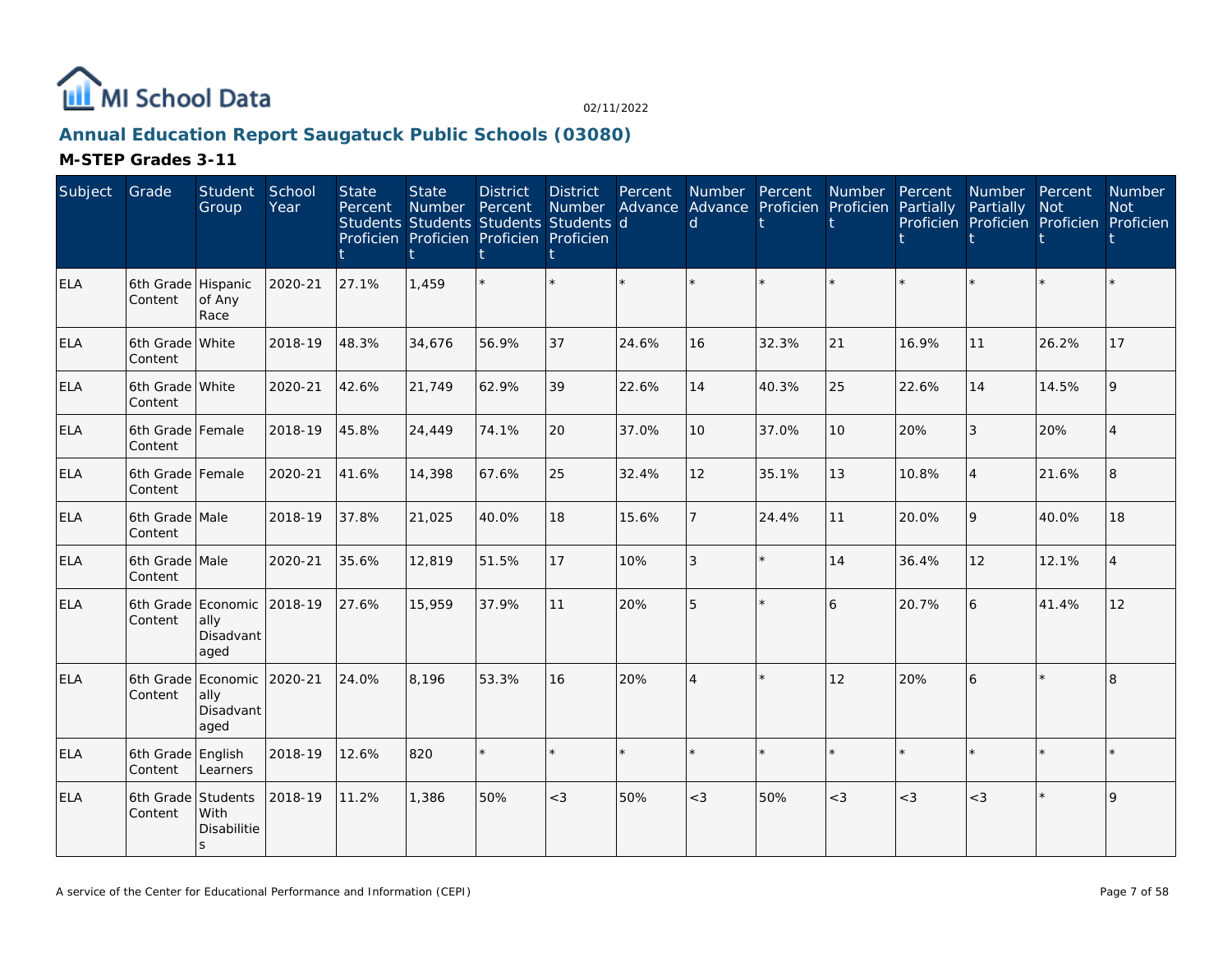

# **Annual Education Report Saugatuck Public Schools (03080)**

| Subject    | Grade                         | Student<br>Group          | School<br>Year | <b>State</b><br>Percent | <b>State</b><br>Number | <b>District</b><br>Percent<br>Students Students Students Students d<br>Proficien Proficien Proficien Proficien | <b>District</b><br><b>Number</b> | Percent<br>Advance | Number Percent<br>d | Advance Proficien Proficien | Number  | Percent<br>Partially | Number Percent<br>Partially<br>Proficien Proficien Proficien Proficien | <b>Not</b> | Number<br><b>Not</b> |
|------------|-------------------------------|---------------------------|----------------|-------------------------|------------------------|----------------------------------------------------------------------------------------------------------------|----------------------------------|--------------------|---------------------|-----------------------------|---------|----------------------|------------------------------------------------------------------------|------------|----------------------|
| ELA        | 6th Grade Students<br>Content | With<br>Disabilitie<br>S. | 2020-21        | 9.7%                    | 779                    | 50%                                                                                                            | 3                                | 50%                | $<$ 3               | 50%                         | $<$ 3   | 50%                  | 5                                                                      | 50%        | 5                    |
| <b>ELA</b> | 6th Grade<br>Content          | Homeless                  | 2020-21        | 17.1%                   | 154                    |                                                                                                                | $\star$                          | $\star$            |                     | $\star$                     | $\star$ |                      |                                                                        | $\star$    |                      |
| <b>ELA</b> | 7th Grade All<br>Content      | Students                  | 2018-19        | 42.7%                   | 46,586                 | 61.8%                                                                                                          | 42                               | 22.1%              | 15                  | 39.7%                       | 27      | 23.5%                | 16                                                                     | 14.7%      | 10 <sup>1</sup>      |
| <b>ELA</b> | 7th Grade All<br>Content      | <b>Students</b>           | 2020-21        | 40.7%                   | 28,759                 | 51.9%                                                                                                          | 28                               | 27.8%              | 15                  | 24.1%                       | 13      | 24.1%                | 13                                                                     | 24.1%      | 13                   |
| <b>ELA</b> | 7th Grade Asian<br>Content    |                           | 2018-19        | 69.0%                   | 2,531                  |                                                                                                                | $\star$                          | $\star$            |                     | $\star$                     | $\star$ |                      |                                                                        | $\star$    |                      |
| <b>ELA</b> | 7th Grade Hispanic<br>Content | of Any<br>Race            | 2018-19        | 32.0%                   | 2,819                  |                                                                                                                | $\star$                          | $\star$            |                     | $\star$                     |         |                      |                                                                        | $\star$    |                      |
| <b>ELA</b> | 7th Grade Hispanic<br>Content | of Any<br>Race            | 2020-21        | 28.8%                   | 1,560                  |                                                                                                                | $\star$                          | $\star$            |                     | $\star$                     | $\star$ |                      |                                                                        | $\star$    |                      |
| <b>ELA</b> | 7th Grade<br>Content          | Two or<br>More<br>Races   | 2018-19        | 39.7%                   | 1,815                  |                                                                                                                | $\star$                          |                    |                     |                             |         |                      |                                                                        |            |                      |
| ELA        | 7th Grade<br>Content          | Two or<br>More<br>Races   | 2020-21        | 36.2%                   | 1,100                  |                                                                                                                | $\star$                          | $\star$            |                     | $\star$                     |         |                      |                                                                        | $\star$    |                      |
| <b>ELA</b> | 7th Grade White<br>Content    |                           | 2018-19        | 49.0%                   | 35,426                 | 65.6%                                                                                                          | 40                               | 23.0%              | 14                  | 42.6%                       | 26      | 21.3%                | 13                                                                     | 13.1%      | 8                    |
| <b>ELA</b> | 7th Grade White<br>Content    |                           | 2020-21        | 44.5%                   | 22,979                 | 56.5%                                                                                                          | 26                               | 30.4%              | 14                  | 26.1%                       | 12      | 23.9%                | 11                                                                     | 19.6%      | 9                    |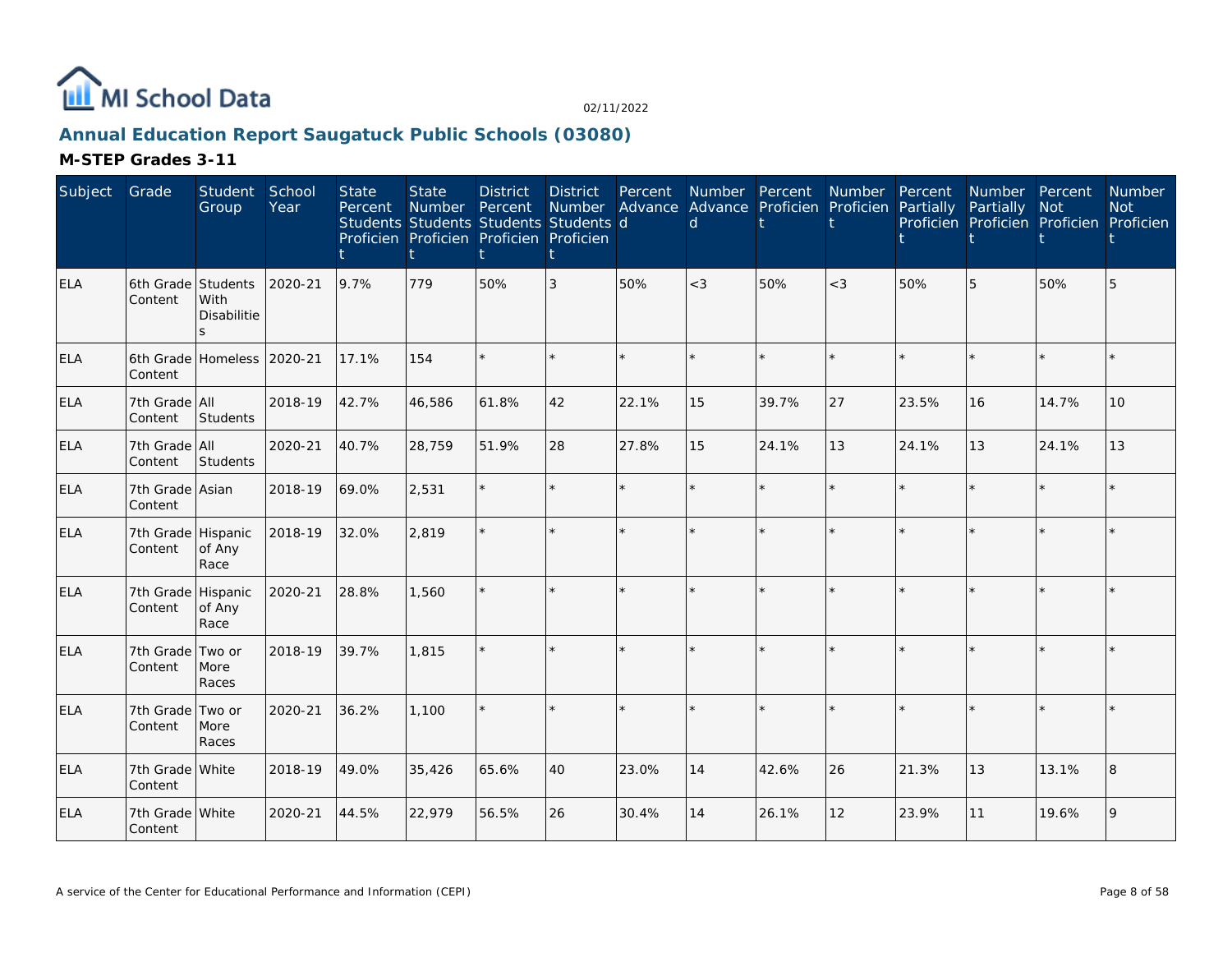

# **Annual Education Report Saugatuck Public Schools (03080)**

| Subject    | Grade                       | Student<br>Group                                | School<br>Year | <b>State</b><br>Percent | <b>State</b><br>Number | <b>District</b><br>Percent<br>Students Students Students Students d<br>Proficien Proficien Proficien Proficien | District<br>Number<br>t | Percent<br>Advance | Number Percent<br>$\mathsf{d}$ | Advance Proficien | Number<br>Proficien | Percent<br>Partially | Number Percent<br>Partially<br>Proficien Proficien Proficien Proficien | <b>Not</b> | <b>Number</b><br><b>Not</b> |
|------------|-----------------------------|-------------------------------------------------|----------------|-------------------------|------------------------|----------------------------------------------------------------------------------------------------------------|-------------------------|--------------------|--------------------------------|-------------------|---------------------|----------------------|------------------------------------------------------------------------|------------|-----------------------------|
| ELA        | 7th Grade Female<br>Content |                                                 | 2018-19        | 47.9%                   | 25,754                 | 48.1%                                                                                                          | 13                      | 25.9%              |                                | 22.2%             | 6                   |                      | 9                                                                      | 20%        | 5                           |
| ELA        | 7th Grade Female<br>Content |                                                 | 2020-21        | 44.6%                   | 15,364                 | 48.1%                                                                                                          | 13                      | $\star$            | 10                             | 20%               | 3                   | 25.9%                | $\overline{7}$                                                         | 25.9%      |                             |
| <b>ELA</b> | 7th Grade Male<br>Content   |                                                 | 2018-19        | 37.7%                   | 20,832                 | 70.7%                                                                                                          | 29                      | 19.5%              | 8                              | 51.2%             | 21                  | 17.1%                | $\overline{7}$                                                         | 12.2%      | 5                           |
| ELA        | 7th Grade Male<br>Content   |                                                 | 2020-21        | 36.9%                   | 13,395                 | 55.6%                                                                                                          | 15                      | 20%                | 5                              | $\star$           | 10                  | 22.2%                | 6                                                                      | 22.2%      |                             |
| <b>ELA</b> | Content                     | 7th Grade Economic<br>ally<br>Disadvant<br>aged | 2018-19        | 28.1%                   | 15,728                 | 41.4%                                                                                                          | 12                      | 20%                | 3                              | $\star$           | 9                   | 37.9%                | 11                                                                     | 20.7%      | 6                           |
| <b>ELA</b> | 7th Grade<br>Content        | Economic 2020-21<br>ally<br>Disadvant<br>aged   |                | 25.8%                   | 8,513                  | 32.0%                                                                                                          | 8                       | 20%                | $<$ 3                          | $\star$           | $\star$             | 28.0%                | $\overline{7}$                                                         | 40.0%      | 10                          |
| <b>ELA</b> | 7th Grade<br>Content        | English<br>Learners                             | 2020-21        | 9.0%                    | 318                    |                                                                                                                |                         |                    |                                | $\star$           |                     |                      | $\star$                                                                | $\star$    |                             |
| <b>ELA</b> | 7th Grade<br>Content        | Students<br>With<br>Disabilitie<br>$\mathbf{S}$ | 2018-19        | 10.9%                   | 1,304                  |                                                                                                                |                         |                    |                                | $\star$           |                     |                      | $\star$                                                                |            |                             |
| ELA        | 7th Grade<br>Content        | Students<br>With<br>Disabilitie<br>C            | 2020-21        | 9.3%                    | 729                    |                                                                                                                |                         |                    |                                |                   |                     |                      | ×.                                                                     |            |                             |
| <b>ELA</b> | Content                     | 7th Grade Homeless 2018-19                      |                | 20.3%                   | 368                    |                                                                                                                |                         |                    |                                | $\star$           |                     |                      | $\star$                                                                | $\star$    |                             |
| <b>ELA</b> | Content                     | 7th Grade Homeless 2020-21                      |                | 18.7%                   | 161                    |                                                                                                                |                         |                    |                                | $\star$           |                     |                      | $\star$                                                                |            |                             |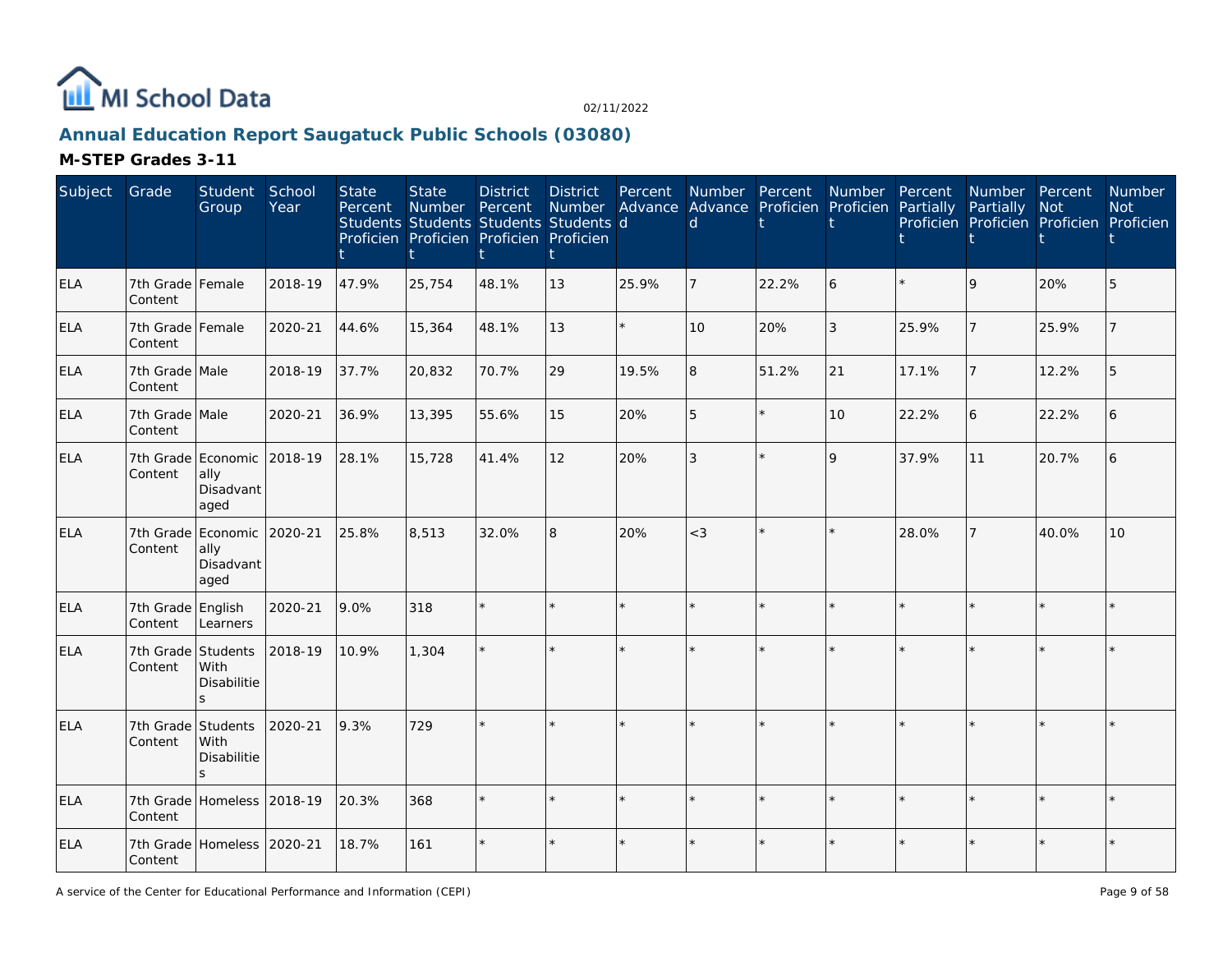

# **Annual Education Report Saugatuck Public Schools (03080)**

| Subject                            | Grade                                  | Student<br>Group    | School<br>Year | <b>State</b><br>Percent | <b>State</b><br><b>Number</b><br>Students Students Students Students d<br>Proficien Proficien Proficien Proficien | <b>District</b><br>Percent | <b>District</b><br><b>Number</b> | Percent | d  | Number Percent<br>Advance Advance Proficien Proficien | Number  | Percent<br>Partially | Number Percent<br>Partially<br>Proficien Proficien Proficien Proficien | Not     | <b>Number</b><br><b>Not</b> |
|------------------------------------|----------------------------------------|---------------------|----------------|-------------------------|-------------------------------------------------------------------------------------------------------------------|----------------------------|----------------------------------|---------|----|-------------------------------------------------------|---------|----------------------|------------------------------------------------------------------------|---------|-----------------------------|
| ics                                | Mathemat 3rd Grade All<br>Content      | Students            | 2018-19        | 46.7%                   | 47,210                                                                                                            | 68.0%                      | 34                               | 38.0%   | 19 | 30.0%                                                 | 15      | 16.0%                | 8                                                                      | 16.0%   | 8                           |
| ics                                | Mathemat 3rd Grade All<br>Content      | Students            | 2020-21        | 42.3%                   | 30,590                                                                                                            | 66.1%                      | 39                               | 32.2%   | 19 | 33.9%                                                 | 20      | 20.3%                | 12                                                                     | 13.6%   | $\overline{8}$              |
| ics                                | Mathemat 3rd Grade Asian<br>Content    |                     | 2020-21        | 65.7%                   | 1,643                                                                                                             | $\star$                    |                                  |         |    | $\star$                                               | $\star$ |                      | $\star$                                                                | $\star$ |                             |
| ics                                | Mathemat 3rd Grade Black or<br>Content | African<br>American | 2018-19        | 20.5%                   | 3,884                                                                                                             |                            |                                  |         |    |                                                       | ÷.      |                      | ÷.                                                                     | ÷       |                             |
| ics                                | Mathemat 3rd Grade Black or<br>Content | African<br>American | 2020-21        | 12.5%                   | 1,022                                                                                                             |                            |                                  | $\star$ |    | ÷.                                                    |         |                      | $\star$                                                                | $\star$ |                             |
| ics                                | Mathemat 3rd Grade Hispanic<br>Content | of Any<br>Race      | 2018-19        | 35.4%                   | 2,994                                                                                                             |                            |                                  |         |    |                                                       |         |                      | ÷.                                                                     | $\star$ |                             |
| Mathemat 3rd Grade Hispanic<br>ics | Content                                | of Any<br>Race      | 2020-21        | 28.3%                   | 1,539                                                                                                             |                            |                                  |         |    |                                                       | $\star$ |                      | $\star$                                                                | $\star$ |                             |
| lics                               | Mathemat 3rd Grade Two or<br>Content   | More<br>Races       | 2020-21        | 36.1%                   | 1,320                                                                                                             |                            |                                  |         |    |                                                       |         |                      | $\star$                                                                | $\star$ |                             |
| ics                                | Mathemat 3rd Grade White<br>Content    |                     | 2018-19        | 54.8%                   | 35,297                                                                                                            | 71.7%                      | 33                               | 39.1%   | 18 | 32.6%                                                 | 15      | 13.0%                | 6                                                                      | 15.2%   |                             |
| ics                                | Mathemat 3rd Grade White<br>Content    |                     | 2020-21        | 47.9%                   | 24,910                                                                                                            | 69.8%                      | 37                               | 34.0%   | 18 | 35.8%                                                 | 19      |                      | 11                                                                     | 10%     | 5                           |
| ics                                | Mathemat 3rd Grade Female<br>Content   |                     | 2018-19        | 44.3%                   | 21,930                                                                                                            | 62.5%                      | 15                               | 20.8%   | 5  | 41.7%                                                 | 10      |                      | 5                                                                      | 20%     |                             |
| lics                               | Mathemat 3rd Grade Female<br>Content   |                     | 2020-21        | 38.9%                   | 13,785                                                                                                            | 68.0%                      | 17                               | 32.0%   | 8  | 36.0%                                                 | 9       | 20%                  | 5                                                                      | 20%     | 3                           |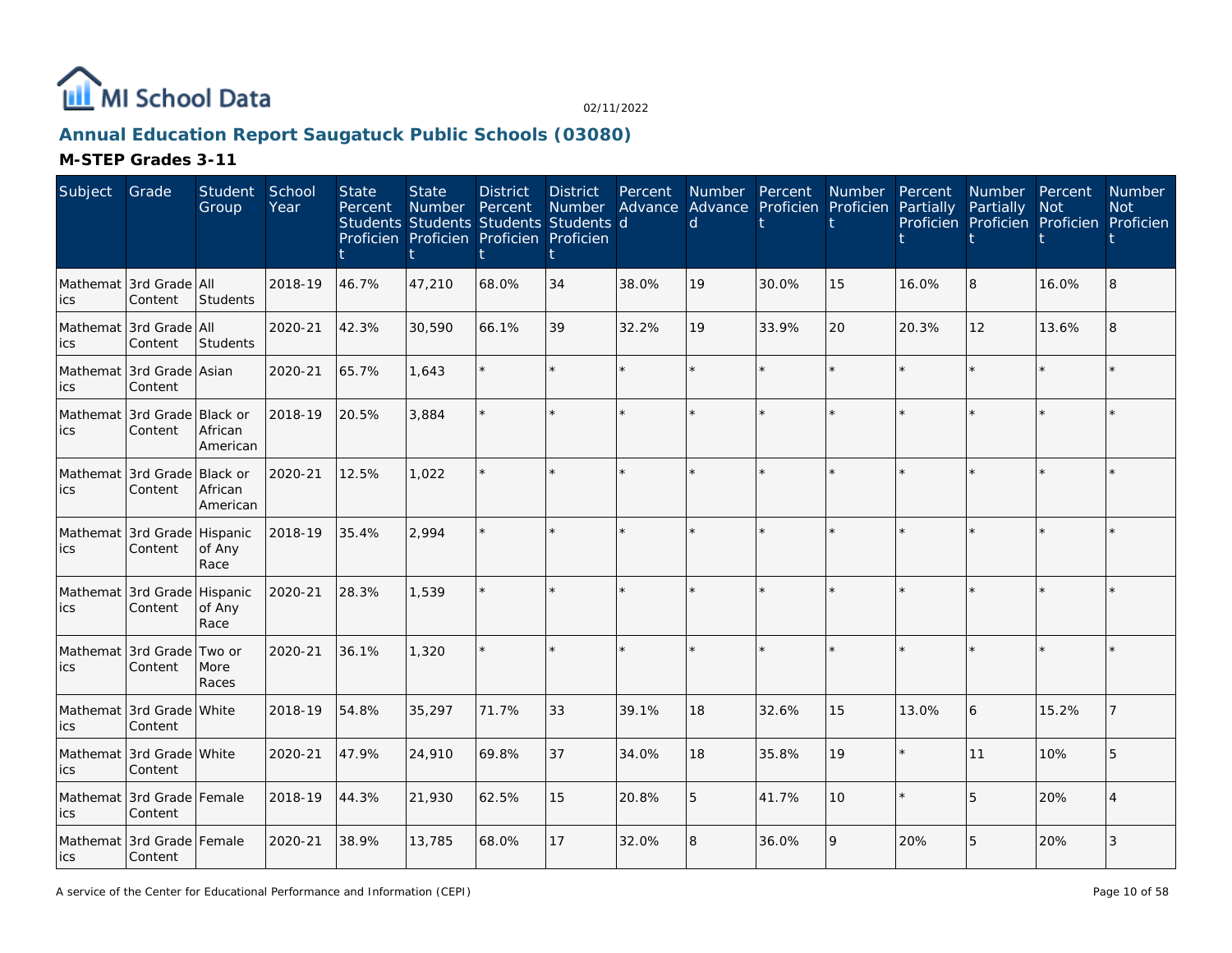

# **Annual Education Report Saugatuck Public Schools (03080)**

| Subject | Grade                                          | <b>Student</b><br>Group               | School<br>Year | <b>State</b><br>Percent | <b>State</b><br>Number | <b>District</b><br>Percent<br>Students Students Students Students d<br>Proficien Proficien Proficien Proficien | <b>District</b><br><b>Number</b> | Percent<br>Advance | Advance Proficien<br>d | Number Percent | Number<br>Proficien | Percent<br>Partially | Number Percent<br>Partially | Not<br>Proficien Proficien Proficien Proficien | Number<br><b>Not</b> |
|---------|------------------------------------------------|---------------------------------------|----------------|-------------------------|------------------------|----------------------------------------------------------------------------------------------------------------|----------------------------------|--------------------|------------------------|----------------|---------------------|----------------------|-----------------------------|------------------------------------------------|----------------------|
| ics     | Mathemat 3rd Grade Male<br>Content             |                                       | 2018-19        | 49.1%                   | 25,280                 | 73.1%                                                                                                          | 19                               |                    | 14                     | 20%            | 5                   | 20%                  | 3                           | 20%                                            |                      |
| ics     | Mathemat 3rd Grade Male<br>Content             |                                       | 2020-21        | 45.6%                   | 16,805                 | 64.7%                                                                                                          | 22                               | 32.4%              | 11                     | 32.4%          | 11                  | 20.6%                | 7                           | 14.7%                                          |                      |
| ics     | Mathemat 3rd Grade Economic<br>Content         | ally<br>Disadvant<br>aged             | 2018-19        | 32.6%                   | 18,495                 | 55.6%                                                                                                          | 10                               | 22.2%              | $\overline{4}$         | 33.3%          | $\boldsymbol{6}$    | 22.2%                | $\overline{4}$              | 22.2%                                          |                      |
| ics     | Mathemat 3rd Grade<br>Content                  | Economic<br>ally<br>Disadvant<br>aged | 2020-21        | 25.8%                   | 9,511                  | 52.4%                                                                                                          | 11                               | 20%                | $\overline{4}$         |                | 7                   | 20%                  | 3                           | $\star$                                        |                      |
| ics     | Mathemat 3rd Grade English<br>Content          | Learners                              | 2020-21        | 30.2%                   | 1.859                  |                                                                                                                |                                  | $\star$            |                        | $\star$        | $\star$             |                      | $\star$                     | $\star$                                        |                      |
| ics     | Mathemat 3rd Grade<br>Content                  | Students<br>With<br>Disabilitie       | 2018-19        | 20.9%                   | 2,504                  |                                                                                                                |                                  |                    |                        |                |                     |                      |                             |                                                |                      |
| ics     | Mathemat 3rd Grade<br>Content                  | Students<br>With<br>Disabilitie       | 2020-21        | 19.1%                   | 1.711                  | 50%                                                                                                            | $<$ 3                            | 50%                | $\lt3$                 | 50%            | $<$ 3               |                      | 5                           |                                                | 3                    |
| ics     | Mathemat 3rd Grade Homeless 2018-19<br>Content |                                       |                | 22.4%                   | 469                    |                                                                                                                |                                  |                    |                        |                |                     |                      |                             |                                                |                      |
| ics     | Mathemat 3rd Grade Homeless 2020-21<br>Content |                                       |                | 15.4%                   | 163                    |                                                                                                                |                                  | $\Phi$             |                        | ×.             | $\Phi$              |                      | ÷.                          | $\star$                                        |                      |
| ics     | Mathemat 4th Grade All<br>Content              | Students                              | 2018-19        | 41.8%                   | 42,898                 | 74.6%                                                                                                          | 44                               | 33.9%              | 20                     | 40.7%          | 24                  |                      |                             | 10%                                            |                      |
| ics     | Mathemat 4th Grade All<br>Content              | Students                              | 2020-21        | 36.5%                   | 26,524                 | 73.1%                                                                                                          | 38                               | 32.7%              | 17                     | 40.4%          | 21                  |                      | $\star$                     | 10%                                            | 2                    |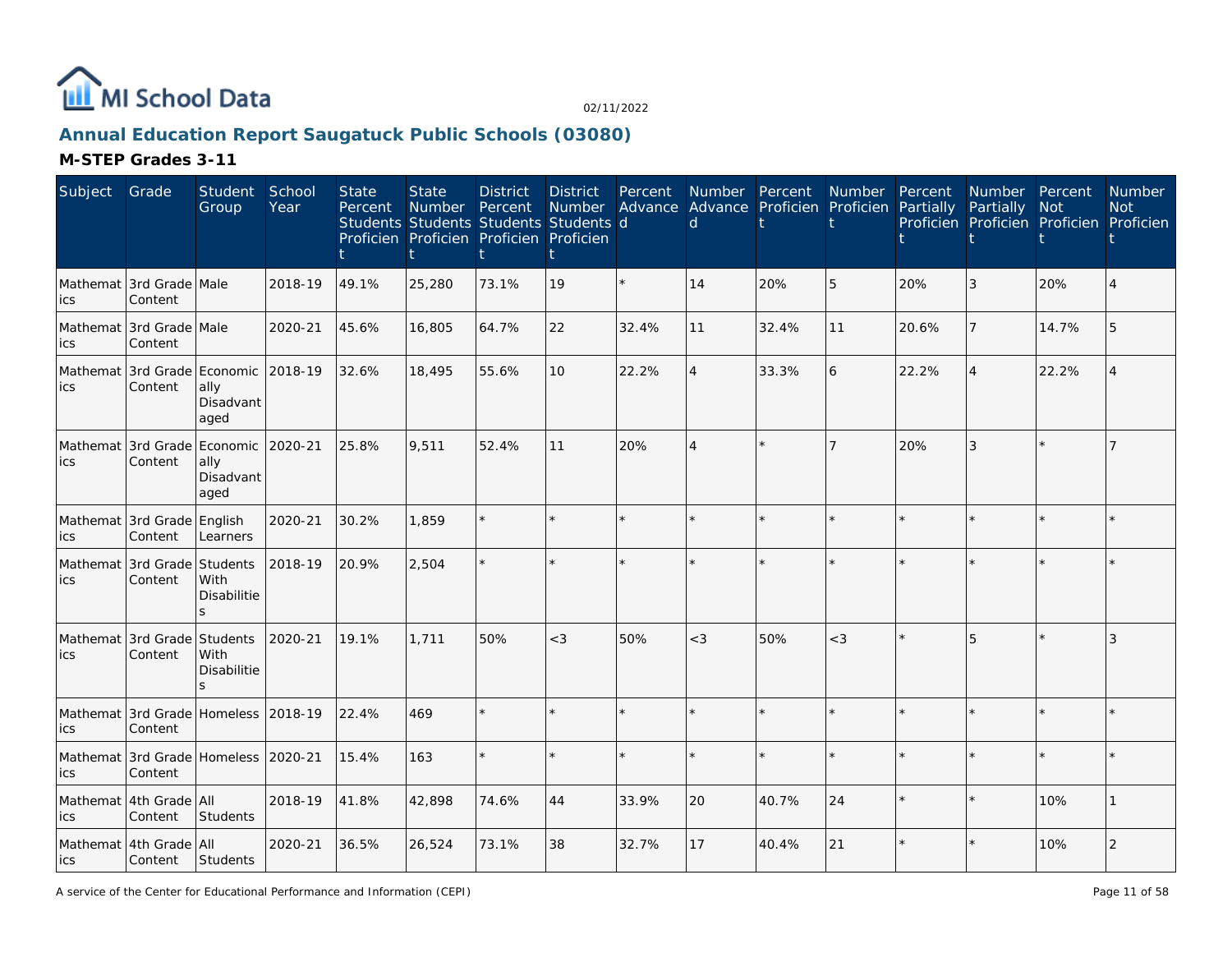

## **Annual Education Report Saugatuck Public Schools (03080)**

| Subject         | Grade                                  | Student<br>Group                       | School<br>Year | <b>State</b><br>Percent | <b>State</b><br>Number | <b>District</b><br>Percent<br>Students Students Students Students d<br>Proficien Proficien Proficien Proficien | <b>District</b><br><b>Number</b> | Percent<br>Advance | Number Percent<br>d | Advance Proficien Proficien | Number  | Percent<br>Partially | Number Percent<br>Partially<br>Proficien Proficien Proficien Proficien | <b>Not</b> | Number<br><b>Not</b> |
|-----------------|----------------------------------------|----------------------------------------|----------------|-------------------------|------------------------|----------------------------------------------------------------------------------------------------------------|----------------------------------|--------------------|---------------------|-----------------------------|---------|----------------------|------------------------------------------------------------------------|------------|----------------------|
| ics             | Mathemat 4th Grade American<br>Content | Indian or<br>Alaska<br>Native          | 2020-21        | 22.7%                   | 102                    |                                                                                                                |                                  |                    |                     |                             |         |                      |                                                                        |            |                      |
| Mathemat<br>ics | 4th Grade<br>Content                   | <b>Black or</b><br>African<br>American | 2018-19        | 15.8%                   | 3.007                  |                                                                                                                |                                  |                    |                     |                             |         |                      |                                                                        |            |                      |
| ics             | Mathemat 4th Grade Black or<br>Content | African<br>American                    | 2020-21        | 9.5%                    | 788                    |                                                                                                                | $\star$                          | $\star$            |                     | $\star$                     | $\star$ |                      |                                                                        | $\star$    |                      |
| ics             | Mathemat 4th Grade Hispanic<br>Content | of Any<br>Race                         | 2018-19        | 29.4%                   | 2,469                  |                                                                                                                |                                  |                    |                     |                             |         |                      |                                                                        |            |                      |
| ics             | Mathemat 4th Grade<br>Content          | Hispanic<br>of Any<br>Race             | 2020-21        | 23.9%                   | 1,340                  |                                                                                                                | ÷.                               | $\star$            |                     |                             |         |                      |                                                                        | ÷          |                      |
| ics             | Mathemat 4th Grade White<br>Content    |                                        | 2018-19        | 49.6%                   | 32,851                 | 72.2%                                                                                                          | 39                               | 35.2%              | 19                  | 37.0%                       | 20      |                      |                                                                        | 10%        |                      |
| ics             | Mathemat 4th Grade White<br>Content    |                                        | 2020-21        | 41.5%                   | 21,680                 | 72.3%                                                                                                          | 34                               | 34.0%              | 16                  | 38.3%                       | 18      |                      |                                                                        | 10%        | 2                    |
| ics             | Mathemat 4th Grade Female<br>Content   |                                        | 2018-19        | 39.0%                   | 19,618                 | 72.4%                                                                                                          | 21                               | 34.5%              | 10                  | 37.9%                       | 11      |                      |                                                                        | 20%        | $\Omega$             |
| ics             | Mathemat 4th Grade Female<br>Content   |                                        | 2020-21        | 32.4%                   | 11,434                 | 66.7%                                                                                                          | 16                               | 20.8%              | 5                   | 45.8%                       | 11      |                      |                                                                        | 20%        | 2                    |
| ics             | Mathemat 4th Grade Male<br>Content     |                                        | 2018-19        | 44.5%                   | 23,280                 | 76.7%                                                                                                          | 23                               | 33.3%              | 10                  | 43.3%                       | 13      | 20%                  |                                                                        | 20%        |                      |
| lics            | Mathemat 4th Grade Male<br>Content     |                                        | 2020-21        | 40.4%                   | 15,090                 | 78.6%                                                                                                          | 22                               | 42.9%              | 12                  | 35.7%                       | 10      |                      |                                                                        | 20%        | $\Omega$             |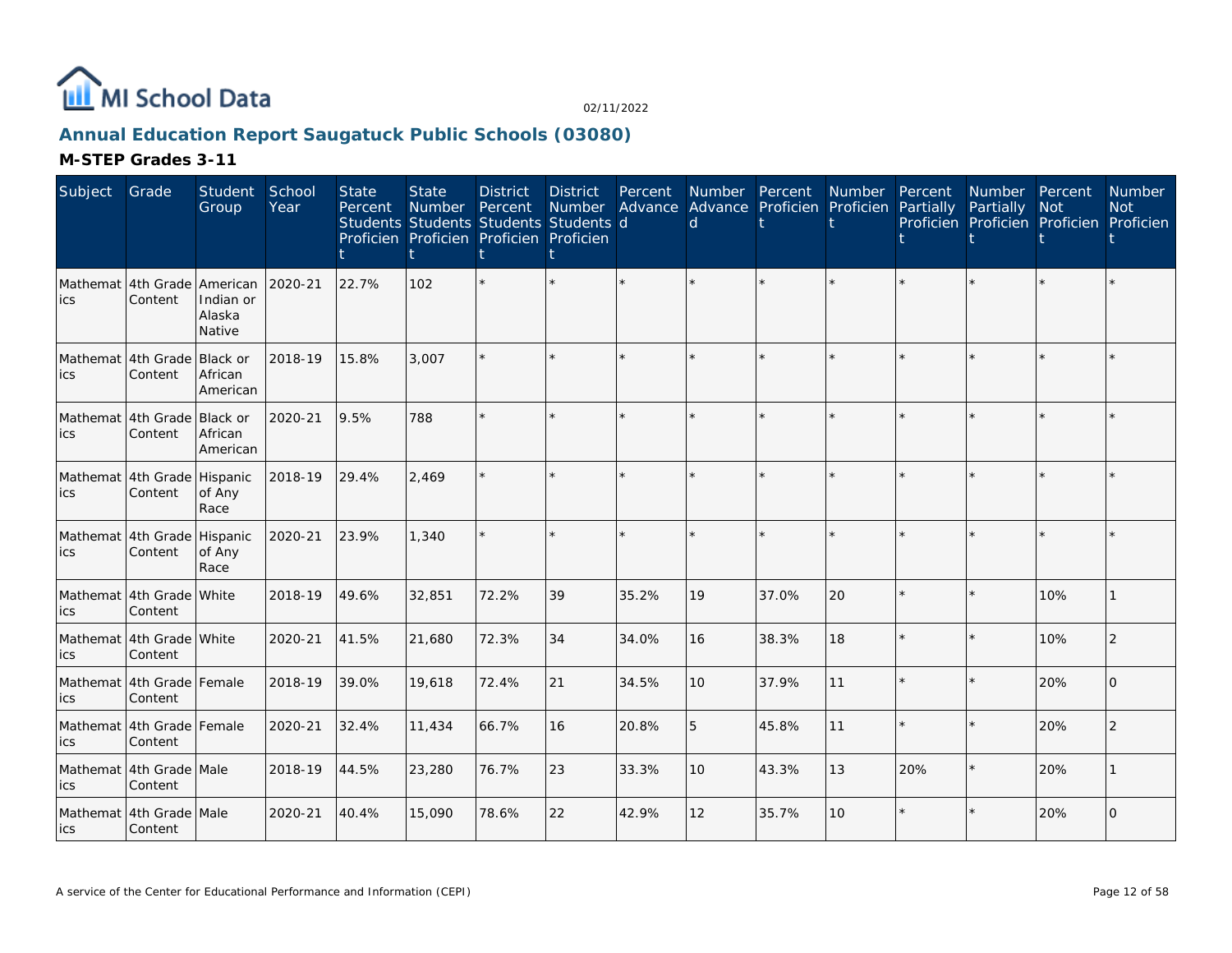

# **Annual Education Report Saugatuck Public Schools (03080)**

| Subject | Grade                                          | Student<br>Group                                   | School<br>Year | <b>State</b><br>Percent | <b>State</b><br>Number | <b>District</b><br>Percent<br>Students Students Students Students d<br>Proficien Proficien Proficien Proficien | <b>District</b><br>Number | Percent<br>Advance | Number Percent<br>$\mathsf{d}$ | Advance Proficien | Number<br>Proficien | Percent<br>Partially | Number Percent<br>Partially | Not<br>Proficien Proficien Proficien Proficien | Number<br><b>Not</b> |
|---------|------------------------------------------------|----------------------------------------------------|----------------|-------------------------|------------------------|----------------------------------------------------------------------------------------------------------------|---------------------------|--------------------|--------------------------------|-------------------|---------------------|----------------------|-----------------------------|------------------------------------------------|----------------------|
| ics     | Mathemat 4th Grade Economic 2018-19<br>Content | ally<br>Disadvant<br>aged                          |                | 27.0%                   | 15,316                 | 58.3%                                                                                                          | 14                        | 20%                | 3                              |                   | 11                  |                      | $\star$                     | 20%                                            |                      |
| ics     | Mathemat 4th Grade Economic 2020-21<br>Content | ally<br>Disadvant<br>aged                          |                | 20.7%                   | 7,547                  | 62.5%                                                                                                          | 10                        | 20%                | $<$ 3                          |                   | $\star$             |                      | $\star$                     | 20%                                            | $\overline{2}$       |
| ics     | Mathemat 4th Grade English<br>Content          | Learners                                           | 2020-21        | 19.9%                   | 1,142                  |                                                                                                                |                           |                    |                                |                   | $\star$             |                      | $\star$                     | $\star$                                        |                      |
| ics     | Mathemat 4th Grade Students<br>Content         | With<br>Disabilitie<br>S                           | 2018-19        | 16.0%                   | 1,955                  | 50%                                                                                                            | 8                         | 50%                | 3                              | 50%               | 5                   | 50%                  | $<$ 3                       | 50%                                            |                      |
| lics    | Mathemat 4th Grade<br>Content                  | Students<br><b>With</b><br><b>Disabilitie</b><br>S | 2020-21        | 13.5%                   | 1,222                  |                                                                                                                |                           |                    |                                |                   | $\star$             |                      |                             | $\star$                                        |                      |
| ics     | Mathemat 4th Grade Homeless 2018-19<br>Content |                                                    |                | 17.5%                   | 352                    |                                                                                                                |                           |                    |                                |                   |                     |                      |                             | $\star$                                        |                      |
| ics     | Mathemat 5th Grade All<br>Content              | Students                                           | 2018-19        | 34.8%                   | 36,649                 | 50.9%                                                                                                          | 28                        | 32.7%              | 18                             | 18.2%             | 10                  | 25.5%                | 14                          | 23.6%                                          | 13                   |
| ics     | Mathemat 5th Grade All<br>Content              | Students                                           | 2020-21        | 29.6%                   | 21,274                 | 36.8%                                                                                                          | 21                        | 17.5%              | 10                             | 19.3%             | 11                  | 36.8%                | 21                          | 26.3%                                          | 15                   |
| ics     | Mathemat 5th Grade<br>Content                  | Black or<br>African<br>American                    | 2020-21        | 6.3%                    | 528                    |                                                                                                                |                           |                    |                                |                   |                     |                      |                             |                                                |                      |
| ics     | Mathemat 5th Grade<br>Content                  | Hispanic<br>of Any<br>Race                         | 2018-19        | 22.6%                   | 1.992                  |                                                                                                                |                           |                    |                                |                   |                     |                      | $\star$                     |                                                |                      |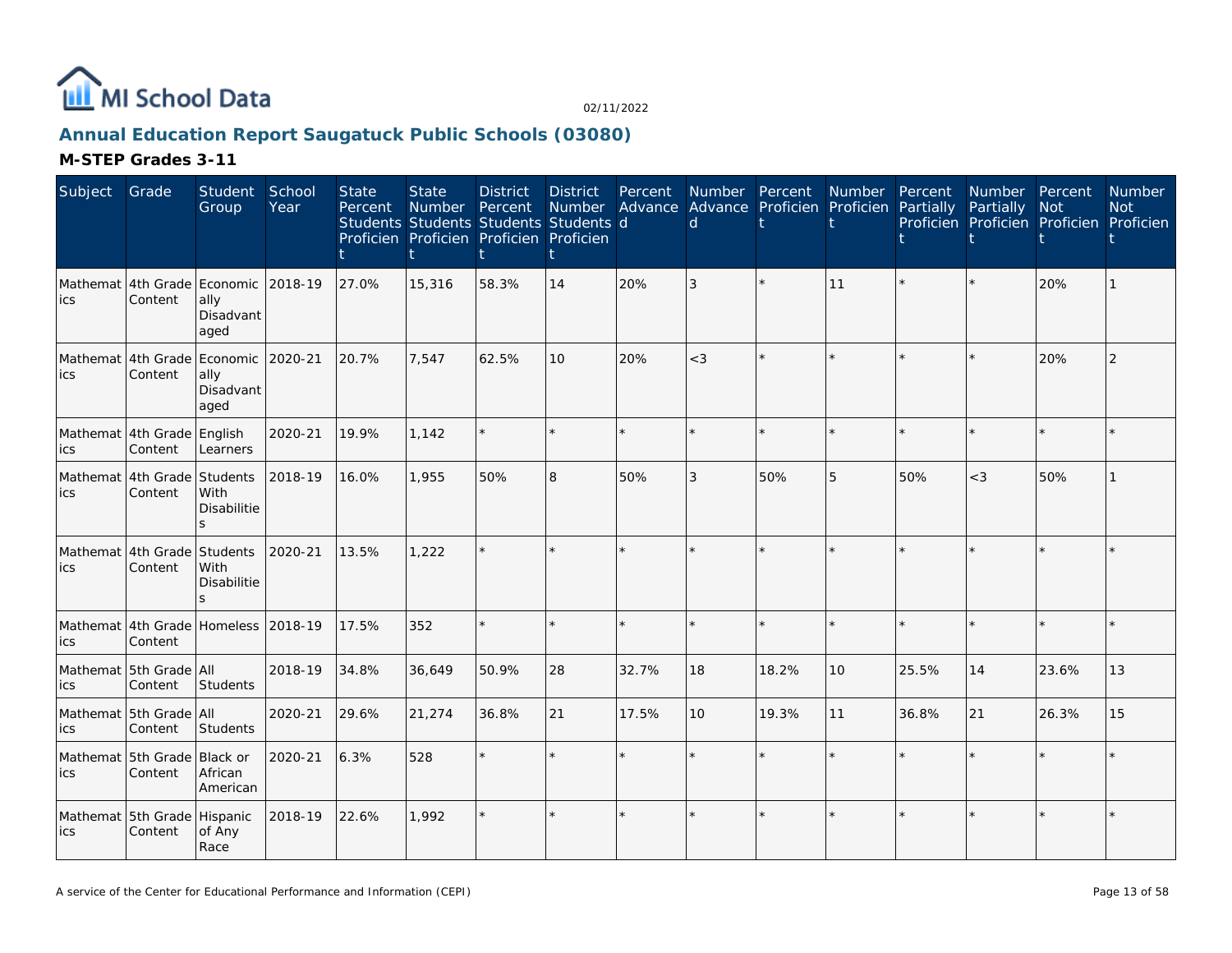

# **Annual Education Report Saugatuck Public Schools (03080)**

| Subject         | Grade                                  | Student<br>Group                      | School<br>Year | <b>State</b><br>Percent | <b>State</b><br><b>Number</b> | <b>District</b><br>Percent<br>Students Students Students Students d<br>Proficien Proficien Proficien Proficien | District<br><b>Number</b> | Percent<br>Advance | Number Percent<br><sub>d</sub> | Advance Proficien | Number<br>Proficien | Percent<br>Partially | Number Percent<br>Partially | <b>Not</b><br>Proficien Proficien Proficien Proficien | <b>Number</b><br><b>Not</b> |
|-----------------|----------------------------------------|---------------------------------------|----------------|-------------------------|-------------------------------|----------------------------------------------------------------------------------------------------------------|---------------------------|--------------------|--------------------------------|-------------------|---------------------|----------------------|-----------------------------|-------------------------------------------------------|-----------------------------|
| ics             | Mathemat 5th Grade Hispanic<br>Content | of Any<br>Race                        | 2020-21        | 17.4%                   | 971                           |                                                                                                                |                           |                    |                                |                   |                     |                      | ÷.                          |                                                       |                             |
| ics             | Mathemat 5th Grade<br>Content          | Two or<br>More<br>Races               | 2018-19        | 30.7%                   | 1.473                         |                                                                                                                |                           |                    |                                |                   |                     |                      |                             | $\star$                                               |                             |
| ics             | Mathemat 5th Grade White<br>Content    |                                       | 2018-19        | 41.6%                   | 28,567                        | 58.7%                                                                                                          | 27                        | 37.0%              | 17                             | 21.7%             | 10                  | 21.7%                | 10 <sup>°</sup>             | 19.6%                                                 | $\mathsf Q$                 |
| ics             | Mathemat 5th Grade White<br>Content    |                                       | 2020-21        | 33.8%                   | 17,393                        | 38.5%                                                                                                          | 20                        | 17.3%              | 9                              | 21.2%             | 11                  | 38.5%                | 20                          | 23.1%                                                 | 12                          |
| ics             | Mathemat 5th Grade Female<br>Content   |                                       | 2018-19        | 31.7%                   | 16,346                        | 44.8%                                                                                                          | 13                        |                    | 8                              | 20%               | 5                   | 24.1%                | $\overline{7}$              | 31.0%                                                 |                             |
| ics             | Mathemat 5th Grade Female<br>Content   |                                       | 2020-21        | 25.2%                   | 8,880                         | 33.3%                                                                                                          | 9                         | 20%                | $<$ 3                          | $\star$           | $\star$             | 40.7%                | 11                          | 25.9%                                                 |                             |
| ics             | Mathemat 5th Grade Male<br>Content     |                                       | 2018-19        | 37.8%                   | 20,303                        | 57.7%                                                                                                          | 15                        | $\star$            | 10                             | 20%               | 5                   |                      | $\overline{7}$              | 20%                                                   |                             |
| ics             | Mathemat 5th Grade Male<br>Content     |                                       | 2020-21        | 33.8%                   | 12,394                        | 40.0%                                                                                                          | 12                        |                    | 9                              | 20%               | 3                   | 33.3%                | 10                          | 26.7%                                                 | 8                           |
| ics             | Mathemat 5th Grade Economic<br>Content | ally<br>Disadvant<br>aged             | 2018-19        | 20.2%                   | 11,502                        | 23.1%                                                                                                          | 6                         | 20%                | $<$ 3                          | 20%               | $\star$             | 34.6%                | 9                           | 42.3%                                                 | 11                          |
| Mathemat<br>ics | 5th Grade<br>Content                   | Economic<br>ally<br>Disadvant<br>aged | 2020-21        | 15.5%                   | 5,557                         | 26.1%                                                                                                          | 6                         | 20%                | $<$ 3                          | 20%               | $\star$             | 39.1%                | 9                           | 34.8%                                                 | 8                           |
| lics            | Mathemat 5th Grade English<br>Content  | Learners                              | 2018-19        | 18.1%                   | 1,448                         |                                                                                                                |                           |                    |                                |                   |                     |                      | $\star$                     | $\star$                                               |                             |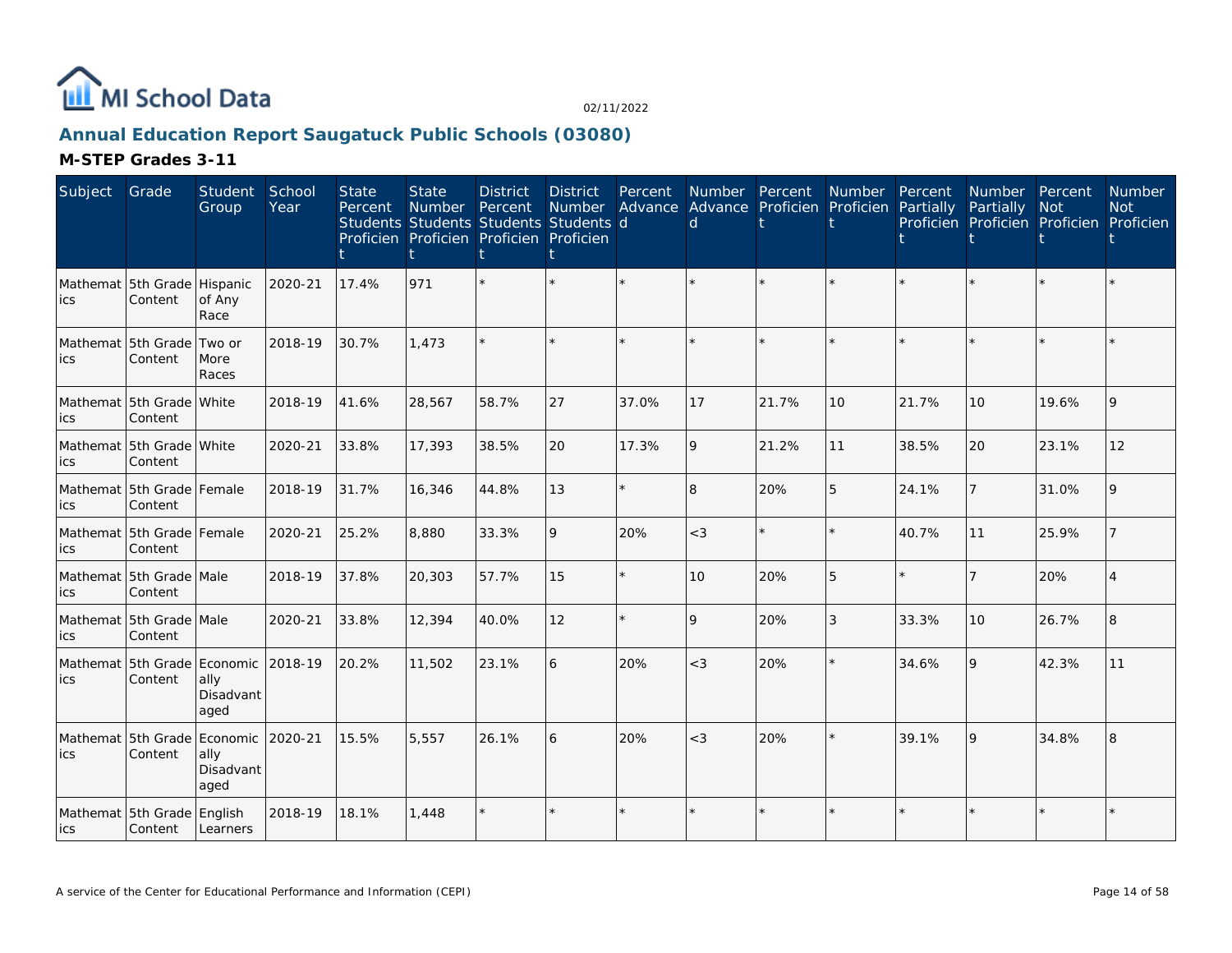

## **Annual Education Report Saugatuck Public Schools (03080)**

| Subject | Grade                                  | Student<br>Group                           | School<br>Year | <b>State</b><br>Percent | <b>State</b><br>Number Percent<br>Students Students Students Students d<br>Proficien Proficien Proficien Proficien | <b>District</b> | <b>District</b><br>Number | Percent | Number Percent<br>Advance Advance Proficien Proficien Partially<br>d |       | Number Percent |       | Number Percent<br>Partially<br>Proficien Proficien Proficien Proficien | <b>Not</b> | Number<br><b>Not</b> |
|---------|----------------------------------------|--------------------------------------------|----------------|-------------------------|--------------------------------------------------------------------------------------------------------------------|-----------------|---------------------------|---------|----------------------------------------------------------------------|-------|----------------|-------|------------------------------------------------------------------------|------------|----------------------|
| lics    | Mathemat 5th Grade<br>Content          | Students<br>With<br><b>Disabilitie</b>     | 2018-19        | 10.3%                   | 1,300                                                                                                              |                 |                           |         |                                                                      |       |                |       |                                                                        |            |                      |
| ics     | Mathemat 5th Grade Students<br>Content | With<br><b>Disabilitie</b><br>$\mathbf{S}$ | 2020-21        | 8.4%                    | 728                                                                                                                | 50%             | 3                         | 50%     | $<$ 3                                                                | 50%   | $<$ 3          | 50%   | 3                                                                      | 50%        | 6                    |
| ics     | Mathemat 5th Grade Homeless<br>Content |                                            | 2020-21        | 9.2%                    | 94                                                                                                                 |                 |                           |         |                                                                      |       | $\star$        |       |                                                                        | ÷          |                      |
| ics     | Mathemat 5th Grade Foster<br>Content   | Care                                       | 2020-21        | 11.2%                   | 35                                                                                                                 |                 |                           | $\star$ |                                                                      |       | $\star$        |       |                                                                        | $\star$    |                      |
| ics     | Mathemat 6th Grade<br>Content          | <b>AII</b><br>Students                     | 2018-19        | 35.1%                   | 38,321                                                                                                             | 52.8%           | 38                        | 26.4%   | 19                                                                   | 26.4% | 19             | 20.8% | 15                                                                     | 26.4%      | 19                   |
| ics     | Mathemat 6th Grade All<br>Content      | Students                                   | 2020-21        | 28.6%                   | 20,103                                                                                                             | 50.0%           | 35                        | 21.4%   | 15                                                                   | 28.6% | 20             | 30.0% | 21                                                                     | 20.0%      | 14                   |
| ics     | Mathemat 6th Grade American<br>Content | Indian or<br>Alaska<br>Native              | 2018-19        | 24.1%                   | 173                                                                                                                |                 |                           |         |                                                                      |       |                |       |                                                                        |            |                      |
| lics    | Mathemat 6th Grade Asian<br>Content    |                                            | 2020-21        | 60.0%                   | 1.392                                                                                                              |                 |                           |         |                                                                      |       | $\star$        |       |                                                                        | $\star$    |                      |
| lics    | Mathemat 6th Grade<br>Content          | <b>Black or</b><br>African<br>American     | 2020-21        | 6.8%                    | 549                                                                                                                |                 |                           |         |                                                                      |       |                |       |                                                                        |            |                      |
| lics    | Mathemat 6th Grade<br>Content          | Hispanic<br>of Any<br>Race                 | 2018-19        | 22.3%                   | 2,028                                                                                                              |                 |                           |         |                                                                      |       | $\star$        |       |                                                                        | $\star$    |                      |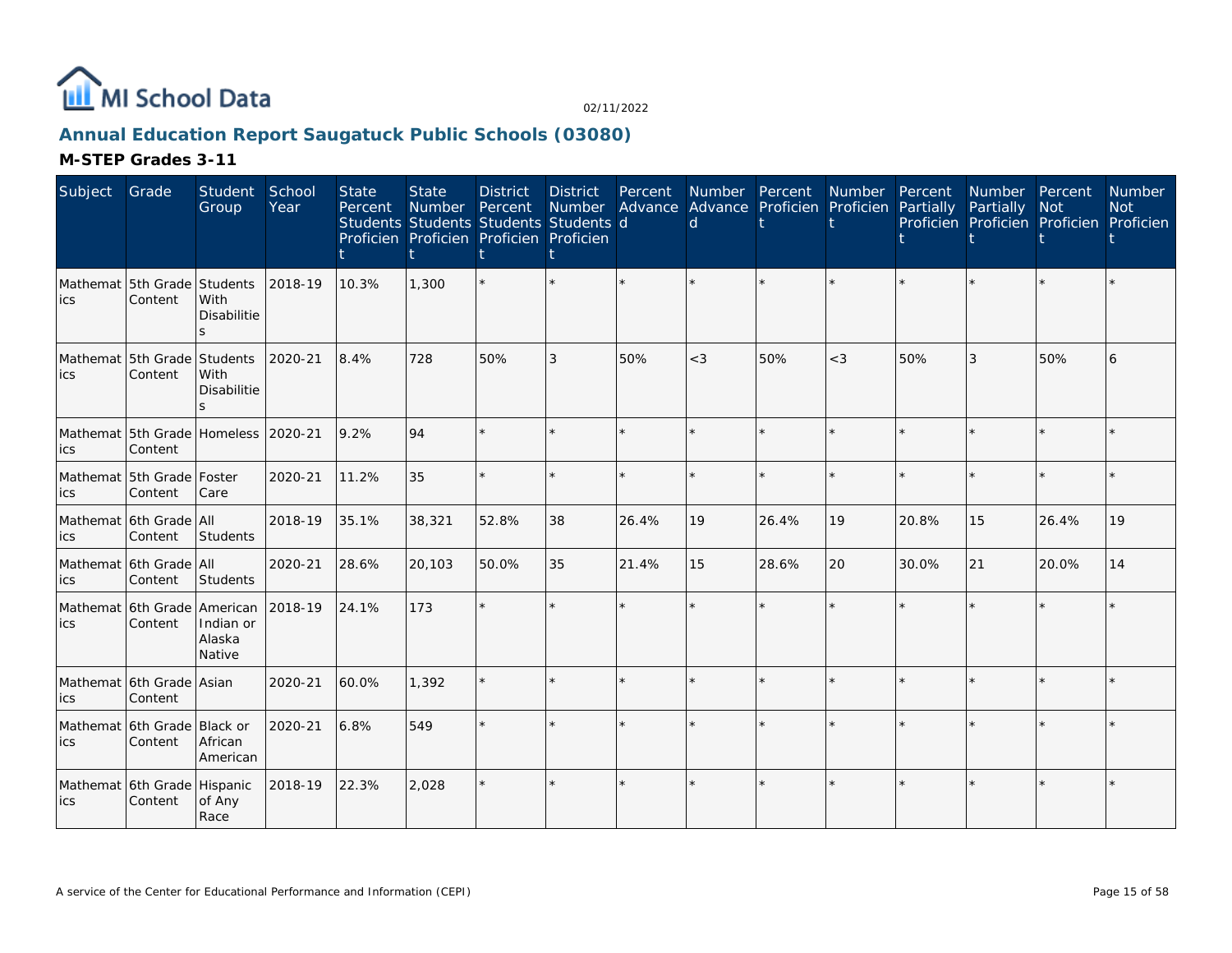

# **Annual Education Report Saugatuck Public Schools (03080)**

| Subject         | Grade                                   | <b>Student</b><br>Group                         | School<br>Year | <b>State</b><br>Percent | <b>State</b><br>Number | <b>District</b><br>Percent<br>Students Students Students Students d<br>Proficien Proficien Proficien Proficien | <b>District</b><br><b>Number</b> | Percent<br>Advance | <b>Number</b><br>Advance Proficien<br>$\mathsf{d}$ | Percent | Number<br>Proficien | Percent<br>Partially | Number Percent<br>Partially | <b>Not</b><br>Proficien Proficien Proficien Proficien | <b>Number</b><br><b>Not</b> |
|-----------------|-----------------------------------------|-------------------------------------------------|----------------|-------------------------|------------------------|----------------------------------------------------------------------------------------------------------------|----------------------------------|--------------------|----------------------------------------------------|---------|---------------------|----------------------|-----------------------------|-------------------------------------------------------|-----------------------------|
| ics             | Mathemat 6th Grade<br>Content           | Hispanic<br>of Any<br>Race                      | 2020-21        | 16.1%                   | 864                    |                                                                                                                |                                  | $\star$            |                                                    | ÷       | $\star$             |                      | ÷.                          | $\star$                                               |                             |
| ics             | Mathemat 6th Grade<br>Content           | <b>White</b>                                    | 2018-19        | 42.1%                   | 30,300                 | 56.9%                                                                                                          | 37                               | 27.7%              | 18                                                 | 29.2%   | 19                  | 21.5%                | 14                          | 21.5%                                                 | 14                          |
| ics             | Mathemat 6th Grade White<br>Content     |                                                 | 2020-21        | 32.4%                   | 16,474                 | 53.2%                                                                                                          | 33                               | 22.6%              | 14                                                 | 30.6%   | 19                  | 27.4%                | 17                          | 19.4%                                                 | 12                          |
| ics             | Mathemat 6th Grade Female<br>Content    |                                                 | 2018-19        | 33.4%                   | 17,856                 | 63.0%                                                                                                          | 17                               | 25.9%              |                                                    | 37.0%   | 10                  |                      | 6                           | 20%                                                   |                             |
| ics             | Mathemat l6th Grade   Female<br>Content |                                                 | 2020-21        | 26.0%                   | 8,929                  | 43.2%                                                                                                          | 16                               | 18.9%              |                                                    | 24.3%   | 9                   | 32.4%                | 12                          | 24.3%                                                 | $\mathsf{Q}$                |
| ics             | Mathemat 6th Grade Male<br>Content      |                                                 | 2018-19        | 36.7%                   | 20,465                 | 46.7%                                                                                                          | 21                               | 26.7%              | 12                                                 | 20.0%   | 9                   | 20.0%                | 9                           | 33.3%                                                 | 15                          |
| ics             | Mathemat 6th Grade Male<br>Content      |                                                 | 2020-21        | 31.2%                   | 11,174                 | 57.6%                                                                                                          | 19                               | 24.2%              | 8                                                  | 33.3%   | 11                  | 27.3%                | 9                           | 15.2%                                                 | 5                           |
| Mathemat<br>ics | 6th Grade<br>Content                    | Economic<br>ally<br>Disadvant<br>aged           | 2018-19        | 20.1%                   | 11,622                 | 34.5%                                                                                                          | 10                               | 20%                | $\overline{A}$                                     |         | 6                   | 27.6%                | 8                           | 37.9%                                                 | 11                          |
| ics             | Mathemat 6th Grade<br>Content           | Economic<br>ally<br>Disadvant<br>aged           | 2020-21        | 14.3%                   | 4.846                  | 30.0%                                                                                                          | 9                                | 20%                | $\overline{4}$                                     | 20%     | 5                   | 36.7%                | 11                          | 33.3%                                                 | 10 <sup>1</sup>             |
| ics             | Mathemat 6th Grade<br>Content           | English<br>Learners                             | 2018-19        | 12.9%                   | 865                    |                                                                                                                |                                  | $\star$            |                                                    | ÷.      | $\star$             |                      | ÷.                          | $\star$                                               |                             |
| ics             | Mathemat 6th Grade<br>Content           | Students<br>With<br>Disabilitie<br>$\mathsf{S}$ | 2018-19        | 8.3%                    | 1,028                  | 50%                                                                                                            | $<$ 3                            | 50%                | $<$ 3                                              | 50%     | $<$ 3               | $<$ 3                | $<$ 3                       | $\star$                                               | $\overline{8}$              |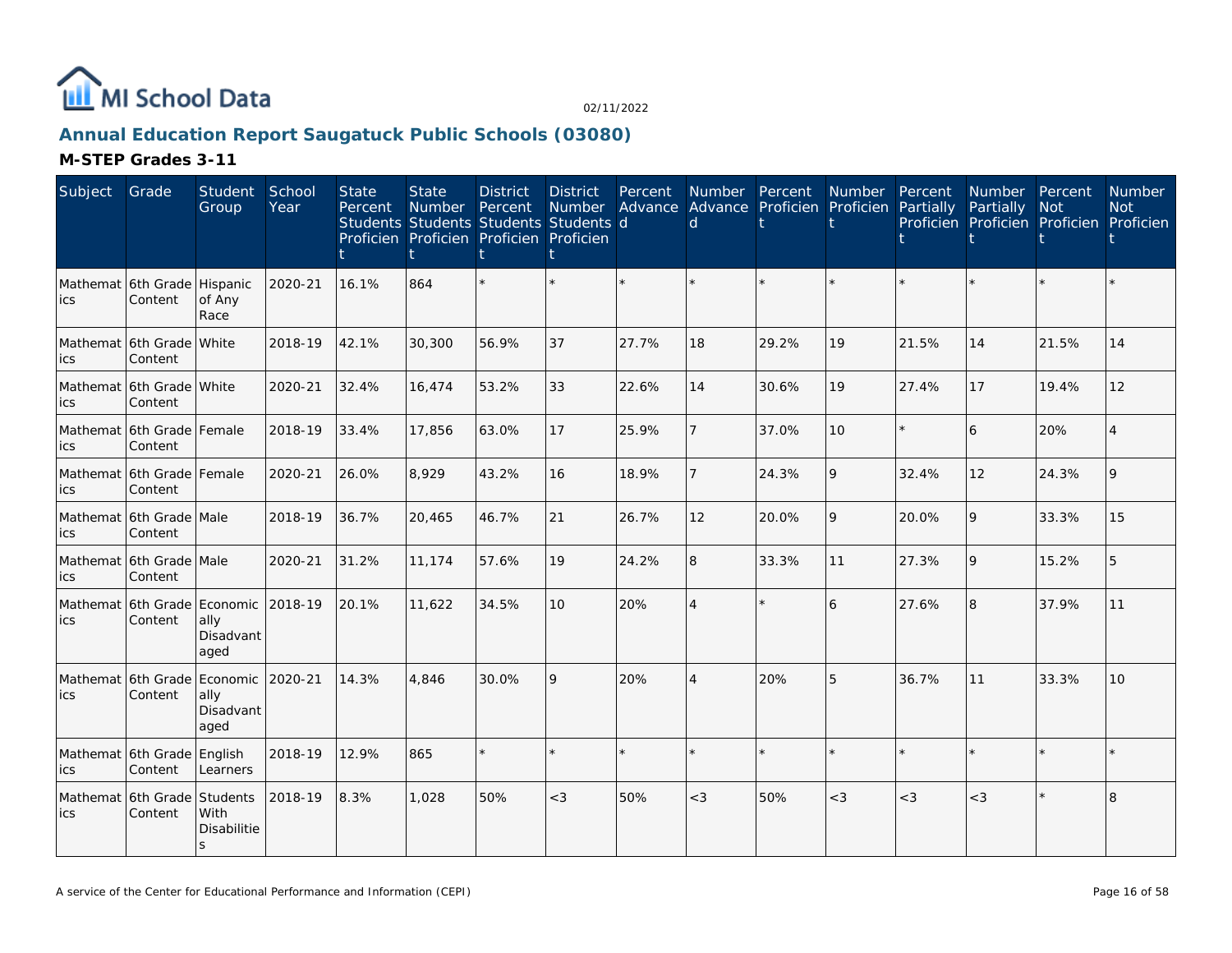

# **Annual Education Report Saugatuck Public Schools (03080)**

| Subject                    | Grade                                  | Student<br>Group        | School<br>Year | <b>State</b><br>Percent | <b>State</b><br>Number<br>Students Students Students Students d<br>Proficien Proficien Proficien Proficien | <b>District</b><br>Percent | <b>District</b><br><b>Number</b> | Percent | Number Percent<br>d | Advance Advance Proficien Proficien | <b>Number</b> | Percent<br>Partially | Number Percent<br>Partially<br>Proficien Proficien Proficien Proficien | <b>Not</b> | Number<br><b>Not</b> |
|----------------------------|----------------------------------------|-------------------------|----------------|-------------------------|------------------------------------------------------------------------------------------------------------|----------------------------|----------------------------------|---------|---------------------|-------------------------------------|---------------|----------------------|------------------------------------------------------------------------|------------|----------------------|
| ics                        | Mathemat 6th Grade Students<br>Content | With<br>Disabilitie     | 2020-21        | 6.0%                    | 481                                                                                                        | 50%                        | 3                                | 50%     | $<$ 3               | 50%                                 | $\star$       | 50%                  | $\overline{4}$                                                         | 50%        | 6                    |
| ics                        | Mathemat 6th Grade Homeless<br>Content |                         | 2020-21        | 10.2%                   | 91                                                                                                         |                            |                                  | $\star$ |                     |                                     | $\star$       | ÷                    |                                                                        | $\star$    |                      |
| ics                        | Mathemat   7th Grade   All<br>Content  | Students                | 2018-19        | 35.7%                   | 38,988                                                                                                     | 61.8%                      | 42                               | 30.9%   | 21                  | 30.9%                               | 21            | 17.6%                | 12                                                                     | 20.6%      | 14                   |
| ics                        | Mathemat   7th Grade   All<br>Content  | Students                | 2020-21        | 32.3%                   | 22,803                                                                                                     | 51.9%                      | 28                               | 22.2%   | 12                  | 29.6%                               | 16            | 22.2%                | 12                                                                     | 25.9%      | 14                   |
| lics                       | Mathemat 7th Grade Asian<br>Content    |                         | 2018-19        | 67.8%                   | 2,524                                                                                                      |                            |                                  |         |                     |                                     | $\star$       |                      |                                                                        | $\star$    |                      |
| lics                       | Mathemat 7th Grade Hispanic<br>Content | of Any<br>Race          | 2018-19        | 23.5%                   | 2,087                                                                                                      |                            |                                  |         |                     |                                     |               |                      |                                                                        | $\star$    |                      |
| ics                        | Mathemat 7th Grade Hispanic<br>Content | of Any<br>Race          | 2020-21        | 20.5%                   | 1,104                                                                                                      |                            |                                  |         |                     |                                     | $\star$       |                      |                                                                        | $\star$    |                      |
| Mathemat 7th Grade<br>lics | Content                                | Two or<br>More<br>Races | 2018-19        | 30.0%                   | 1,373                                                                                                      |                            |                                  |         |                     |                                     |               |                      |                                                                        |            |                      |
| ics                        | Mathemat 7th Grade<br>Content          | Two or<br>More<br>Races | 2020-21        | 25.7%                   | 777                                                                                                        |                            |                                  |         |                     |                                     |               |                      |                                                                        | $\star$    |                      |
| ics                        | Mathemat 7th Grade White<br>Content    |                         | 2018-19        | 42.5%                   | 30,741                                                                                                     | 63.9%                      | 39                               | 32.8%   | 20                  | 31.1%                               | 19            | 16.4%                | 10                                                                     | 19.7%      | 12                   |
| lics                       | Mathemat 7th Grade White<br>Content    |                         | 2020-21        | 36.2%                   | 18,627                                                                                                     | 54.3%                      | 25                               | 26.1%   | 12                  | 28.3%                               | 13            | 23.9%                | 11                                                                     | 21.7%      | 10                   |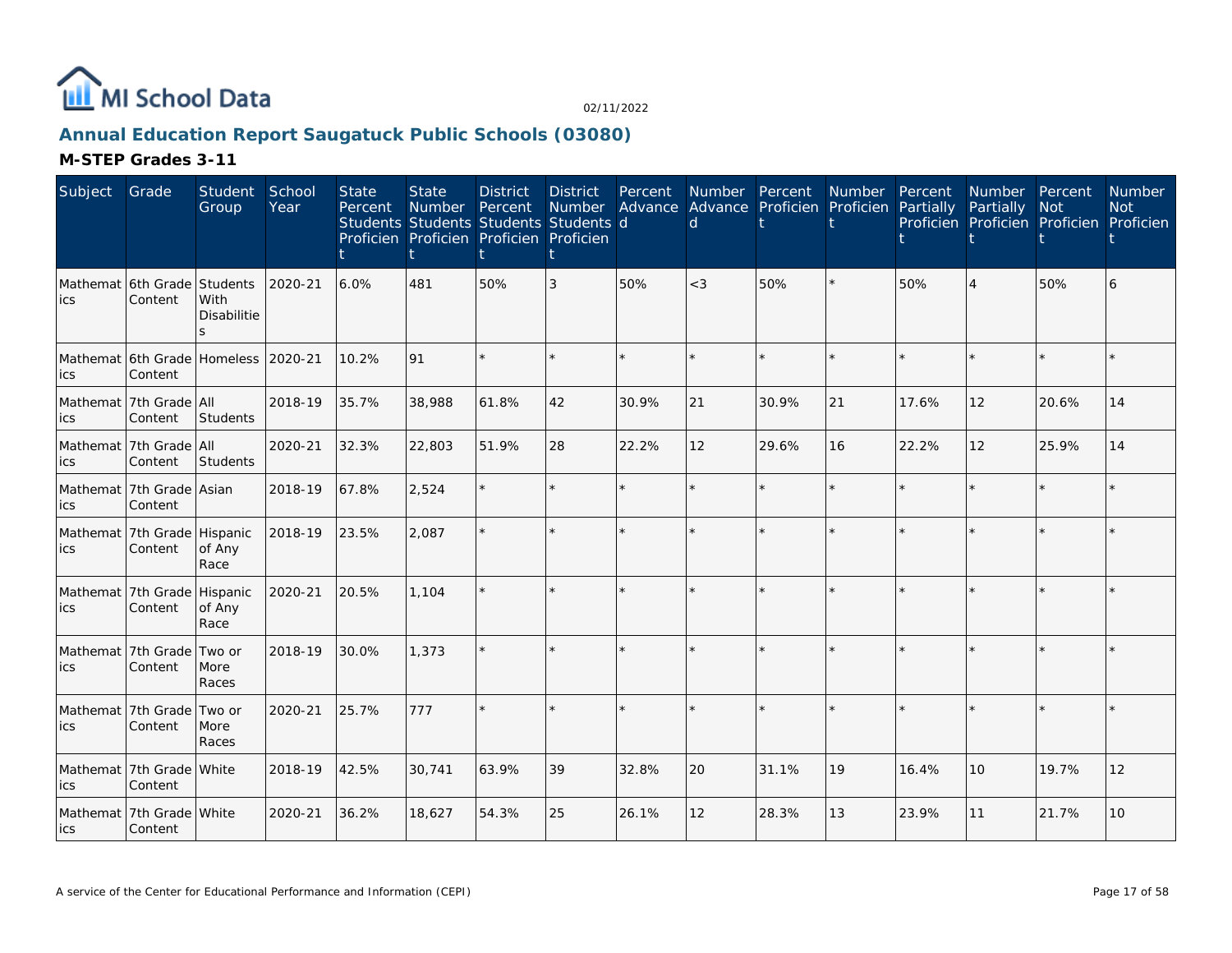

# **Annual Education Report Saugatuck Public Schools (03080)**

| Subject         | Grade                                          | Student<br>Group                                        | School<br>Year | <b>State</b><br>Percent | <b>State</b><br>Number | <b>District</b><br>Percent<br>Students Students Students Students d<br>Proficien Proficien Proficien Proficien | <b>District</b><br><b>Number</b> | Percent | <sub>d</sub>   | Number Percent<br>Advance Advance Proficien Proficien | Number  | Percent<br>Partially | Number Percent<br>Partially | <b>Not</b><br>Proficien Proficien Proficien Proficien | <b>Number</b><br><b>Not</b> |
|-----------------|------------------------------------------------|---------------------------------------------------------|----------------|-------------------------|------------------------|----------------------------------------------------------------------------------------------------------------|----------------------------------|---------|----------------|-------------------------------------------------------|---------|----------------------|-----------------------------|-------------------------------------------------------|-----------------------------|
| ics             | Mathemat   7th Grade   Female<br>Content       |                                                         | 2018-19        | 34.2%                   | 18,415                 | 51.9%                                                                                                          | 14                               | 25.9%   |                | 25.9%                                                 | 7       | 22.2%                | 6                           | 25.9%                                                 |                             |
| ics             | Mathemat   7th Grade   Female<br>Content       |                                                         | 2020-21        | 29.1%                   | 10,012                 | 44.4%                                                                                                          | 12                               | 22.2%   | 6              | 22.2%                                                 | 6       | 20%                  | 5                           | $\star$                                               | 10                          |
| ics             | Mathemat 7th Grade Male<br>Content             |                                                         | 2018-19        | 37.2%                   | 20,573                 | 68.3%                                                                                                          | 28                               | 34.1%   | 14             | 34.1%                                                 | 14      | 14.6%                | 6                           | 17.1%                                                 |                             |
| ics             | Mathemat 7th Grade Male<br>Content             |                                                         | 2020-21        | 35.4%                   | 12,791                 | 59.3%                                                                                                          | 16                               | 22.2%   | 6              | 37.0%                                                 | 10      |                      |                             | 20%                                                   |                             |
| Mathemat<br>ics | 7th Grade<br>Content                           | Economic<br>ally<br>Disadvant<br>aged                   | 2018-19        | 20.3%                   | 11,374                 | 41.4%                                                                                                          | 12                               | 20%     | $\overline{4}$ |                                                       | 8       | 24.1%                | $\overline{7}$              | 34.5%                                                 | 10                          |
| Mathemat<br>ics | 7th Grade<br>Content                           | Economic<br>ally<br>Disadvant<br>aged                   | 2020-21        | 17.1%                   | 5,603                  | 24.0%                                                                                                          | 6                                | 20%     | $<$ 3          | 20%                                                   | $\star$ | 32.0%                | 8                           | 44.0%                                                 | 11                          |
| ics             | Mathemat 7th Grade<br>Content                  | English<br>Learners                                     | 2020-21        | 9.2%                    | 324                    |                                                                                                                |                                  | $\star$ |                |                                                       | $\star$ |                      | $\star$                     | $\star$                                               |                             |
| Mathemat<br>ics | 7th Grade<br>Content                           | Students<br>With<br><b>Disabilitie</b><br>$\mathcal{S}$ | 2018-19        | 7.9%                    | 938                    |                                                                                                                |                                  | $\star$ |                |                                                       | $\star$ |                      |                             | $\star$                                               |                             |
| ics             | Mathemat 7th Grade<br>Content                  | Students<br>With<br>Disabilitie<br>$\mathbf{S}$         | 2020-21        | 6.2%                    | 487                    |                                                                                                                |                                  |         |                |                                                       |         |                      |                             | $\star$                                               |                             |
| ics             | Mathemat 7th Grade Homeless 2018-19<br>Content |                                                         |                | 12.9%                   | 235                    |                                                                                                                |                                  |         |                |                                                       | $\star$ |                      |                             | $\star$                                               |                             |
| lics            | Mathemat 7th Grade Homeless<br>Content         |                                                         | 2020-21        | 12.5%                   | 108                    |                                                                                                                |                                  |         |                | $\star$                                               |         |                      | $\star$                     |                                                       |                             |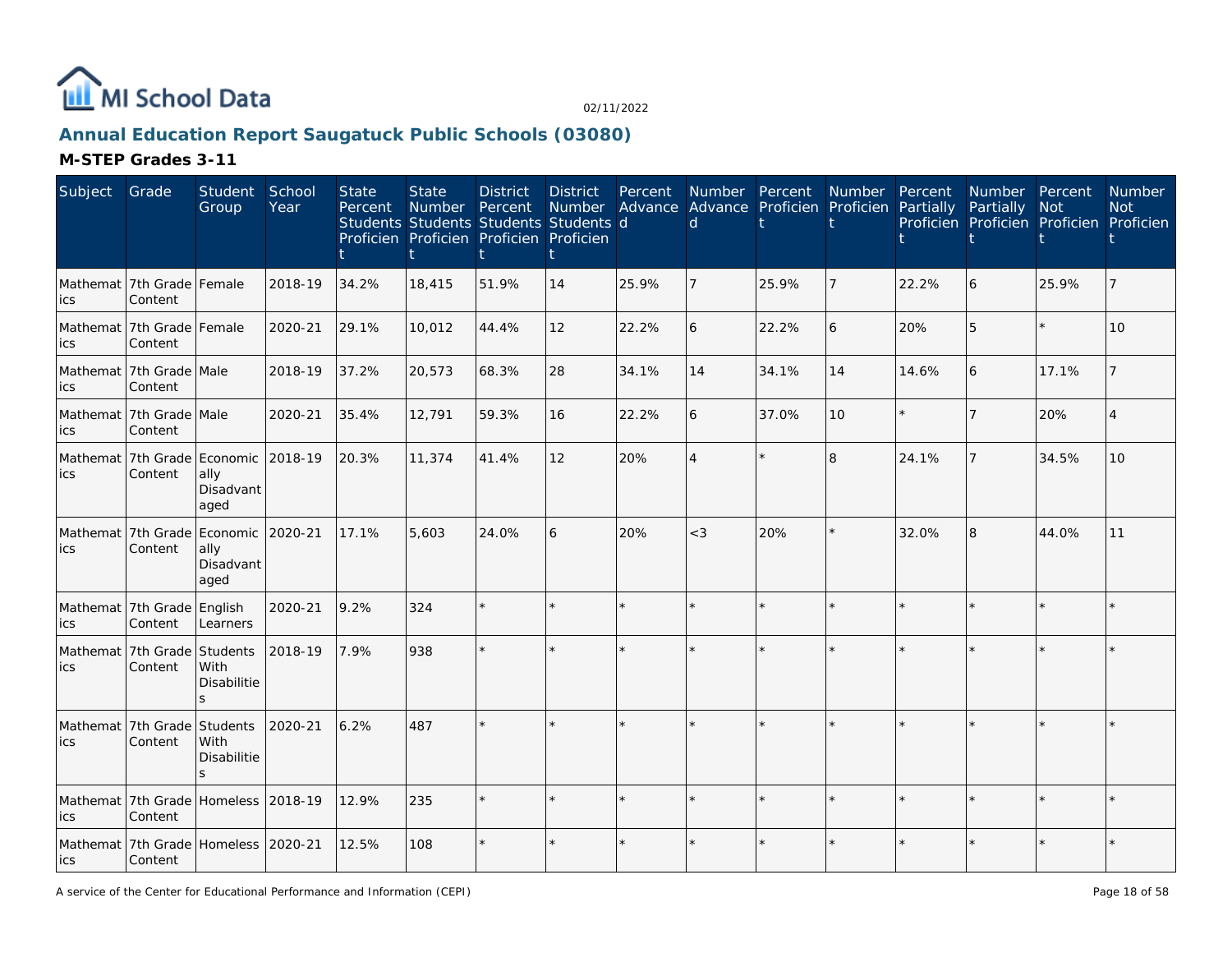

# **Annual Education Report Saugatuck Public Schools (03080)**

| Subject | Grade                         | Student<br>Group                                | School<br>Year | <b>State</b><br>Percent | <b>State</b><br><b>Number</b><br>Students Students Students Students d<br>Proficien Proficien Proficien Proficien | <b>District</b><br>Percent | <b>District</b><br>Number | Percent<br>Advance | Number Percent<br>$\mathsf{d}$ | Advance Proficien | Number<br>Proficien | Percent<br>Partially | Number Percent<br>Partially | <b>Not</b><br>Proficien Proficien Proficien Proficien | <b>Number</b><br><b>Not</b> |
|---------|-------------------------------|-------------------------------------------------|----------------|-------------------------|-------------------------------------------------------------------------------------------------------------------|----------------------------|---------------------------|--------------------|--------------------------------|-------------------|---------------------|----------------------|-----------------------------|-------------------------------------------------------|-----------------------------|
| Science | 5th Grade All<br>Content      | Students                                        | 2020-21        | 28.5%                   | 20,119                                                                                                            | 42.9%                      | 24                        | 10%                | $<$ 3                          |                   |                     | 44.6%                | 25                          | 12.5%                                                 |                             |
| Science | 5th Grade Black or<br>Content | African<br>American                             | 2020-21        | 7.4%                    | 593                                                                                                               |                            | $\star$                   |                    |                                |                   |                     |                      |                             |                                                       |                             |
| Science | 5th Grade Hispanic<br>Content | of Any<br>Race                                  | 2020-21        | 17.5%                   | 958                                                                                                               |                            | ÷.                        | $\star$            |                                |                   |                     |                      |                             | $\star$                                               |                             |
| Science | 5th Grade White<br>Content    |                                                 | 2020-21        | 32.5%                   | 16,483                                                                                                            | 45.1%                      | 23                        | 10%                | $<$ 3                          |                   | $\star$             | 43.1%                | 22                          | 11.8%                                                 | 6                           |
| Science | 5th Grade Female<br>Content   |                                                 | 2020-21        | 27.5%                   | 9,500                                                                                                             | 38.5%                      | 10                        | 20%                | $<$ 3                          |                   |                     |                      |                             | 20%                                                   | 2                           |
| Science | 5th Grade Male<br>Content     |                                                 | 2020-21        | 29.6%                   | 10,619                                                                                                            | 46.7%                      | 14                        | 20%                | $<$ 3                          |                   |                     |                      | 11                          | 20%                                                   | 5                           |
| Science | Content                       | 5th Grade Economic<br>ally<br>Disadvant<br>aged | 2020-21        | 16.5%                   | 5,761                                                                                                             | 27.3%                      | 6                         | 20%                | $<$ 3                          |                   | $\star$             | 50.0%                | 11                          | 22.7%                                                 |                             |
| Science | 5th Grade Students<br>Content | With<br>Disabilitie                             | 2020-21        | 8.8%                    | 748                                                                                                               | 50%                        | $<$ 3                     | 50%                | $<$ 3                          | 50%               | $<$ 3               |                      |                             |                                                       | 3                           |
| Science | Content                       | 5th Grade Homeless                              | 2020-21        | 12.1%                   | 120                                                                                                               |                            | $\star$                   | $\star$            |                                |                   | $\star$             |                      |                             | $\star$                                               |                             |
| Science | 5th Grade Foster<br>Content   | Care                                            | 2020-21        | 10.6%                   | 32                                                                                                                |                            | $\star$                   |                    |                                |                   |                     |                      |                             | $\star$                                               |                             |
| Science | 8th Grade All<br>Content      | Students                                        | 2020-21        | 22.6%                   | 16,269                                                                                                            | 30.9%                      | 21                        | 5%                 | $<$ 3                          |                   |                     | 47.1%                | 32                          | 22.1%                                                 | 15                          |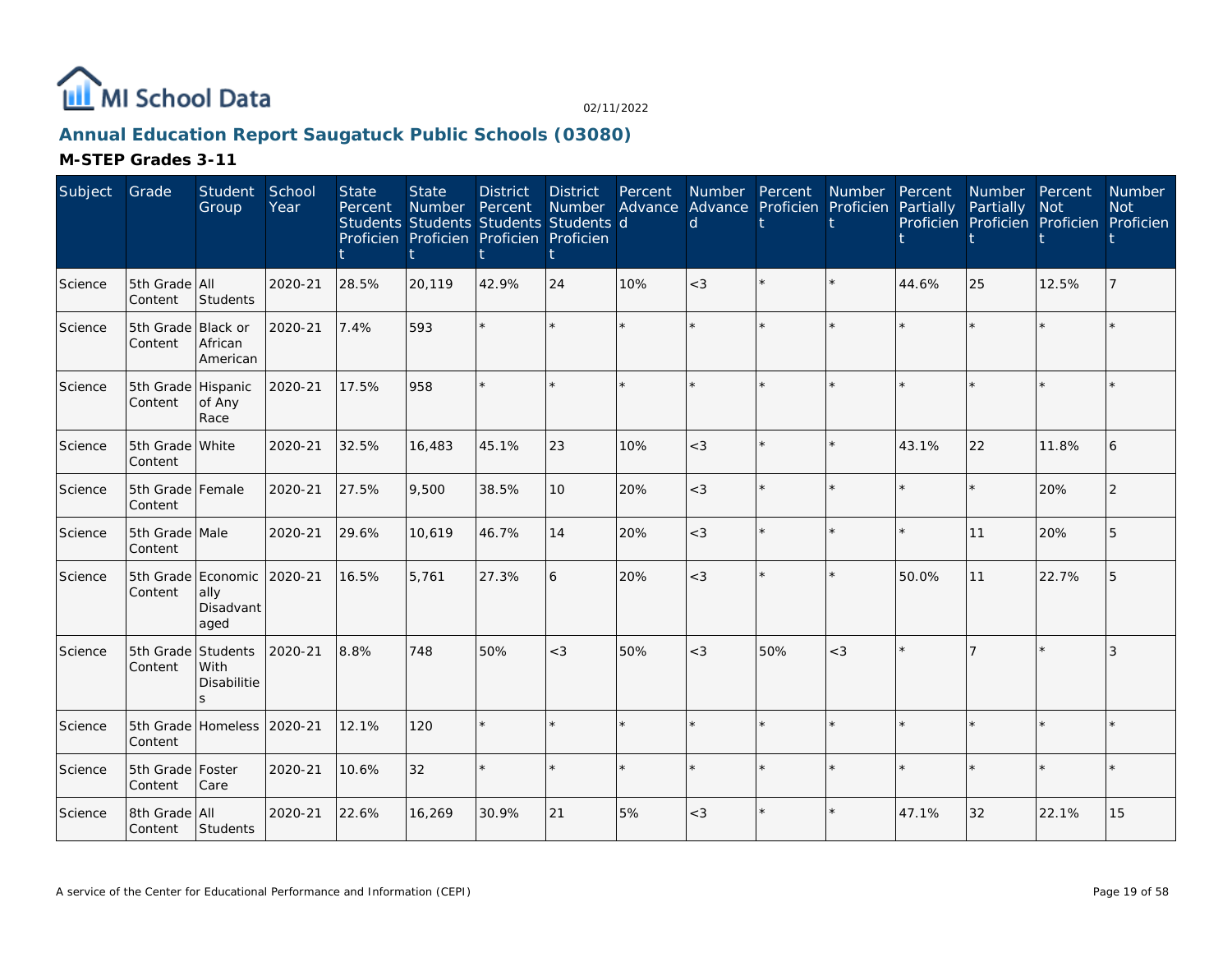

# **Annual Education Report Saugatuck Public Schools (03080)**

| Subject | Grade                         | Student<br>Group                                | School<br>Year | <b>State</b><br>Percent | <b>State</b><br><b>Number</b> | <b>District</b><br>Percent<br>Students Students Students Students d<br>Proficien Proficien Proficien Proficien | <b>District</b><br>Number | Percent<br>Advance | Number Percent<br><sub>d</sub> | Advance Proficien | Number<br>Proficien | Percent<br>Partially | Number Percent<br>Partially | Not<br>Proficien Proficien Proficien Proficien | Number<br><b>Not</b> |
|---------|-------------------------------|-------------------------------------------------|----------------|-------------------------|-------------------------------|----------------------------------------------------------------------------------------------------------------|---------------------------|--------------------|--------------------------------|-------------------|---------------------|----------------------|-----------------------------|------------------------------------------------|----------------------|
| Science | 8th Grade Asian<br>Content    |                                                 | 2020-21        | 44.1%                   | 1,094                         |                                                                                                                | $\star$                   |                    |                                |                   |                     |                      |                             |                                                |                      |
| Science | 8th Grade Black or<br>Content | African<br>American                             | 2020-21        | 5.5%                    | 439                           |                                                                                                                | $\star$                   |                    |                                |                   |                     |                      |                             | $\star$                                        |                      |
| Science | 8th Grade Hispanic<br>Content | of Any<br>Race                                  | 2020-21        | 13.3%                   | 720                           |                                                                                                                | $\star$                   | $\Phi$             |                                |                   |                     |                      |                             | $\star$                                        |                      |
| Science | 8th Grade White<br>Content    |                                                 | 2020-21        | 25.3%                   | 13,357                        | 33.9%                                                                                                          | 20                        | 10%                | $<$ 3                          |                   | $\star$             | 47.5%                | 28                          | 18.6%                                          | 11                   |
| Science | 8th Grade Female<br>Content   |                                                 | 2020-21        | 21.4%                   | 7,489                         | 50.0%                                                                                                          | 13                        | 20%                | $<$ 3                          |                   |                     |                      |                             | 20%                                            |                      |
| Science | 8th Grade Male<br>Content     |                                                 | 2020-21        | 23.7%                   | 8,780                         | 19.0%                                                                                                          | 8                         | 10%                | $<$ 3                          |                   | $\star$             | 47.6%                | 20                          | 33.3%                                          | 14                   |
| Science | Content                       | 8th Grade Economic<br>ally<br>Disadvant<br>aged | 2020-21        | 12.2%                   | 3,942                         | 20%                                                                                                            | 5                         | 20%                | $<$ 3                          | 20%               | $\star$             |                      | 12                          | $\star$                                        | 11                   |
| Science | 8th Grade English<br>Content  | Learners                                        | 2020-21        | 2.1%                    | 69                            |                                                                                                                | $\star$                   |                    |                                |                   |                     |                      |                             | $\star$                                        |                      |
| Science | 8th Grade Students<br>Content | <b>With</b><br><b>Disabilitie</b><br>S          | 2020-21        | 4.7%                    | 351                           |                                                                                                                | k.                        |                    |                                |                   |                     |                      |                             | $\star$                                        |                      |
| Science | Content                       | 8th Grade Homeless 2020-21                      |                | 7.1%                    | 54                            |                                                                                                                | $\star$                   |                    |                                |                   |                     |                      |                             | $\star$                                        |                      |
| Science | 8th Grade   Foster<br>Content | Care                                            | 2020-21        | 5.9%                    | 15                            |                                                                                                                | $\star$                   |                    |                                |                   |                     |                      |                             | $\star$                                        |                      |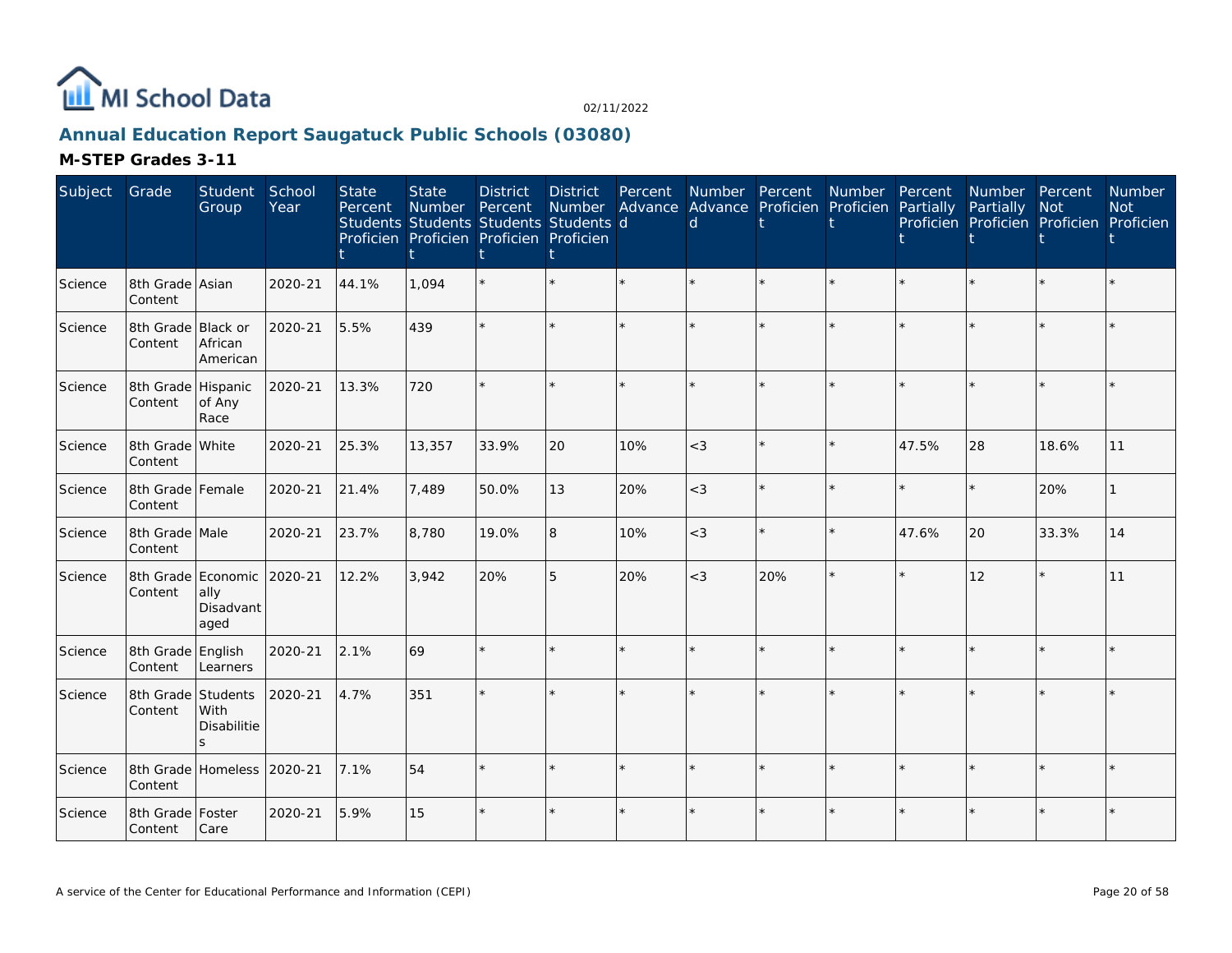

# **Annual Education Report Saugatuck Public Schools (03080)**

| Subject | Grade                    | <b>Student</b><br>Group                      | School<br>Year | <b>State</b><br>Percent | <b>State</b><br>Number | <b>District</b><br>Percent<br>Students Students Students Students d<br>Proficien Proficien Proficien Proficien | <b>District</b><br>Number | Percent<br>Advance | Number Percent<br>$\mathsf{d}$ | Advance Proficien Proficien | Number  | Percent<br>Partially | Number Percent<br>Partially<br>Proficien Proficien Proficien Proficien | <b>Not</b>    | Number<br><b>Not</b> |
|---------|--------------------------|----------------------------------------------|----------------|-------------------------|------------------------|----------------------------------------------------------------------------------------------------------------|---------------------------|--------------------|--------------------------------|-----------------------------|---------|----------------------|------------------------------------------------------------------------|---------------|----------------------|
| Science | 11th<br>Grade<br>Content | All<br>Students                              | 2020-21        | 15.5%                   | 8.811                  | 26.3%                                                                                                          | 20                        | 5%                 | $<$ 3                          |                             |         | 53.9%                | 41                                                                     | 19.7%         | 15                   |
| Science | 11th<br>Grade<br>Content | Hispanic<br>of Any<br>Race                   | 2020-21        | 8.2%                    | 313                    | ÷                                                                                                              | $\star$                   | $\star$            | $\star$                        |                             |         | ÷                    |                                                                        | $\star$       |                      |
| Science | 11th<br>Grade<br>Content | Two or<br>More<br>Races                      | 2020-21        | 13.9%                   | 250                    |                                                                                                                | $\star$                   | $\star$            |                                |                             | $\star$ |                      |                                                                        | $\star$       |                      |
| Science | 11th<br>Grade<br>Content | White                                        | 2020-21        | 16.9%                   | 7,499                  | 29.4%                                                                                                          | 20                        | 5%                 | $<$ 3                          |                             | $\star$ | 52.9%                | 36                                                                     | 17.6%         | 12                   |
| Science | 11th<br>Grade<br>Content | Female                                       | 2020-21        | 12.9%                   | 3,611                  | 21.6%                                                                                                          | 8                         | 10%                | $<$ 3                          |                             | $\star$ | 62.2%                | 23                                                                     | 16.2%         |                      |
| Science | 11th<br>Grade<br>Content | Male                                         | 2020-21        | 18.0%                   | 5,200                  | 30.8%                                                                                                          | 12                        | 10%                | $<$ 3                          |                             | $\star$ | 46.2%                | 18                                                                     | 23.1%         | 9                    |
| Science | 11th<br>Grade<br>Content | Economic<br>ally<br>Disadvant<br>aged        | 2020-21        | 7.9%                    | 1,643                  | 20%                                                                                                            | $\overline{\mathcal{L}}$  | 20%                | $<$ 3                          | 20%                         | $\star$ |                      | 10                                                                     | $\star$       | 10                   |
| Science | 11th<br>Grade<br>Content | Students<br><b>With</b><br>Disabilitie<br>S. | 2020-21        | 2.8%                    | 130                    |                                                                                                                | é.                        |                    |                                |                             |         |                      |                                                                        | $\ddot{\psi}$ |                      |
| Science | 11th<br>Grade<br>Content | Homeless 2020-21                             |                | 4.4%                    | 23                     |                                                                                                                | $\star$                   |                    |                                |                             |         |                      |                                                                        |               |                      |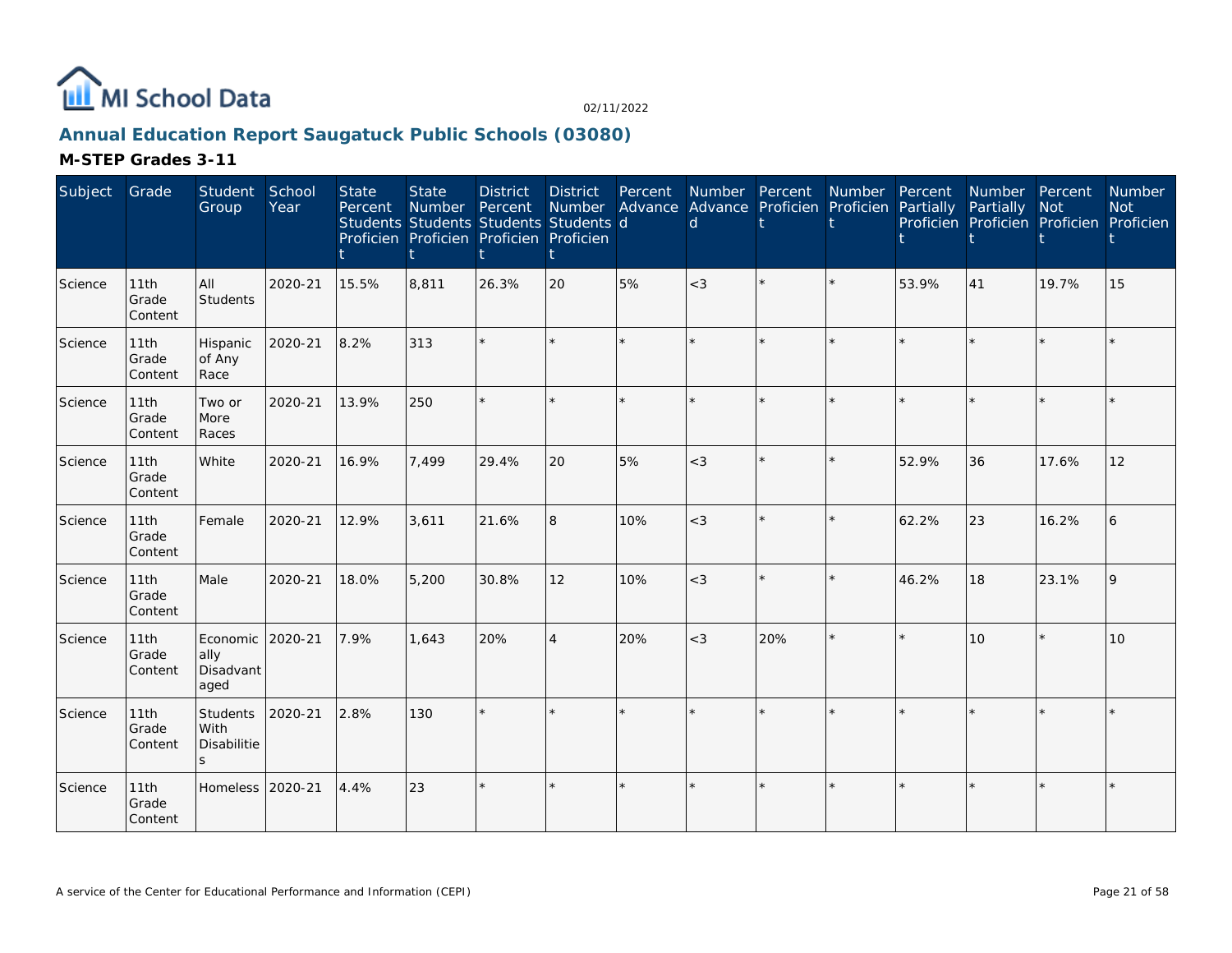

# **Annual Education Report Saugatuck Public Schools (03080)**

| Subject                  | Grade                         | Student<br>Group                       | School<br>Year | <b>State</b><br>Percent | <b>State</b><br>Number | <b>District</b><br>Percent<br>Students Students Students Students d<br>Proficien Proficien Proficien Proficien | <b>District</b><br><b>Number</b><br>ŧ | Percent<br>Advance | Number Percent<br>Advance Proficien<br>d |         | Number<br>Proficien | Percent<br>Partially | Number Percent<br>Partially | Not<br>Proficien Proficien Proficien Proficien | <b>Number</b><br><b>Not</b> |
|--------------------------|-------------------------------|----------------------------------------|----------------|-------------------------|------------------------|----------------------------------------------------------------------------------------------------------------|---------------------------------------|--------------------|------------------------------------------|---------|---------------------|----------------------|-----------------------------|------------------------------------------------|-----------------------------|
| Social<br><b>Studies</b> | 5th Grade All<br>Content      | Students                               | 2018-19        | 17.4%                   | 18,265                 | 34.5%                                                                                                          | 19                                    | 10.9%              | 6                                        | 23.6%   | 13                  | 54.5%                | 30                          | 10.9%                                          | 6                           |
| Social<br><b>Studies</b> | 5th Grade All<br>Content      | Students                               | 2020-21        | 15.6%                   | 11,119                 | 24.1%                                                                                                          | 14                                    | 10%                | $\lt3$                                   | $\star$ | $\star$             | 62.1%                | 36                          | 13.8%                                          | 8                           |
| Social<br><b>Studies</b> | 5th Grade<br>Content          | <b>Black or</b><br>African<br>American | 2020-21        | 3.0%                    | 244                    |                                                                                                                |                                       | $\star$            |                                          | ×.      | $\star$             |                      | $\star$                     | $\star$                                        |                             |
| Social<br>Studies        | 5th Grade Hispanic<br>Content | of Any<br>Race                         | 2018-19        | 8.8%                    | 776                    |                                                                                                                |                                       | $\star$            | ý,                                       |         | $\star$             |                      | ÷.                          | $\star$                                        |                             |
| Social<br><b>Studies</b> | 5th Grade<br>Content          | Hispanic<br>of Any<br>Race             | 2020-21        | 8.9%                    | 489                    |                                                                                                                |                                       | $\star$            |                                          | $\star$ | $\star$             |                      | $\star$                     | $\star$                                        |                             |
| Social<br><b>Studies</b> | 5th Grade<br>Content          | Two or<br>More<br>Races                | 2018-19        | 14.6%                   | 698                    |                                                                                                                |                                       |                    |                                          |         | $\star$             |                      | ÷.                          | $\star$                                        |                             |
| Social<br>Studies        | 5th Grade White<br>Content    |                                        | 2018-19        | 21.5%                   | 14,719                 | 39.1%                                                                                                          | 18                                    | 13.0%              | 6                                        | 26.1%   | 12                  |                      | 25                          | 10%                                            | 3                           |
| Social<br><b>Studies</b> | 5th Grade White<br>Content    |                                        | 2020-21        | 18.0%                   | 9,158                  | 24.5%                                                                                                          | 13                                    | 10%                | $<$ 3                                    | ÷.      | $\star$             | 64.2%                | 34                          | 11.3%                                          | 6                           |
| Social<br><b>Studies</b> | 5th Grade Female<br>Content   |                                        | 2018-19        | 15.3%                   | 7.868                  | 31.0%                                                                                                          | 9                                     | 20%                | 3                                        |         | 6                   |                      | 16                          | 20%                                            | $\overline{A}$              |
| Social<br><b>Studies</b> | 5th Grade Female<br>Content   |                                        | 2020-21        | 13.4%                   | 4,686                  | 20%                                                                                                            | $\overline{4}$                        | 20%                | $<$ 3                                    | 20%     | $\star$             |                      | 21                          | 20%                                            | 3                           |
| Social<br>Studies        | 5th Grade Male<br>Content     |                                        | 2018-19        | 19.4%                   | 10,397                 | 38.5%                                                                                                          | 10                                    | 20%                | 3                                        | ×.      | $\overline{7}$      |                      | $\star$                     | 20%                                            | $\overline{2}$              |
| Social<br>Studies        | 5th Grade Male<br>Content     |                                        | 2020-21        | 17.8%                   | 6,433                  | 33.3%                                                                                                          | 10                                    | 20%                | $<$ 3                                    | $\star$ | $\star$             |                      | 15                          | 20%                                            | 5                           |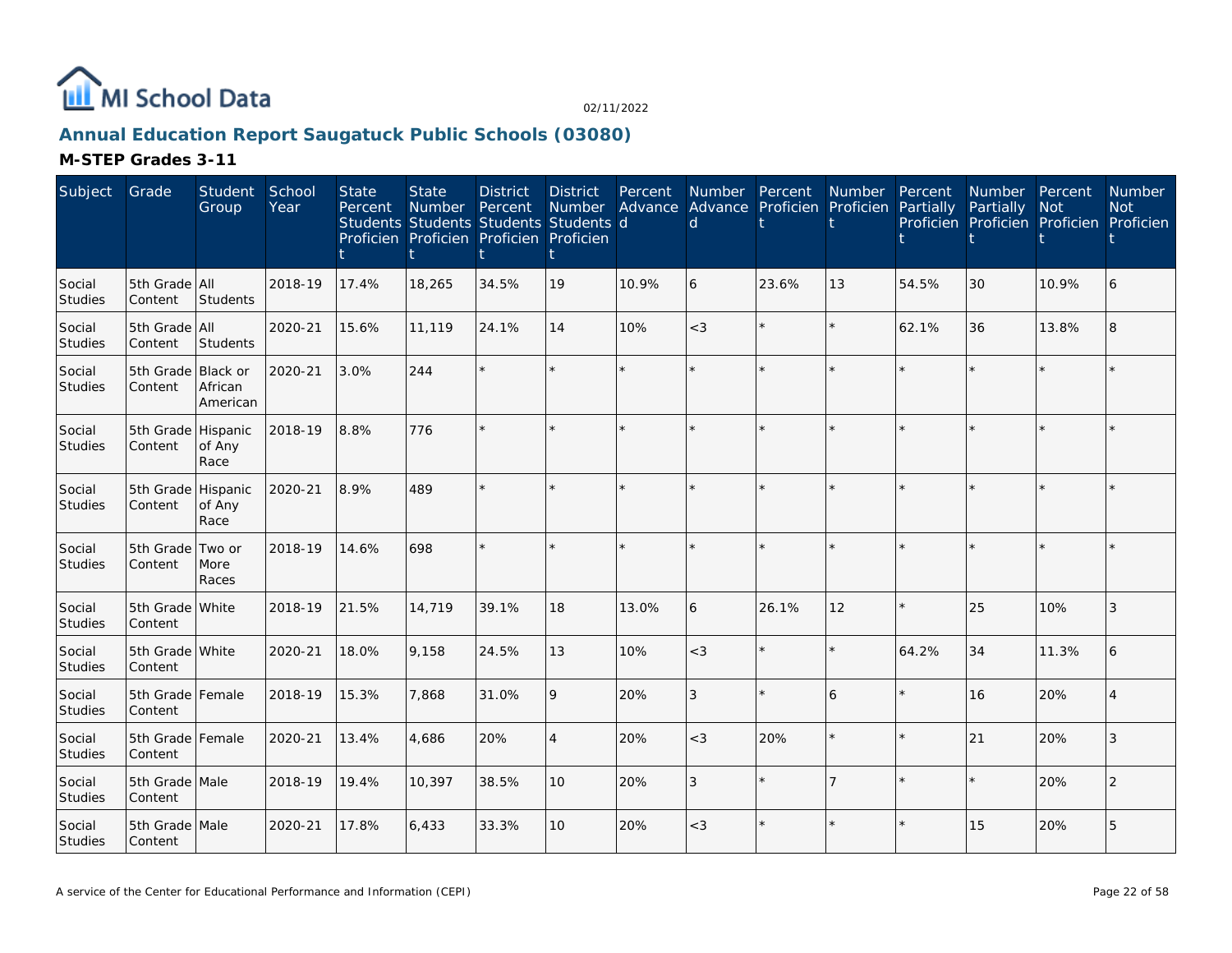

# **Annual Education Report Saugatuck Public Schools (03080)**

| Subject                  | Grade                         | Student<br>Group                                        | School<br>Year | <b>State</b><br>Percent | <b>State</b><br><b>Number</b><br>Students Students Students Students d<br>Proficien Proficien Proficien Proficien | <b>District</b><br>Percent | <b>District</b><br>Number<br>t | Percent | Number Percent<br>Advance Advance Proficien<br>$\mathsf{d}$ |         | Number<br>Proficien | Percent<br>Partially | Number Percent<br>Partially | Not<br>Proficien Proficien Proficien Proficien | Number<br><b>Not</b> |
|--------------------------|-------------------------------|---------------------------------------------------------|----------------|-------------------------|-------------------------------------------------------------------------------------------------------------------|----------------------------|--------------------------------|---------|-------------------------------------------------------------|---------|---------------------|----------------------|-----------------------------|------------------------------------------------|----------------------|
| Social<br><b>Studies</b> | Content                       | 5th Grade Economic 2018-19<br>ally<br>Disadvant<br>aged |                | 8.1%                    | 4,614                                                                                                             | 20%                        | 3                              | 20%     | $<$ 3                                                       | 20%     | $<$ 3               |                      | 17                          | $\star$                                        | 6                    |
| Social<br>Studies        | Content                       | 5th Grade Economic 2020-21<br>ally<br>Disadvant<br>aged |                | 7.0%                    | 2,478                                                                                                             | 20%                        | 3                              | 20%     | $<$ 3                                                       | 20%     | $\star$             |                      | 16                          | 20%                                            | $\overline{4}$       |
| Social<br>Studies        | 5th Grade English<br>Content  | Learners                                                | 2018-19        | 4.3%                    | 344                                                                                                               |                            | $\star$                        |         |                                                             | $\star$ |                     |                      |                             |                                                |                      |
| Social<br>Studies        | 5th Grade<br>Content          | Students<br>With<br><b>Disabilitie</b><br>S             | 2018-19        | 5.0%                    | 632                                                                                                               |                            | $\star$                        | ÷       |                                                             | $\star$ |                     |                      |                             |                                                |                      |
| Social<br>Studies        | 5th Grade Students<br>Content | With<br>Disabilitie<br>S                                | 2020-21        | 4.2%                    | 357                                                                                                               | 50%                        | $<$ 3                          | 50%     | $<$ 3                                                       | 50%     | $<$ 3               |                      | $\mathsf{Q}$                | $\star$                                        | 3                    |
| Social<br><b>Studies</b> | 5th Grade<br>Content          | Homeless                                                | 2020-21        | 3.9%                    | 39                                                                                                                |                            |                                |         |                                                             | $\star$ |                     |                      |                             |                                                |                      |
| Social<br><b>Studies</b> | 5th Grade<br>Content          | Foster<br>Care                                          | 2020-21        | 2.8%                    | < 10                                                                                                              |                            | $\star$                        |         |                                                             | $\star$ | $\star$             |                      |                             |                                                |                      |
| Social<br>Studies        | 8th Grade All<br>Content      | Students                                                | 2018-19        | 28.0%                   | 30,225                                                                                                            | 54.5%                      | 30                             | 18.2%   | 10                                                          | 36.4%   | 20                  | 25.5%                | 14                          | 20.0%                                          | 11                   |
| Social<br>Studies        | 8th Grade All<br>Content      | Students                                                | 2020-21        | 25.9%                   | 18,848                                                                                                            | 44.1%                      | 30                             | 16.2%   | 11                                                          | 27.9%   | 19                  | 39.7%                | 27                          | 16.2%                                          | 11                   |
| Social<br><b>Studies</b> | 8th Grade American<br>Content | Indian or<br>Alaska<br>Native                           | 2018-19        | 22.3%                   | 164                                                                                                               | $\star$                    | $\star$                        |         |                                                             | $\star$ |                     |                      |                             | $\star$                                        |                      |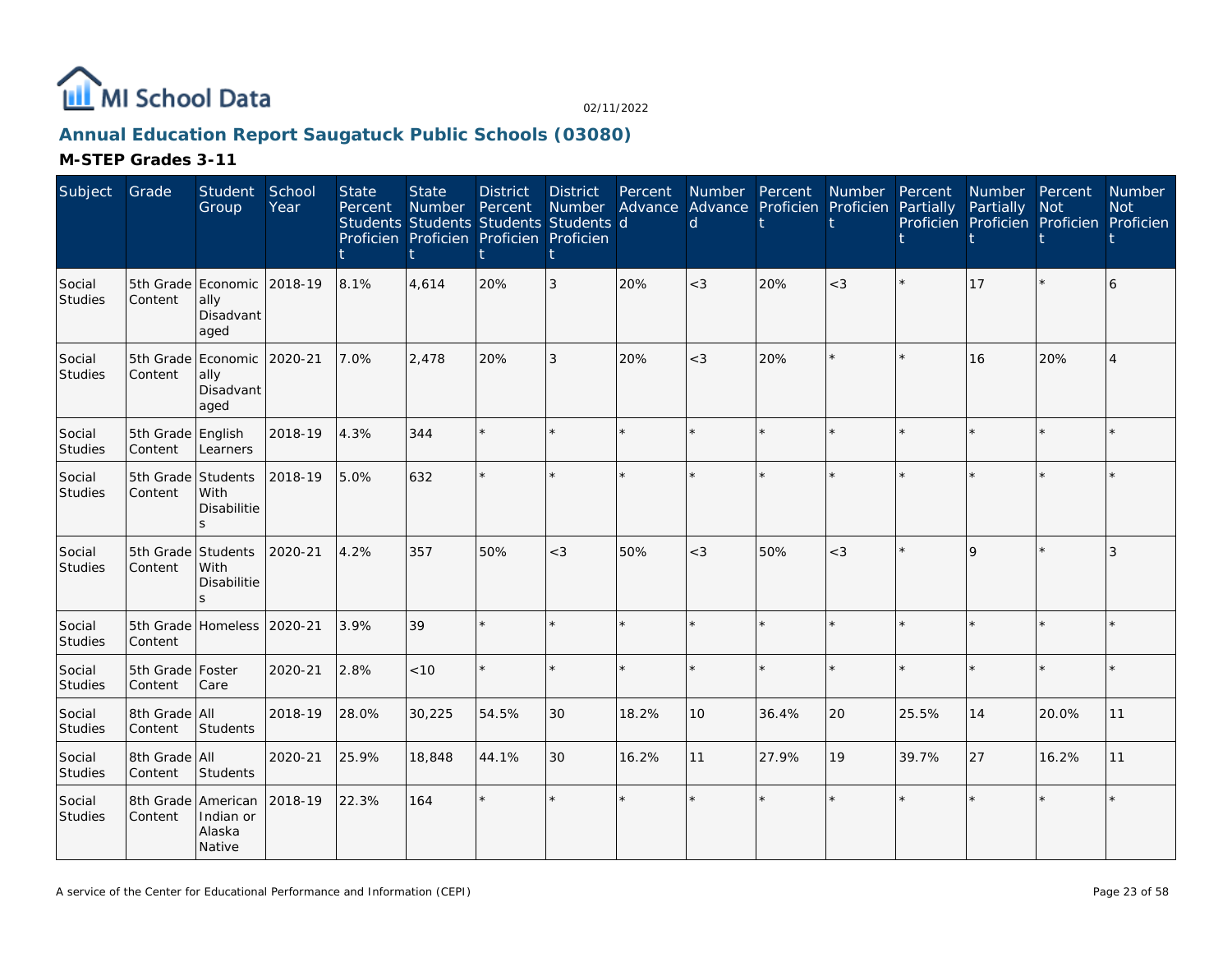

# **Annual Education Report Saugatuck Public Schools (03080)**

| Subject                  | Grade                         | Student<br>Group        | School<br>Year | <b>State</b><br>Percent | <b>State</b><br>Number<br>Students Students Students Students d<br>Proficien Proficien Proficien Proficien | <b>District</b><br>Percent | <b>District</b><br>Number | Percent | Number Percent<br>d |       | Number<br>Advance Advance Proficien Proficien | Percent<br>Partially | Number Percent<br>Partially<br>Proficien Proficien Proficien Proficien | <b>Not</b> | <b>Number</b><br><b>Not</b> |
|--------------------------|-------------------------------|-------------------------|----------------|-------------------------|------------------------------------------------------------------------------------------------------------|----------------------------|---------------------------|---------|---------------------|-------|-----------------------------------------------|----------------------|------------------------------------------------------------------------|------------|-----------------------------|
| Social<br>Studies        | 8th Grade Asian<br>Content    |                         | 2020-21        | 48.1%                   | 1,200                                                                                                      |                            |                           |         |                     |       | $\star$                                       |                      |                                                                        |            |                             |
| Social<br>Studies        | 8th Grade Black or<br>Content | African<br>American     | 2020-21        | 6.7%                    | 538                                                                                                        |                            |                           | ÷.      |                     |       | $\star$                                       |                      |                                                                        | ÷          |                             |
| Social<br>Studies        | 8th Grade Hispanic<br>Content | of Any<br>Race          | 2018-19        | 17.1%                   | 1,538                                                                                                      |                            |                           |         |                     |       | ÷                                             |                      |                                                                        | ÷          |                             |
| Social<br>Studies        | 8th Grade Hispanic<br>Content | of Any<br>Race          | 2020-21        | 15.7%                   | 856                                                                                                        |                            |                           |         |                     |       |                                               |                      |                                                                        |            |                             |
| Social<br>Studies        | 8th Grade<br>Content          | Two or<br>More<br>Races | 2018-19        | 25.2%                   | 1,015                                                                                                      |                            |                           |         |                     |       |                                               |                      |                                                                        | ÷          |                             |
| Social<br>Studies        | 8th Grade White<br>Content    |                         | 2018-19        | 33.6%                   | 24,258                                                                                                     | 56.3%                      | 27                        | 20.8%   | 10                  | 35.4% | 17                                            | 22.9%                | 11                                                                     | 20.8%      | 10                          |
| Social<br>Studies        | 8th Grade White<br>Content    |                         | 2020-21        | 29.1%                   | 15,531                                                                                                     | 45.8%                      | 27                        | 18.6%   | 11                  | 27.1% | 16                                            | 40.7%                | 24                                                                     | 13.6%      | 8                           |
| Social<br><b>Studies</b> | 8th Grade Female<br>Content   |                         | 2018-19        | 25.4%                   | 13,449                                                                                                     | 64.5%                      | 20                        | 19.4%   | 6                   | 45.2% | 14                                            |                      | 8                                                                      | 10%        | 3                           |
| Social<br><b>Studies</b> | 8th Grade Female<br>Content   |                         | 2020-21        | 22.5%                   | 7,965                                                                                                      | 65.4%                      | 17                        | 26.9%   |                     | 38.5% | 10                                            |                      |                                                                        | 20%        | $\mathcal{P}$               |
| Social<br>Studies        | 8th Grade Male<br>Content     |                         | 2018-19        | 30.6%                   | 16,776                                                                                                     | 41.7%                      | 10                        | 20%     | $\overline{A}$      |       | 6                                             | 25.0%                | 6                                                                      | 33.3%      | 8                           |
| Social<br>Studies        | 8th Grade Male<br>Content     |                         | 2020-21        | 29.1%                   | 10,883                                                                                                     | 31.0%                      | 13                        | 10%     |                     |       | 9                                             | 47.6%                | 20                                                                     | 21.4%      | 9                           |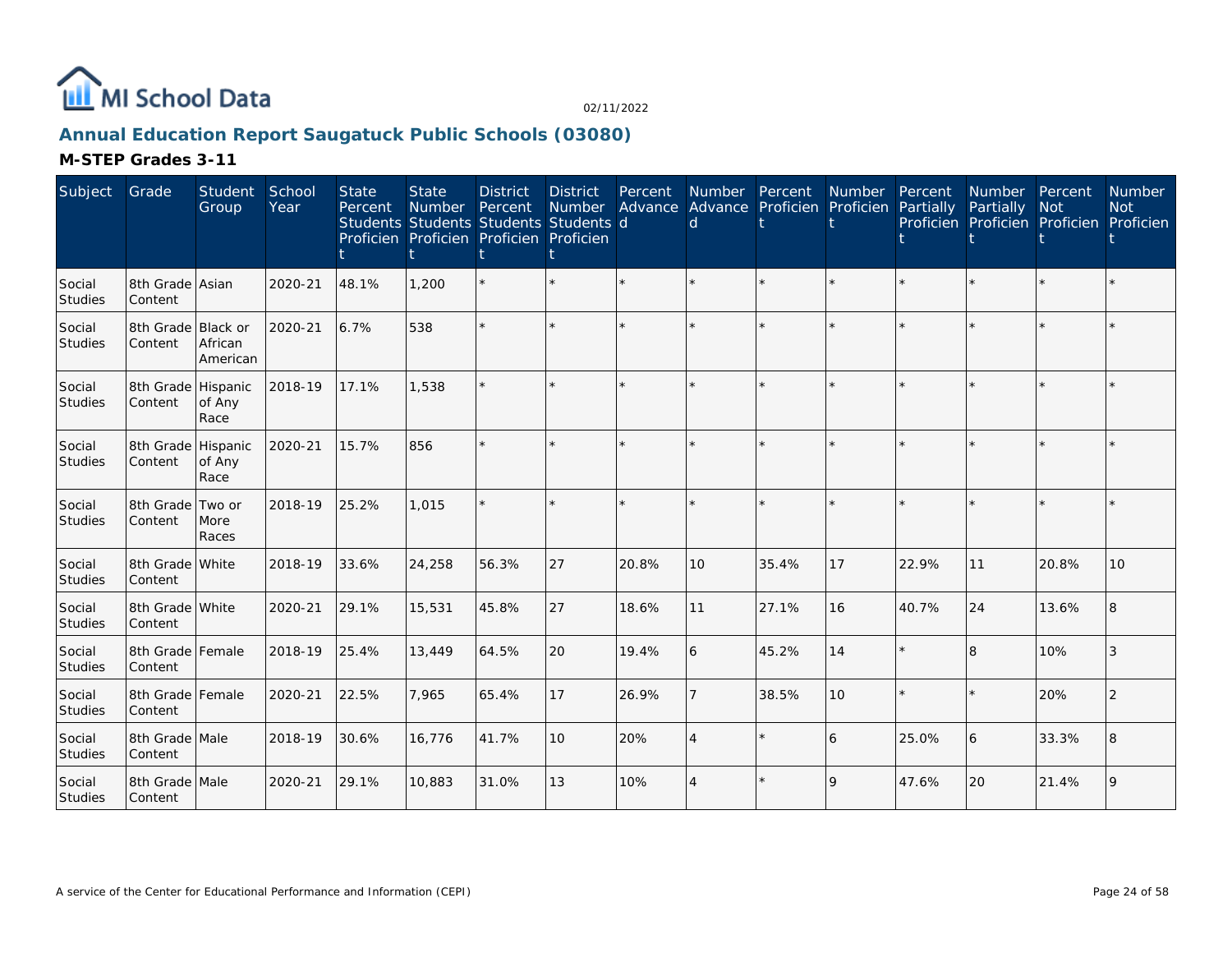

# **Annual Education Report Saugatuck Public Schools (03080)**

| Subject           | Grade                         | <b>Student</b><br>Group                         | School<br>Year | <b>State</b><br>Percent | <b>State</b><br>Number<br>Students Students Students Students d<br>Proficien Proficien Proficien Proficien | <b>District</b><br>Percent | <b>District</b><br>Number | Percent | <sub>d</sub> | Number Percent<br>Advance Advance Proficien Proficien | Number         | Percent<br>Partially | Number Percent<br>Partially<br>Proficien Proficien Proficien Proficien | <b>Not</b> | Number<br><b>Not</b> |
|-------------------|-------------------------------|-------------------------------------------------|----------------|-------------------------|------------------------------------------------------------------------------------------------------------|----------------------------|---------------------------|---------|--------------|-------------------------------------------------------|----------------|----------------------|------------------------------------------------------------------------|------------|----------------------|
| Social<br>Studies | Content                       | 8th Grade Economic<br>ally<br>Disadvant<br>aged | 2018-19        | 14.7%                   | 7,829                                                                                                      | 31.3%                      | 5                         |         |              | 20%                                                   | $<\!3$         | 20%                  | 3                                                                      |            | 8                    |
| Social<br>Studies | Content                       | 8th Grade Economic<br>ally<br>Disadvant<br>aged | 2020-21        | 13.7%                   | 4,479                                                                                                      | 25.0%                      | $\overline{7}$            | 20%     | 3            | 20%                                                   | $\overline{4}$ | 53.6%                | 15                                                                     | 21.4%      |                      |
| Social<br>Studies | 8th Grade English<br>Content  | Learners                                        | 2020-21        | 2.8%                    | 94                                                                                                         |                            | ÷.                        |         |              |                                                       |                |                      |                                                                        | $\star$    |                      |
| Social<br>Studies | 8th Grade Students<br>Content | With<br>Disabilitie<br>$\mathbf{S}$             | 2018-19        | 7.0%                    | 829                                                                                                        |                            | k.                        |         |              |                                                       |                |                      |                                                                        | ÷          |                      |
| Social<br>Studies | Content                       | 8th Grade Students<br>With<br>Disabilitie<br>S. | 2020-21        | 5.9%                    | 451                                                                                                        |                            | $\star$                   |         |              |                                                       |                |                      |                                                                        | $\Phi$     |                      |
| Social<br>Studies | Content                       | 8th Grade Homeless 2020-21                      |                | 7.1%                    | 56                                                                                                         |                            | $\star$                   | $\star$ |              |                                                       | $\star$        |                      |                                                                        | $\star$    |                      |
| Social<br>Studies | 8th Grade Foster<br>Content   | Care                                            | 2020-21        | 8.0%                    | 21                                                                                                         |                            | $\star$                   | $\star$ |              |                                                       |                |                      |                                                                        | $\star$    |                      |
| Social<br>Studies | 11th<br>Grade<br>Content      | AII<br>Students                                 | 2018-19        | 46.6%                   | 47,628                                                                                                     | 81.5%                      | 44                        | 22.2%   | 12           | 59.3%                                                 | 32             |                      |                                                                        | 10%        |                      |
| Social<br>Studies | 11th<br>Grade<br>Content      | All<br>Students                                 | 2020-21        | 43.7%                   | 24,724                                                                                                     | 67.6%                      | 50                        | 21.6%   | 16           | 45.9%                                                 | 34             |                      |                                                                        | 5%         | 2                    |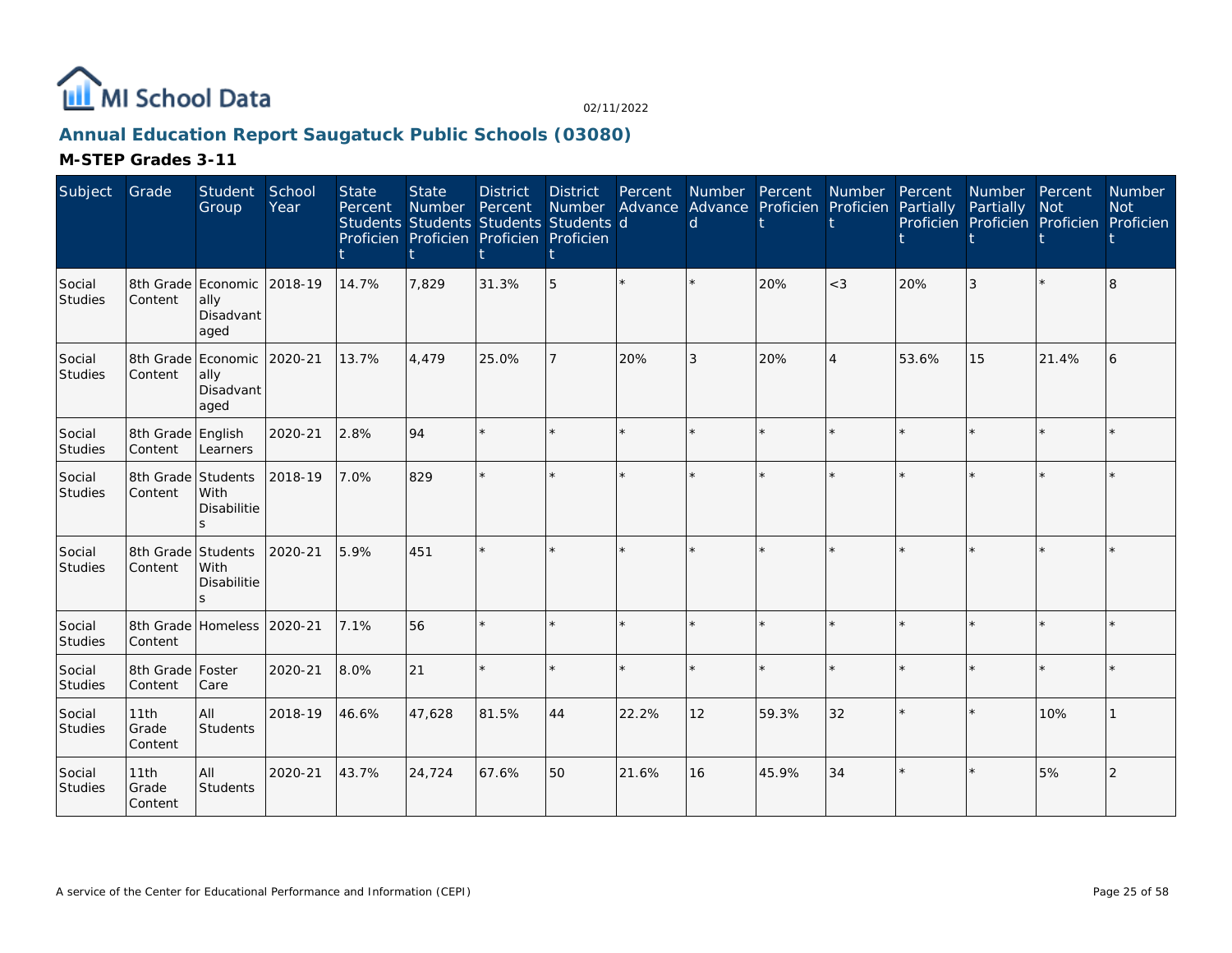

# **Annual Education Report Saugatuck Public Schools (03080)**

| Subject                  | Grade                    | Student<br>Group           | School<br>Year | <b>State</b><br>Percent | <b>State</b><br>Number | <b>District</b><br>Percent<br>Students Students Students Students d<br>Proficien Proficien Proficien Proficien | <b>District</b><br>Number | Percent<br>Advance | Number Percent<br><sub>d</sub> | Advance Proficien Proficien | Number  | Percent<br>Partially | Number Percent<br>Partially | Not<br>Proficien Proficien Proficien Proficien | <b>Number</b><br><b>Not</b> |
|--------------------------|--------------------------|----------------------------|----------------|-------------------------|------------------------|----------------------------------------------------------------------------------------------------------------|---------------------------|--------------------|--------------------------------|-----------------------------|---------|----------------------|-----------------------------|------------------------------------------------|-----------------------------|
| Social<br><b>Studies</b> | 11th<br>Grade<br>Content | Asian                      | 2018-19        | 64.6%                   | 2,559                  |                                                                                                                |                           | $\star$            |                                |                             | $\star$ |                      |                             | $\star$                                        |                             |
| Social<br>Studies        | 11th<br>Grade<br>Content | Hispanic<br>of Any<br>Race | 2018-19        | 32.8%                   | 2,336                  |                                                                                                                |                           | $\star$            |                                |                             | $\star$ |                      | $\star$                     | $\star$                                        |                             |
| Social<br><b>Studies</b> | 11th<br>Grade<br>Content | Hispanic<br>of Any<br>Race | 2020-21        | 32.2%                   | 1,218                  |                                                                                                                |                           | $\star$            | ý,                             | ×.                          | $\star$ | ×                    | $\star$                     | $\star$                                        |                             |
| Social<br>Studies        | 11th<br>Grade<br>Content | Two or<br>More<br>Races    | 2018-19        | 46.1%                   | 1,415                  |                                                                                                                |                           | $\star$            |                                |                             | $\star$ |                      | ÷.                          | $\star$                                        |                             |
| Social<br>Studies        | 11th<br>Grade<br>Content | Two or<br>More<br>Races    | 2020-21        | 41.6%                   | 740                    |                                                                                                                |                           | $\star$            |                                | ×.                          | $\star$ |                      | ×.                          | $\star$                                        |                             |
| Social<br>Studies        | 11th<br>Grade<br>Content | White                      | 2018-19        | 52.6%                   | 37,949                 | 81.6%                                                                                                          | 40                        | 20.4%              | 10                             | 61.2%                       | 30      |                      | $\star$                     | 10%                                            |                             |
| Social<br>Studies        | 11th<br>Grade<br>Content | White                      | 2020-21        | 46.7%                   | 20,634                 | 70.1%                                                                                                          | 47                        | 22.4%              | 15                             | 47.8%                       | 32      |                      | ×.                          | 5%                                             |                             |
| Social<br>Studies        | 11th<br>Grade<br>Content | Female                     | 2018-19        | 44.1%                   | 22,547                 | 80%                                                                                                            | 25                        | $\star$            | 6                              |                             | 19      | 20%                  | $\star$                     | 20%                                            | $\Omega$                    |
| Social<br>Studies        | 11th<br>Grade<br>Content | Female                     | 2020-21        | 40.6%                   | 11,333                 | 68.6%                                                                                                          | 24                        | 14.3%              | 5                              | 54.3%                       | 19      | $\star$              | $\star$                     | 10%                                            |                             |
| Social<br>Studies        | 11th<br>Grade<br>Content | Male                       | 2018-19        | 49.1%                   | 25,081                 | 73.1%                                                                                                          | 19                        | 23.1%              | 6                              | 50.0%                       | 13      |                      | $\star$                     | 20%                                            |                             |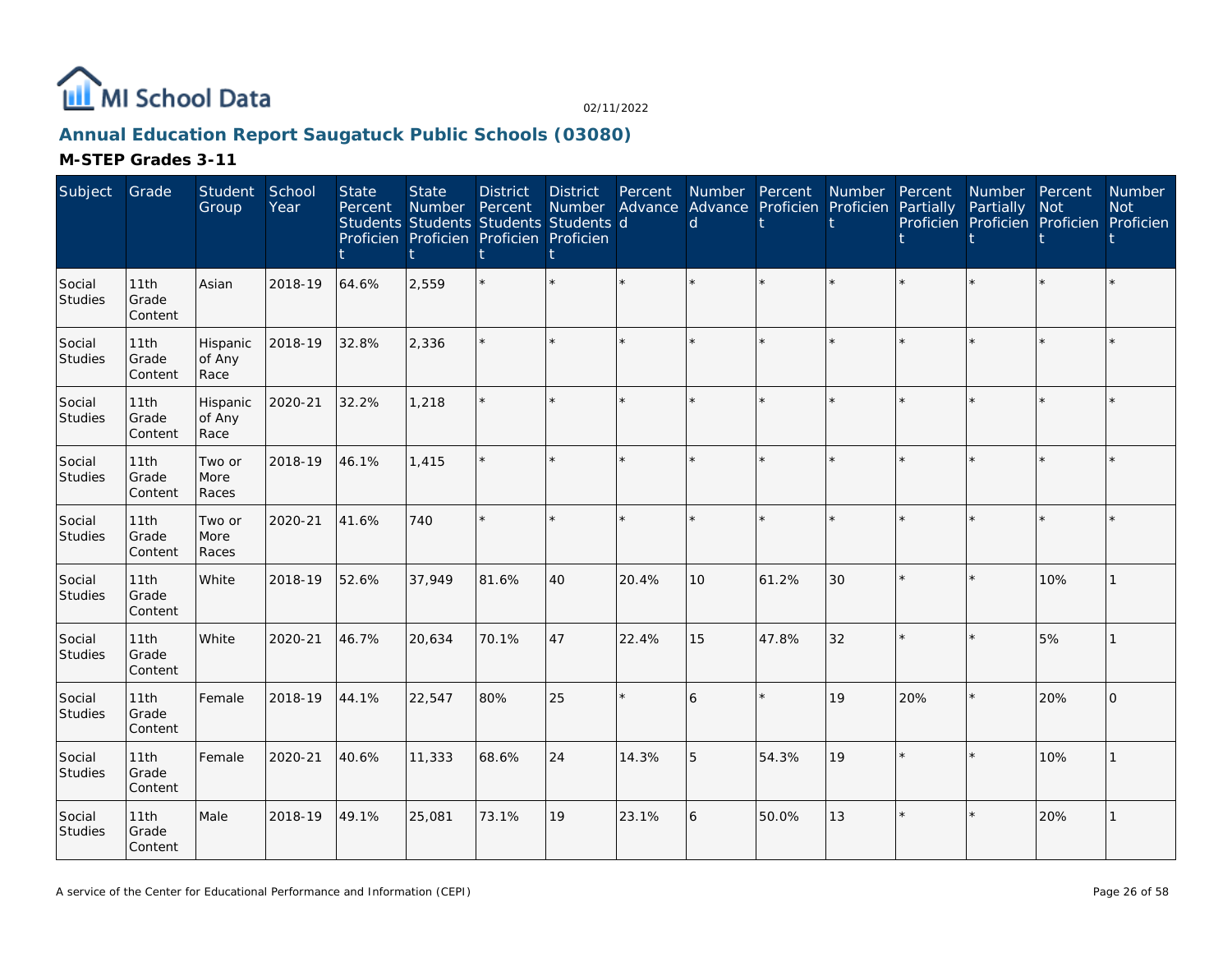

# **Annual Education Report Saugatuck Public Schools (03080)**

| Subject           | Grade                    | Student<br>Group                                        | School<br>Year | <b>State</b><br>Percent | <b>State</b><br>Number | <b>District</b><br>Percent<br>Students Students Students Students d<br>Proficien Proficien Proficien Proficien | District | Percent | Number Percent<br>d | Number Advance Advance Proficien Proficien | Number  | Percent<br>Partially | Number Percent<br>Partially | <b>Not</b><br>Proficien Proficien Proficien Proficien | Number<br><b>Not</b> |
|-------------------|--------------------------|---------------------------------------------------------|----------------|-------------------------|------------------------|----------------------------------------------------------------------------------------------------------------|----------|---------|---------------------|--------------------------------------------|---------|----------------------|-----------------------------|-------------------------------------------------------|----------------------|
| Social<br>Studies | 11th<br>Grade<br>Content | Male                                                    | 2020-21        | 46.6%                   | 13,391                 | 66.7%                                                                                                          | 26       | 28.2%   | 11                  | 38.5%                                      | 15      |                      | $\star$                     | 10%                                                   |                      |
| Social<br>Studies | 11th<br>Grade<br>Content | Economic<br>ally<br>Disadvant<br>aged                   | 2018-19        | 30.6%                   | 13,131                 | 75.0%                                                                                                          | 15       | 20%     | 3                   |                                            | 12      |                      | $\star$                     | 20%                                                   | $\overline{O}$       |
| Social<br>Studies | 11th<br>Grade<br>Content | Economic<br>ally<br>Disadvant<br>aged                   | 2020-21        | 29.1%                   | 5,992                  | 39.1%                                                                                                          | 9        | 20%     | $\overline{4}$      | $\star$                                    | 5       |                      | $\star$                     | 20%                                                   |                      |
| Social<br>Studies | 11th<br>Grade<br>Content | English<br>Learners                                     | 2018-19        | 10.3%                   | 516                    |                                                                                                                |          | $\star$ |                     | ×.                                         | $\star$ |                      | $\star$                     | $\star$                                               |                      |
| Social<br>Studies | 11th<br>Grade<br>Content | Students<br>With<br>Disabilitie<br>S.                   | 2018-19        | 16.1%                   | 1.512                  |                                                                                                                |          |         |                     |                                            |         |                      | $\star$                     |                                                       |                      |
| Social<br>Studies | 11th<br>Grade<br>Content | Students<br>With<br><b>Disabilitie</b><br>$\mathcal{S}$ | 2020-21        | 13.3%                   | 621                    |                                                                                                                |          |         |                     |                                            |         |                      |                             | $\star$                                               |                      |
| Social<br>Studies | 11th<br>Grade<br>Content | Homeless 2018-19                                        |                | 24.5%                   | 332                    |                                                                                                                |          | $\star$ |                     | $\star$                                    | $\star$ |                      | $\star$                     | $\star$                                               |                      |
| Social<br>Studies | 11th<br>Grade<br>Content | Homeless 2020-21                                        |                | 23.1%                   | 122                    |                                                                                                                |          |         |                     |                                            |         |                      | ×.                          | $\star$                                               |                      |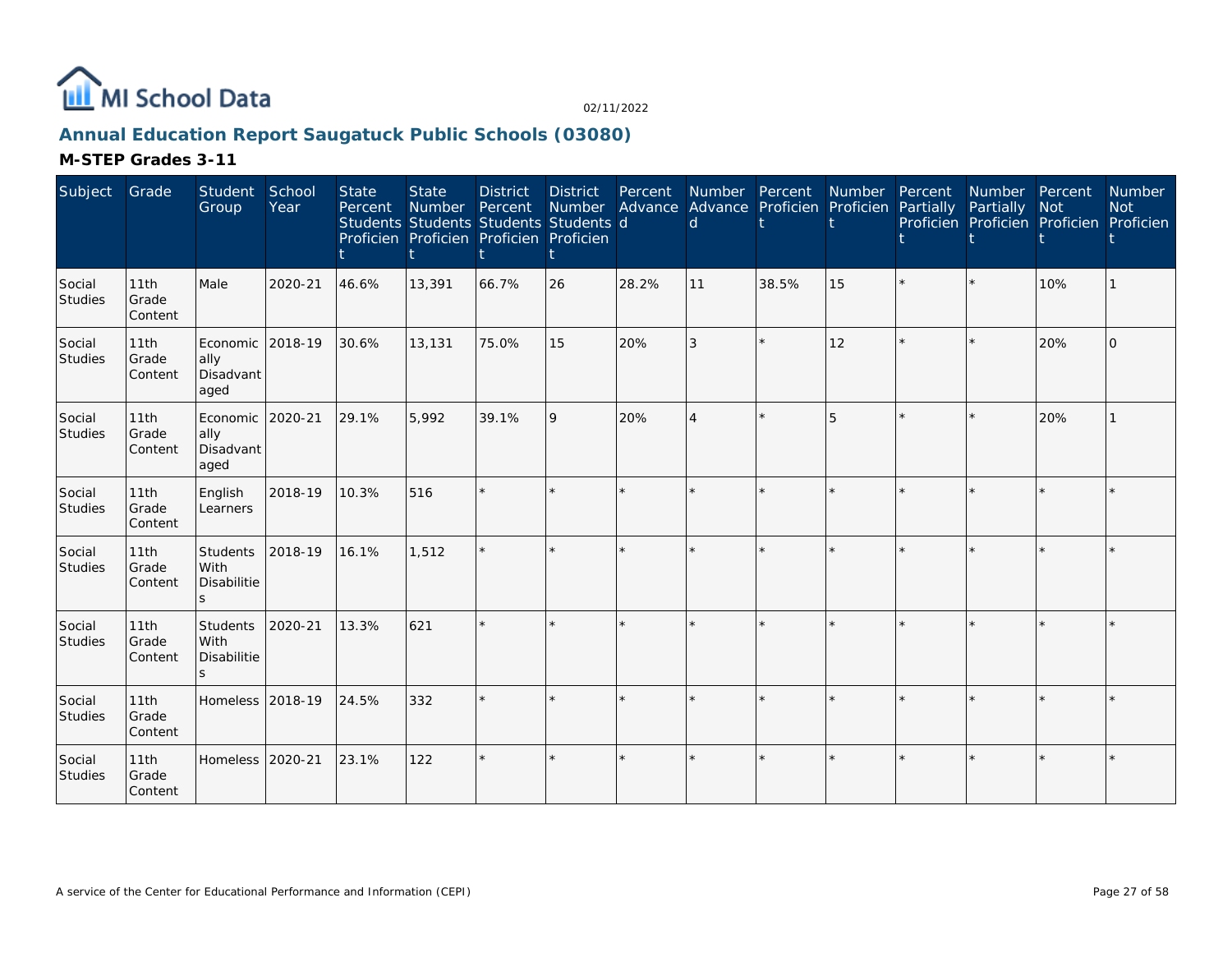

# **Annual Education Report Saugatuck Public Schools (03080)**

| Subject           | Grade                         | <b>Student</b><br>Group                             | School<br>Year | <b>State</b><br>Percent | <b>State</b><br>Number | <b>District</b><br>Percent<br>Students Students Students Students d<br>Proficien Proficien Proficien Proficien | <b>District</b><br>Number | Percent | Number Percent<br>d | Advance Advance Proficien Proficien | Number         | Percent<br>Partially | <b>Number</b><br>Partially | Percent<br><b>Not</b><br>Proficien Proficien Proficien | <b>Number</b><br><b>Not</b><br>Proficien |
|-------------------|-------------------------------|-----------------------------------------------------|----------------|-------------------------|------------------------|----------------------------------------------------------------------------------------------------------------|---------------------------|---------|---------------------|-------------------------------------|----------------|----------------------|----------------------------|--------------------------------------------------------|------------------------------------------|
| English<br>(EBRW) | 8th Grade All<br>Content      | <b>Students</b>                                     | 2018-19        | 61.9%                   | 66,575                 | 77.2%                                                                                                          | 44                        | 63.2%   | 36                  | 14.0%                               | 8              | 7.0%                 | $\overline{4}$             | 15.8%                                                  | 9                                        |
| English<br>(EBRW) | 8th Grade All<br>Content      | Students                                            | 2020-21        | 63.6%                   | 49,572                 | 68.3%                                                                                                          | 41                        | 56.7%   | 34                  | 11.7%                               | 7              | 15.0%                | 9                          | 16.7%                                                  | 10                                       |
| English<br>(EBRW) | Content                       | 8th Grade American<br>Indian or<br>Alaska<br>Native | 2018-19        | 56.8%                   | 416                    |                                                                                                                | $\star$                   |         |                     |                                     |                |                      |                            |                                                        |                                          |
| English<br>(EBRW) | 8th Grade Black or<br>Content | African<br>American                                 | 2020-21        | 36.2%                   | 3,251                  |                                                                                                                | $\star$                   |         |                     |                                     |                |                      |                            |                                                        |                                          |
| English<br>(EBRW) | 8th Grade Hispanic<br>Content | of Any<br>Race                                      | 2018-19        | 51.1%                   | 4,559                  |                                                                                                                | $\star$                   | $\star$ |                     |                                     |                |                      |                            | $\star$                                                |                                          |
| English<br>(EBRW) | 8th Grade Hispanic<br>Content | of Any<br>Race                                      | 2020-21        | 51.6%                   | 3,236                  |                                                                                                                | $\star$                   | $\Phi$  |                     |                                     |                |                      |                            | $\star$                                                |                                          |
| English<br>(EBRW) | 8th Grade Two or<br>Content   | More<br>Races                                       | 2018-19        | 60.8%                   | 2,441                  |                                                                                                                | ÷.                        |         |                     |                                     | $\star$        |                      |                            | $\star$                                                |                                          |
| English<br>(EBRW) | 8th Grade White<br>Content    |                                                     | 2018-19        | 69.2%                   | 49,851                 | 80.0%                                                                                                          | 40                        | 68.0%   | 34                  | 12.0%                               | 6              | $<5\%$               | $<$ 3                      | $\star$                                                | 8                                        |
| English<br>(EBRW) | 8th Grade White<br>Content    |                                                     | 2020-21        | 68.6%                   | 38,380                 | 73.1%                                                                                                          | 38                        | 61.5%   | 32                  | 11.5%                               | 6              | 9.6%                 | 5                          | 17.3%                                                  | $\mathsf{Q}$                             |
| English<br>(EBRW) | 8th Grade Female<br>Content   |                                                     | 2018-19        | 68.3%                   | 36,099                 | 90.3%                                                                                                          | 28                        | 77.4%   | 24                  | 12.9%                               | $\overline{4}$ | $<5\%$               | $<$ 3                      | $\star$                                                | $\overline{2}$                           |
| English<br>(EBRW) | 8th Grade Female<br>Content   |                                                     | 2020-21        | 68.5%                   | 26,232                 | 91.3%                                                                                                          | 21                        | 82.6%   |                     | 8.7%                                | $<$ 3          |                      | $<$ 3                      | < 5%                                                   | $\Omega$                                 |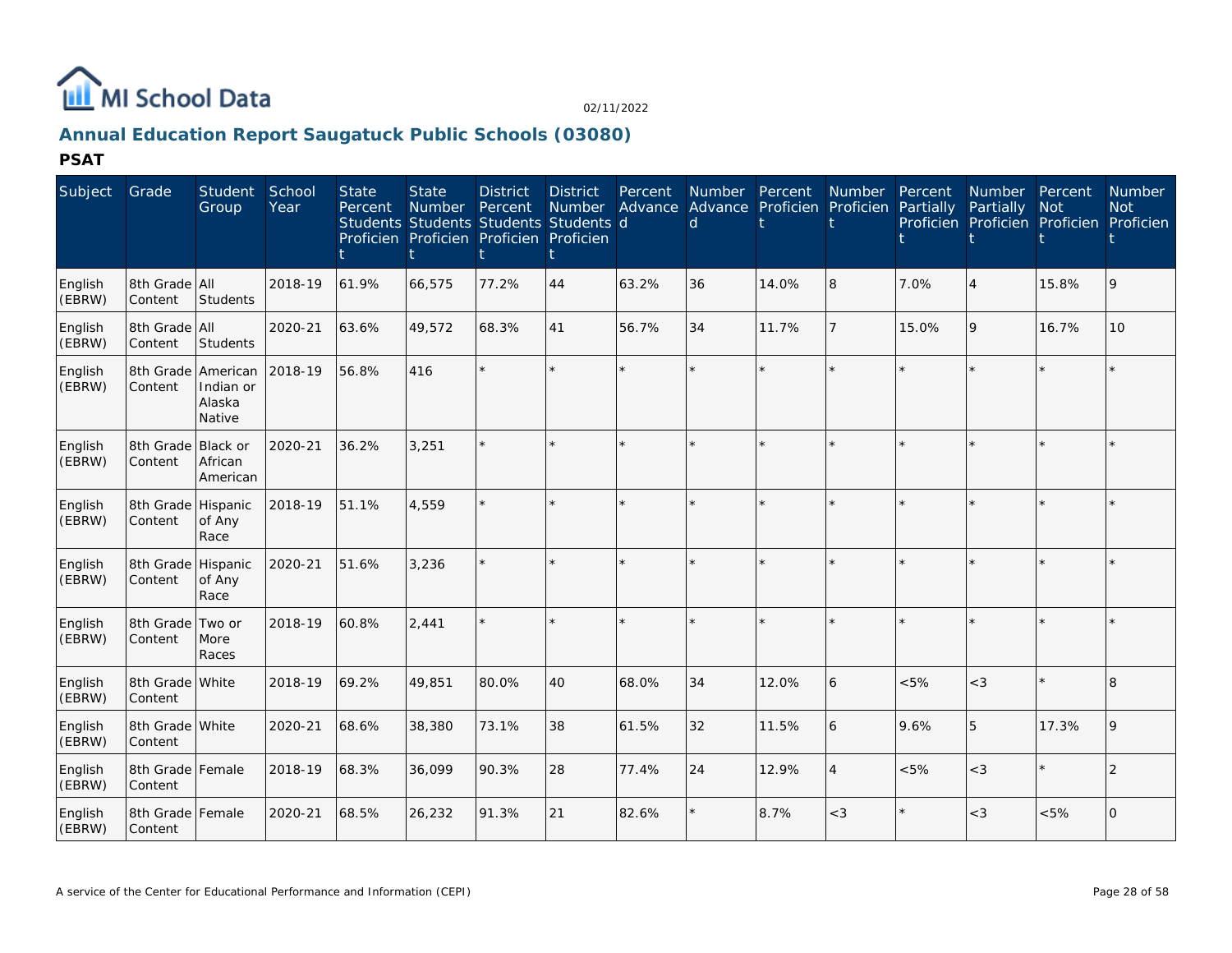

# **Annual Education Report Saugatuck Public Schools (03080)**

| Subject           | Grade                             | <b>Student</b><br>Group                          | School<br>Year | <b>State</b><br>Percent | <b>State</b><br><b>Number</b><br>Students Students Students Students d<br>Proficien Proficien Proficien Proficien | <b>District</b><br>Percent | <b>District</b><br><b>Number</b> | Percent<br>Advance | Number Percent<br>Advance Proficien Proficien<br>$\mathsf{d}$ |         | <b>Number</b>  | Percent<br>Partially | Number<br>Partially<br>Proficien Proficien Proficien Proficien | Percent<br><b>Not</b> | <b>Number</b><br><b>Not</b> |
|-------------------|-----------------------------------|--------------------------------------------------|----------------|-------------------------|-------------------------------------------------------------------------------------------------------------------|----------------------------|----------------------------------|--------------------|---------------------------------------------------------------|---------|----------------|----------------------|----------------------------------------------------------------|-----------------------|-----------------------------|
| English<br>(EBRW) | 8th Grade Male<br>Content         |                                                  | 2018-19        | 55.8%                   | 30.476                                                                                                            | 61.5%                      | 16                               | 46.2%              | 12                                                            | 15.4%   | $\overline{4}$ | 11.5%                | 3                                                              | 26.9%                 |                             |
| English<br>(EBRW) | 8th Grade Male<br>Content         |                                                  | 2020-21        | 58.9%                   | 23,340                                                                                                            | 54.1%                      | 20                               | 40.5%              | 15                                                            | 13.5%   | 5              | 18.9%                | 7                                                              | 27.0%                 | 10                          |
| English<br>(EBRW) | 8th Grade<br>Content              | Economic<br>ally<br>Disadvant<br>aged            | 2018-19        | 46.7%                   | 24,818                                                                                                            | 50.0%                      | 8                                | 31.3%              | 5                                                             | 18.8%   | $\sqrt{3}$     | 12.5%                | $<$ 3                                                          | 37.5%                 |                             |
| English<br>(EBRW) | 8th Grade<br>Content              | Economic<br>ally<br>Disadvant<br>aged            | 2020-21        | 48.7%                   | 17,095                                                                                                            | 50.0%                      | 13                               | 42.3%              |                                                               | 7.7%    | $<$ 3          | 34.6%                | 9                                                              | 15.4%                 |                             |
| English<br>(EBRW) | 8th Grade<br>Content              | English<br>Learners                              | 2020-21        | 24.1%                   | 933                                                                                                               |                            |                                  |                    |                                                               | $\star$ |                |                      | $\star$                                                        |                       |                             |
| English<br>(EBRW) | 8th Grade<br>Content              | Students<br>With<br><b>Disabilitie</b><br>S      | 2018-19        | 14.1%                   | 1,652                                                                                                             |                            |                                  |                    |                                                               |         |                |                      | $\star$                                                        |                       |                             |
| English<br>(EBRW) | 8th Grade<br>Content              | Students<br>With<br>Disabilitie<br>$\mathcal{S}$ | 2020-21        | 13.8%                   | 1.071                                                                                                             |                            |                                  |                    |                                                               | ×       |                |                      | ×                                                              |                       |                             |
| English<br>(EBRW) | 8th Grade<br>Content              | Homeless                                         | 2020-21        | 38.1%                   | 302                                                                                                               |                            |                                  |                    |                                                               | $\star$ |                |                      | $\star$                                                        |                       |                             |
| English<br>(EBRW) | 8th Grade<br>Content              | Foster<br>Care                                   | 2020-21        | 38.7%                   | 105                                                                                                               |                            |                                  |                    |                                                               | ×.      |                |                      | $\star$                                                        |                       |                             |
| ics               | Mathemat 8th Grade All<br>Content | Students                                         | 2018-19        | 41.4%                   | 44,565                                                                                                            | 57.9%                      | 33                               | 17.5%              | 10                                                            | 40.4%   | 23             | 15.8%                | 9                                                              | 26.3%                 | 15                          |
| lics              | Mathemat 8th Grade All<br>Content | Students                                         | 2020-21        | 36.0%                   | 28,035                                                                                                            | 50.0%                      | 30                               | 11.7%              |                                                               | 38.3%   | 23             | 30.0%                | 18                                                             | 20.0%                 | 12                          |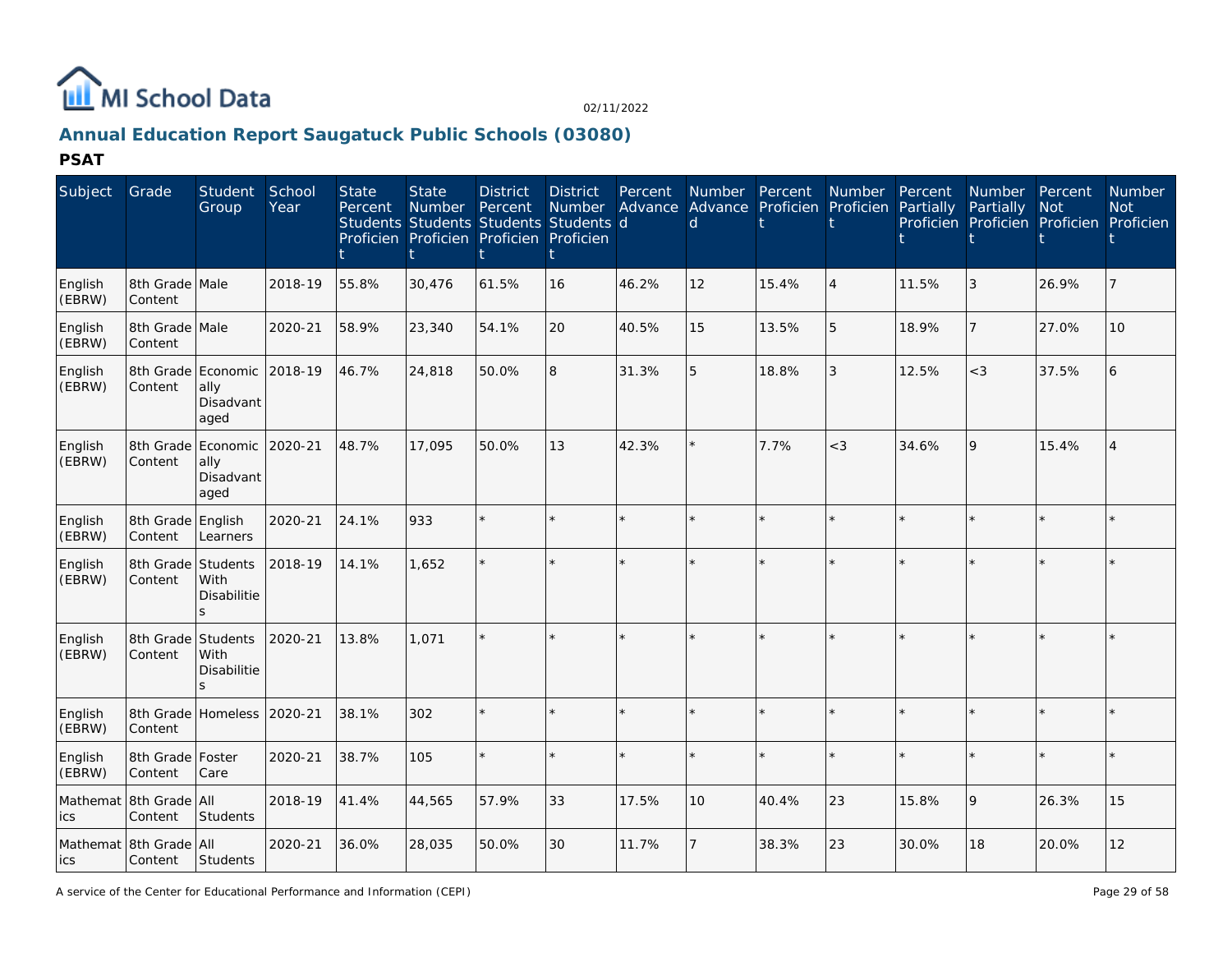

# **Annual Education Report Saugatuck Public Schools (03080)**

| Subject         | Grade                                  | Student<br>Group                          | School<br>Year | <b>State</b><br>Percent | State<br>Number<br>Students Students Students Students d<br>Proficien Proficien Proficien Proficien | <b>District</b><br>Percent | <b>District</b><br>Number | Percent | d               | Number Percent<br>Advance Advance Proficien Proficien | Number  | Percent<br>Partially | Number Percent<br>Partially<br>Proficien Proficien Proficien Proficien | <b>Not</b> | Number<br><b>Not</b> |
|-----------------|----------------------------------------|-------------------------------------------|----------------|-------------------------|-----------------------------------------------------------------------------------------------------|----------------------------|---------------------------|---------|-----------------|-------------------------------------------------------|---------|----------------------|------------------------------------------------------------------------|------------|----------------------|
| Mathemat<br>ics | 8th Grade<br>Content                   | American<br>Indian or<br>Alaska<br>Native | 2018-19        | 29.9%                   | 219                                                                                                 |                            | $\star$                   |         |                 |                                                       |         |                      |                                                                        |            |                      |
| ics             | Mathemat 8th Grade<br>Content          | <b>Black or</b><br>African<br>American    | 2020-21        | 11.8%                   | 1.065                                                                                               |                            | $\star$                   |         |                 | $\star$                                               |         |                      |                                                                        |            |                      |
| ics             | Mathemat 8th Grade<br>Content          | Hispanic<br>of Any<br>Race                | 2018-19        | 27.1%                   | 2,425                                                                                               |                            |                           | $\star$ |                 |                                                       | $\star$ |                      |                                                                        | $\star$    |                      |
| ics             | Mathemat 8th Grade<br>Content          | Hispanic<br>of Any<br>Race                | 2020-21        | 22.6%                   | 1.419                                                                                               |                            | $\star$                   |         |                 | $\star$                                               |         |                      |                                                                        | $\star$    |                      |
| ics             | Mathemat 8th Grade<br>Content          | Two or<br>More<br>Races                   | 2018-19        | 36.2%                   | 1,452                                                                                               |                            | ÷.                        | $\star$ |                 | $\star$                                               | $\star$ |                      |                                                                        | $\star$    |                      |
| ics             | Mathemat 18th Grade   White<br>Content |                                           | 2018-19        | 48.9%                   | 35,213                                                                                              | 62.0%                      | 31                        | 20.0%   | 10 <sup>°</sup> | 42.0%                                                 | 21      | 12.0%                | 6                                                                      | 26.0%      | 13                   |
| ics             | Mathemat 8th Grade White<br>Content    |                                           | 2020-21        | 40.0%                   | 22,403                                                                                              | 55.8%                      | 29                        | 11.5%   | 6               | 44.2%                                                 | 23      | 28.8%                | 15                                                                     | 15.4%      | 8                    |
| ics             | Mathemat 8th Grade Female<br>Content   |                                           | 2018-19        | 42.2%                   | 22,339                                                                                              | 67.7%                      | 21                        | 16.1%   | 5               | 51.6%                                                 | 16      | 12.9%                | $\overline{4}$                                                         | 19.4%      | 6                    |
| ics             | Mathemat 8th Grade Female<br>Content   |                                           | 2020-21        | 34.8%                   | 13,347                                                                                              | 56.5%                      | 13                        | 8.7%    | $<$ 3           | 47.8%                                                 | $\star$ |                      |                                                                        | $< 5\%$    |                      |
| ics             | Mathemat 8th Grade Male<br>Content     |                                           | 2018-19        | 40.6%                   | 22,226                                                                                              | 46.2%                      | 12                        | 19.2%   | 5               | 26.9%                                                 | 7       | 19.2%                | 5                                                                      | 34.6%      | 9                    |
| lics.           | Mathemat 8th Grade Male<br>Content     |                                           | 2020-21        | 37.1%                   | 14,688                                                                                              | 45.9%                      | 17                        | 13.5%   | 5               | 32.4%                                                 | 12      | 24.3%                | 9                                                                      | 29.7%      | 11                   |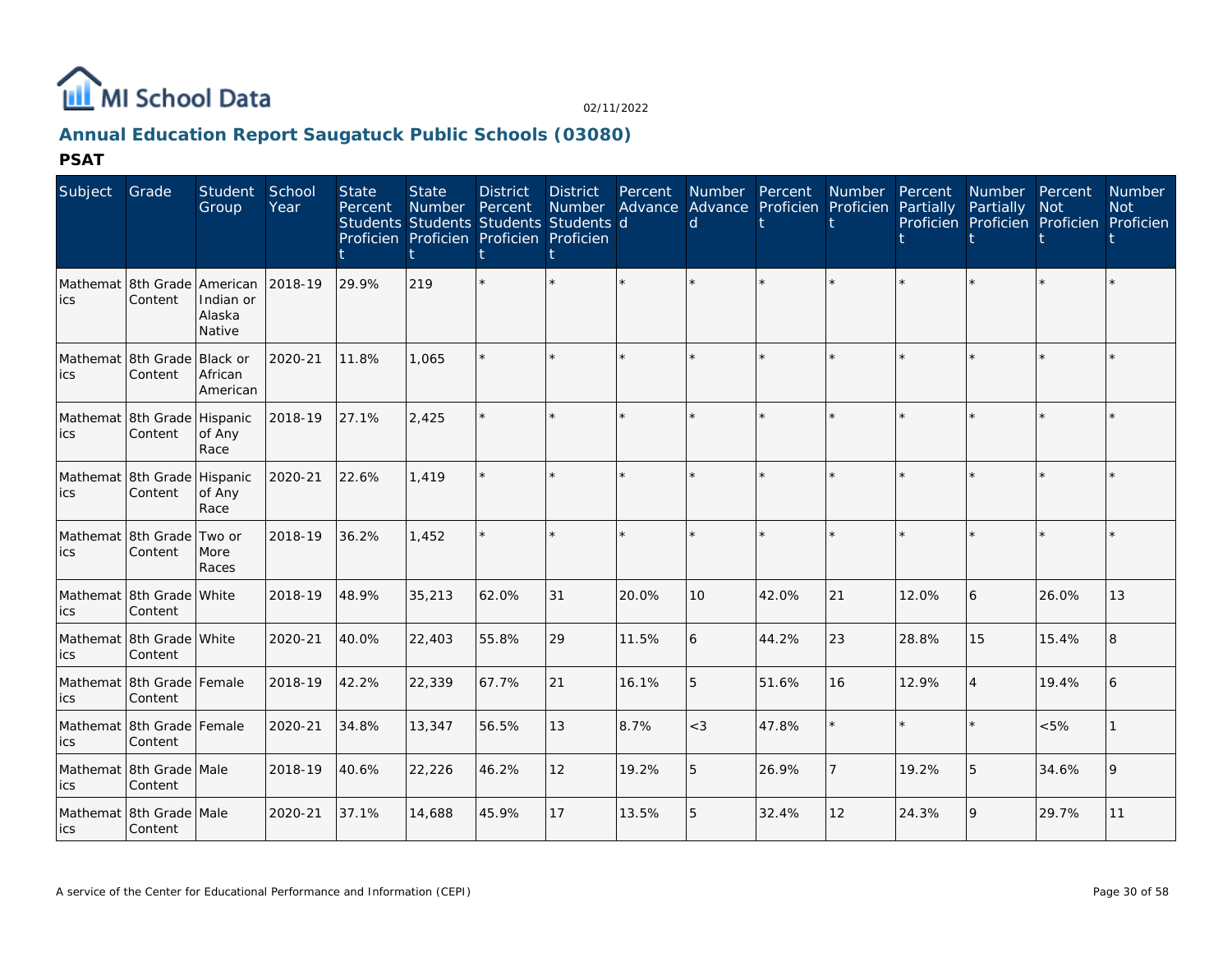

# **Annual Education Report Saugatuck Public Schools (03080)**

| Subject | Grade                                          | Student<br>Group                  | School<br>Year | <b>State</b><br>Percent | <b>State</b><br>Number | <b>District</b><br>Percent<br>Students Students Students Students d<br>Proficien Proficien Proficien Proficien | <b>District</b><br><b>Number</b> | Percent | Number Percent<br>$\mathsf{d}$ | Advance Advance Proficien Proficien | <b>Number</b> | Percent<br>Partially | Number Percent<br>Partially<br>Proficien Proficien Proficien Proficien | <b>Not</b> | <b>Number</b><br><b>Not</b> |
|---------|------------------------------------------------|-----------------------------------|----------------|-------------------------|------------------------|----------------------------------------------------------------------------------------------------------------|----------------------------------|---------|--------------------------------|-------------------------------------|---------------|----------------------|------------------------------------------------------------------------|------------|-----------------------------|
| lics    | Mathemat 8th Grade Economic 2018-19<br>Content | ally<br>Disadvant<br>aged         |                | 24.5%                   | 13,048                 | 25.0%                                                                                                          | <b>4</b>                         | 18.8%   |                                | 6.3%                                | $<$ 3         | 31.3%                | 5                                                                      | 43.8%      |                             |
| lics    | Mathemat 8th Grade Economic 2020-21<br>Content | ally<br>Disadvant<br>aged         |                | 20.2%                   | 7.087                  | 42.3%                                                                                                          | 11                               | 11.5%   |                                | 30.8%                               | 8             | 26.9%                |                                                                        | 30.8%      |                             |
| ics     | Mathemat 8th Grade English<br>Content          | Learners                          | 2020-21        | 9.4%                    | 367                    |                                                                                                                |                                  |         |                                | ÷.                                  |               |                      | ÷.                                                                     |            |                             |
| ics     | Mathemat 8th Grade Students<br>Content         | <b>With</b><br><b>Disabilitie</b> | 2018-19        | 6.9%                    | 804                    |                                                                                                                |                                  |         |                                |                                     |               |                      | ÷                                                                      |            |                             |
| lics    | Mathemat 8th Grade Students<br>Content         | With<br><b>Disabilitie</b>        | 2020-21        | 6.8%                    | 526                    |                                                                                                                |                                  |         |                                | ÷                                   |               |                      | $\star$                                                                |            |                             |
| ics     | Mathemat 8th Grade Homeless 2020-21<br>Content |                                   |                | 12.7%                   | 101                    |                                                                                                                |                                  |         |                                | $\star$                             |               |                      | ÷                                                                      |            |                             |
| lics    | Mathemat 8th Grade Foster<br>Content           | Care                              | 2020-21        | 12.2%                   | 33                     |                                                                                                                |                                  |         |                                |                                     |               |                      | ÷                                                                      |            |                             |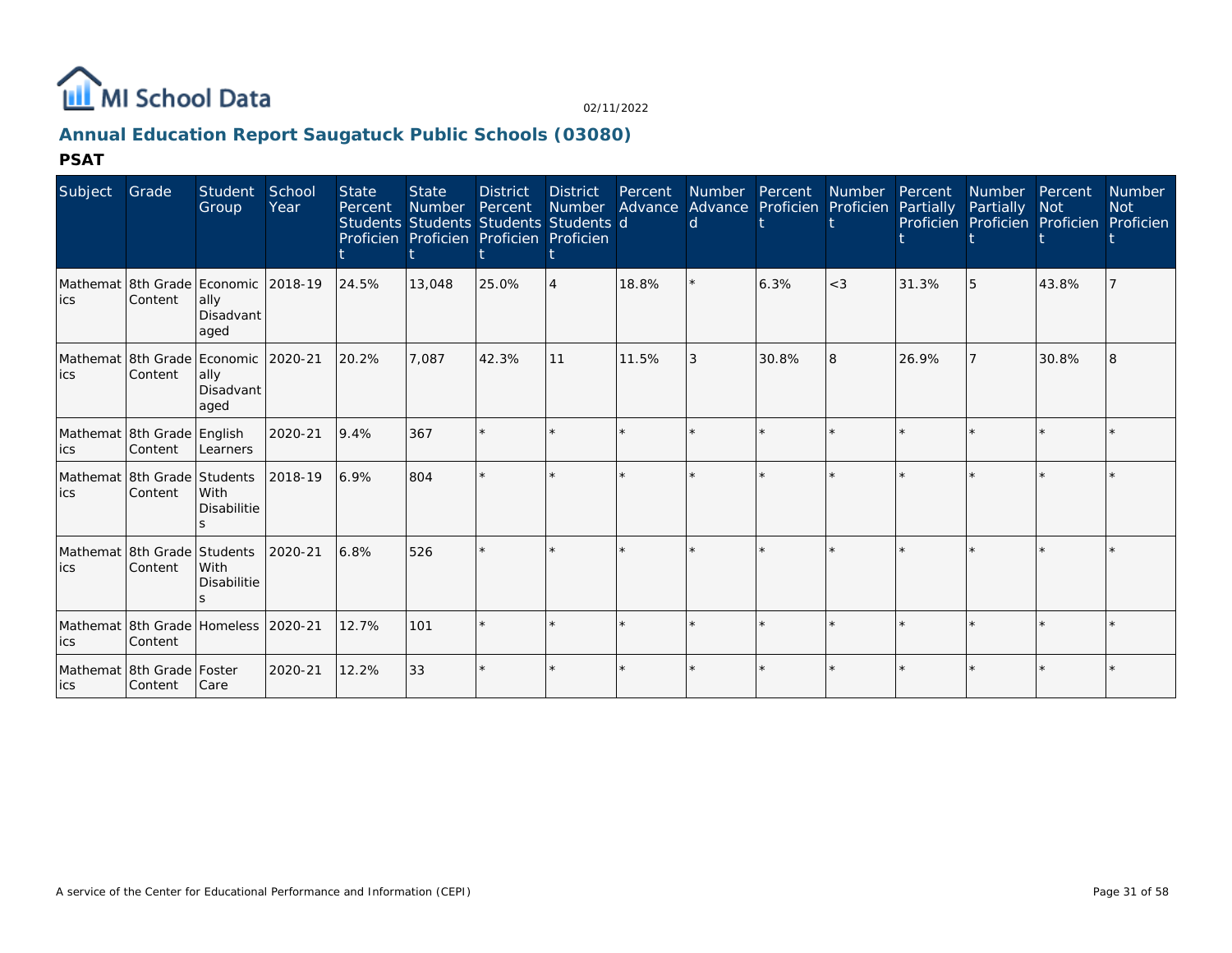

# **Annual Education Report Saugatuck Public Schools (03080)**

| Location<br>Name            | School Year | Subject            | Student<br>Group              | Mean SAT<br>Score | <b>Benchmark</b> | Met or<br>Exceeded | % Met or<br>Exceeded | Did Not Meet | % Did Not<br><b>Meet</b> | <b>Number</b><br>Assessed |
|-----------------------------|-------------|--------------------|-------------------------------|-------------------|------------------|--------------------|----------------------|--------------|--------------------------|---------------------------|
| Saugatuck<br>Public Schools | 2018-19     | <b>Total Score</b> | <b>All Students</b>           | 1064.8            | N/A              | 26                 | 48.1%                | 28           | 51.9%                    | 54                        |
| Saugatuck<br>Public Schools | 2020-21     | <b>Total Score</b> | All Students                  | 1055.9            | N/A              | 29                 | 36.3%                | 51           | 63.8%                    | 80                        |
| Saugatuck<br>Public Schools | 2018-19     | <b>Total Score</b> | Asian                         |                   | N/A              |                    |                      |              |                          | $<10$                     |
| Saugatuck<br>Public Schools | 2018-19     | <b>Total Score</b> | Hispanic of<br>Any Race       | $\star$           | N/A              | $\star$            |                      |              |                          | < 10                      |
| Saugatuck<br>Public Schools | 2020-21     | <b>Total Score</b> | Hispanic of<br>Any Race       | $\star$           | N/A              |                    |                      |              |                          | < 10                      |
| Saugatuck<br>Public Schools | 2018-19     | <b>Total Score</b> | Two or More<br>Races          |                   | N/A              | $\star$            |                      |              |                          | $<10$                     |
| Saugatuck<br>Public Schools | 2020-21     | <b>Total Score</b> | Two or More<br>Races          |                   | N/A              | $\star$            |                      |              |                          | < 10                      |
| Saugatuck<br>Public Schools | 2018-19     | <b>Total Score</b> | White                         | 1065.5            | N/A              | 24                 | 49.0%                | 25           | 51.0%                    | 49                        |
| Saugatuck<br>Public Schools | 2020-21     | <b>Total Score</b> | White                         | 1063.1            | N/A              | 26                 | 36.6%                | 45           | 63.4%                    | 71                        |
| Saugatuck<br>Public Schools | 2018-19     | <b>Total Score</b> | Female                        | 1101.1            | N/A              | 16                 | 57.1%                | 12           | 42.9%                    | 28                        |
| Saugatuck<br>Public Schools | 2020-21     | <b>Total Score</b> | Female                        | 1082.5            | N/A              | 14                 | 35.0%                | 26           | 65.0%                    | 40                        |
| Saugatuck<br>Public Schools | 2018-19     | <b>Total Score</b> | Male                          | 1025.8            | N/A              | 10                 | 38.5%                | 16           | 61.5%                    | 26                        |
| Saugatuck<br>Public Schools | 2020-21     | <b>Total Score</b> | Male                          | 1029.3            | N/A              | 15                 | 37.5%                | 25           | 62.5%                    | 40                        |
| Saugatuck<br>Public Schools | 2018-19     | <b>Total Score</b> | Economically<br>Disadvantaged | 1036.5            | N/A              | 6                  | 30.0%                | 14           | 70.0%                    | 20                        |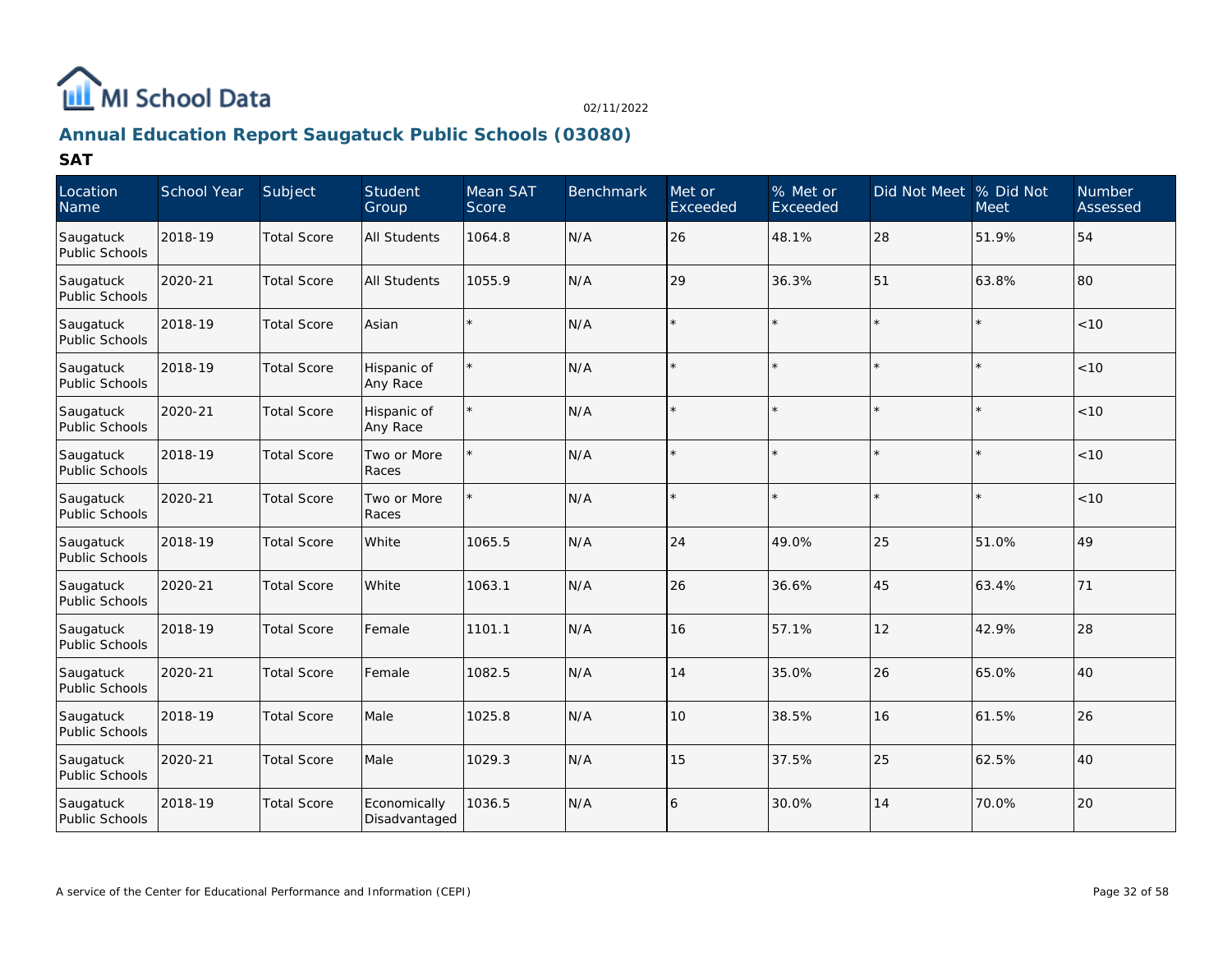

# **Annual Education Report Saugatuck Public Schools (03080)**

| Location<br>Name            | School Year | Subject            | Student<br>Group                                  | Mean SAT<br>Score | <b>Benchmark</b> | Met or<br>Exceeded | % Met or<br>Exceeded | Did Not Meet % Did Not | Meet  | <b>Number</b><br>Assessed |
|-----------------------------|-------------|--------------------|---------------------------------------------------|-------------------|------------------|--------------------|----------------------|------------------------|-------|---------------------------|
| Saugatuck<br>Public Schools | 2020-21     | <b>Total Score</b> | Economically<br>Disadvantaged                     | 951.6             | N/A              | 3                  | 20%                  | 22                     | 80%   | 25                        |
| Saugatuck<br>Public Schools | 2018-19     | <b>Total Score</b> | Not<br>Economically<br>Disadvantaged              | 1081.5            | N/A              | 20                 | 58.8%                | 14                     | 41.2% | 34                        |
| Saugatuck<br>Public Schools | 2020-21     | <b>Total Score</b> | Not<br>Economically<br>Disadvantaged              | 1103.3            | N/A              | 26                 | 47.3%                | 29                     | 52.7% | 55                        |
| Saugatuck<br>Public Schools | 2018-19     | <b>Total Score</b> | English<br>Learners                               | $\star$           | N/A              |                    |                      |                        |       | < 10                      |
| Saugatuck<br>Public Schools | 2018-19     | <b>Total Score</b> | Not English<br>Learners                           | 1070.8            | N/A              | 26                 | 49.1%                | 27                     | 50.9% | 53                        |
| Saugatuck<br>Public Schools | 2020-21     | <b>Total Score</b> | Not English<br>Learners                           | 1055.9            | N/A              | 29                 | 36.3%                | 51                     | 63.8% | 80                        |
| Saugatuck<br>Public Schools | 2018-19     | <b>Total Score</b> | Not Migrant                                       | 1064.8            | N/A              | 26                 | 48.1%                | 28                     | 51.9% | 54                        |
| Saugatuck<br>Public Schools | 2020-21     | <b>Total Score</b> | Not Migrant                                       | 1055.9            | N/A              | 29                 | 36.3%                | 51                     | 63.8% | 80                        |
| Saugatuck<br>Public Schools | 2018-19     | <b>Total Score</b> | Students With<br><b>Disabilities</b>              |                   | N/A              |                    |                      |                        |       | < 10                      |
| Saugatuck<br>Public Schools | 2020-21     | <b>Total Score</b> | <b>Students With</b><br><b>Disabilities</b>       |                   | N/A              |                    |                      |                        |       | < 10                      |
| Saugatuck<br>Public Schools | 2018-19     | <b>Total Score</b> | <b>Students</b><br>Without<br><b>Disabilities</b> | 1073.8            | N/A              | 26                 | 50.0%                | 26                     | 50.0% | 52                        |
| Saugatuck<br>Public Schools | 2020-21     | <b>Total Score</b> | <b>Students</b><br>Without<br>Disabilities        | 1074.5            | N/A              | 29                 | 39.2%                | 45                     | 60.8% | 74                        |
| Saugatuck<br>Public Schools | 2018-19     | <b>Total Score</b> | Homeless                                          |                   | N/A              |                    |                      |                        |       | < 10                      |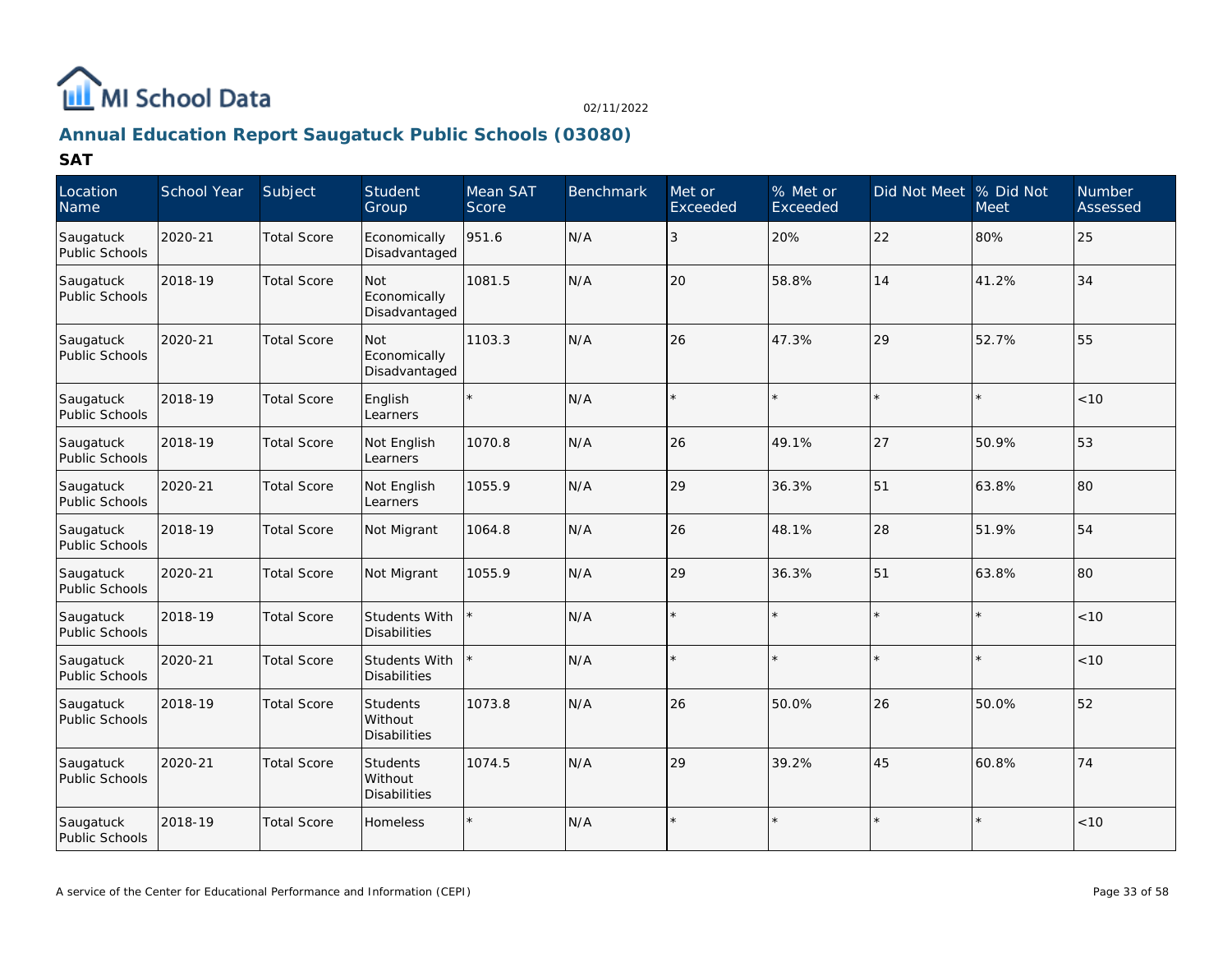

# **Annual Education Report Saugatuck Public Schools (03080)**

| Location<br>Name            | School Year | Subject                                            | Student<br>Group          | Mean SAT<br>Score | Benchmark | Met or<br>Exceeded | % Met or<br>Exceeded | Did Not Meet  % Did Not | <b>Meet</b> | <b>Number</b><br>Assessed |
|-----------------------------|-------------|----------------------------------------------------|---------------------------|-------------------|-----------|--------------------|----------------------|-------------------------|-------------|---------------------------|
| Saugatuck<br>Public Schools | 2020-21     | <b>Total Score</b>                                 | Homeless                  |                   | N/A       |                    |                      |                         |             | < 10                      |
| Saugatuck<br>Public Schools | 2018-19     | <b>Total Score</b>                                 | Not Homeless              | 1066.4            | N/A       | 26                 | 49.1%                | 27                      | 50.9%       | 53                        |
| Saugatuck<br>Public Schools | 2020-21     | <b>Total Score</b>                                 | Not Homeless              | 1061.8            | N/A       | 29                 | 37.2%                | 49                      | 62.8%       | 78                        |
| Saugatuck<br>Public Schools | 2018-19     | <b>Total Score</b>                                 | Not Foster<br>Care        | 1064.8            | N/A       | 26                 | 48.1%                | 28                      | 51.9%       | 54                        |
| Saugatuck<br>Public Schools | 2020-21     | <b>Total Score</b>                                 | Not Foster<br>Care        | 1055.9            | N/A       | 29                 | 36.3%                | 51                      | 63.8%       | 80                        |
| Saugatuck<br>Public Schools | 2018-19     | <b>Total Score</b>                                 | Not Military<br>Connected | 1064.8            | N/A       | 26                 | 48.1%                | 28                      | 51.9%       | 54                        |
| Saugatuck<br>Public Schools | 2020-21     | <b>Total Score</b>                                 | Not Military<br>Connected | 1055.9            | N/A       | 29                 | 36.3%                | 51                      | 63.8%       | 80                        |
| Saugatuck<br>Public Schools | 2018-19     | Evidence-<br><b>Based Reading</b><br>and Writing   | <b>All Students</b>       | 544.6             | 480       | 42                 | 77.8%                | 12                      | 22.2%       | 54                        |
| Saugatuck<br>Public Schools | 2020-21     | Evidence-<br><b>Based Reading</b><br>and Writing   | <b>All Students</b>       | 545.1             | 480       | 58                 | 72.5%                | 22                      | 27.5%       | 80                        |
| Saugatuck<br>Public Schools | 2018-19     | Evidence-<br><b>Based Reading</b><br>and Writing   | Asian                     |                   | 480       | $\star$            |                      |                         |             | < 10                      |
| Saugatuck<br>Public Schools | 2018-19     | Evidence-<br>Based Reading Any Race<br>and Writing | Hispanic of               |                   | 480       |                    |                      |                         |             | < 10                      |
| Saugatuck<br>Public Schools | 2020-21     | Evidence-<br>Based Reading Any Race<br>and Writing | Hispanic of               |                   | 480       | $\star$            | $\star$              |                         |             | < 10                      |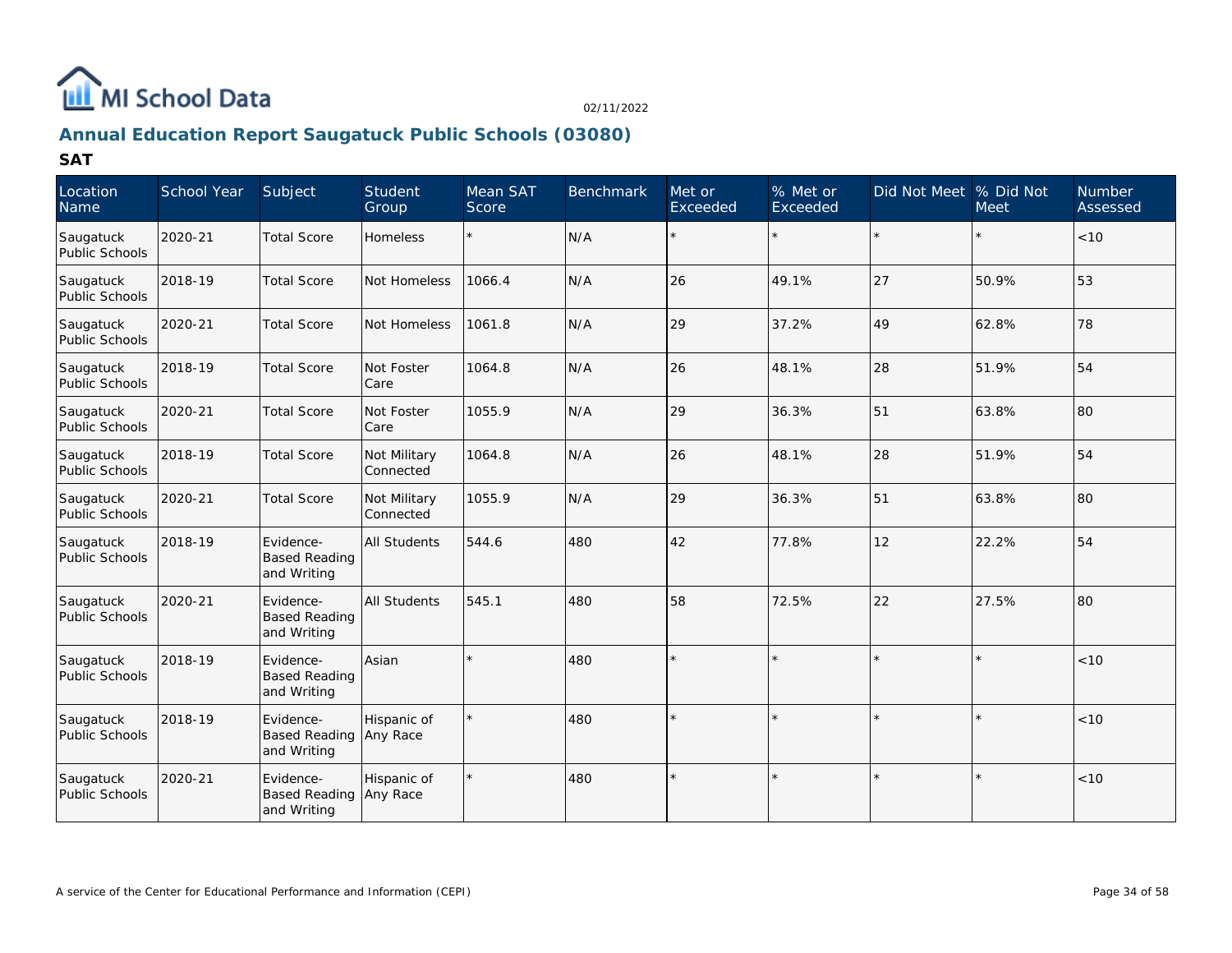

# **Annual Education Report Saugatuck Public Schools (03080)**

| Location<br>Name            | School Year | Subject                                                | Student<br>Group                     | Mean SAT<br>Score | <b>Benchmark</b> | Met or<br>Exceeded | % Met or<br>Exceeded | Did Not Meet  % Did Not | <b>Meet</b> | <b>Number</b><br>Assessed |
|-----------------------------|-------------|--------------------------------------------------------|--------------------------------------|-------------------|------------------|--------------------|----------------------|-------------------------|-------------|---------------------------|
| Saugatuck<br>Public Schools | 2018-19     | Evidence-<br><b>Based Reading</b><br>and Writing       | Two or More<br>Races                 |                   | 480              | $\star$            | $\star$              |                         |             | < 10                      |
| Saugatuck<br>Public Schools | 2020-21     | Evidence-<br><b>Based Reading Races</b><br>and Writing | Two or More                          |                   | 480              |                    |                      |                         |             | < 10                      |
| Saugatuck<br>Public Schools | 2018-19     | Evidence-<br><b>Based Reading</b><br>and Writing       | White                                | 546.5             | 480              | 38                 | 77.6%                | 11                      | 22.4%       | 49                        |
| Saugatuck<br>Public Schools | 2020-21     | Evidence-<br><b>Based Reading</b><br>and Writing       | White                                | 551.8             | 480              | 52                 | 73.2%                | 19                      | 26.8%       | 71                        |
| Saugatuck<br>Public Schools | 2018-19     | Evidence-<br><b>Based Reading</b><br>and Writing       | Female                               | 570.4             | 480              | 24                 | 80%                  | $\overline{4}$          | 20%         | 28                        |
| Saugatuck<br>Public Schools | 2020-21     | Evidence-<br><b>Based Reading</b><br>and Writing       | Female                               | 565.8             | 480              | 32                 | 80.0%                | 18                      | 20.0%       | 40                        |
| Saugatuck<br>Public Schools | 2018-19     | Evidence-<br><b>Based Reading</b><br>and Writing       | Male                                 | 516.9             | 480              | 18                 | 69.2%                | 18                      | 30.8%       | 26                        |
| Saugatuck<br>Public Schools | 2020-21     | Evidence-<br><b>Based Reading</b><br>and Writing       | Male                                 | 524.5             | 480              | 26                 | 65.0%                | 14                      | 35.0%       | 40                        |
| Saugatuck<br>Public Schools | 2018-19     | Evidence-<br><b>Based Reading</b><br>and Writing       | Economically<br>Disadvantaged        | 528.0             | 480              | 13                 | 65.0%                | $\overline{7}$          | 35.0%       | 20                        |
| Saugatuck<br>Public Schools | 2020-21     | Evidence-<br><b>Based Reading</b><br>and Writing       | Economically<br>Disadvantaged        | 492.0             | 480              | 11                 | 44.0%                | 14                      | 56.0%       | 25                        |
| Saugatuck<br>Public Schools | 2018-19     | Evidence-<br><b>Based Reading</b><br>and Writing       | Not<br>Economically<br>Disadvantaged | 554.4             | 480              | 29                 | 85.3%                | 15                      | 14.7%       | 34                        |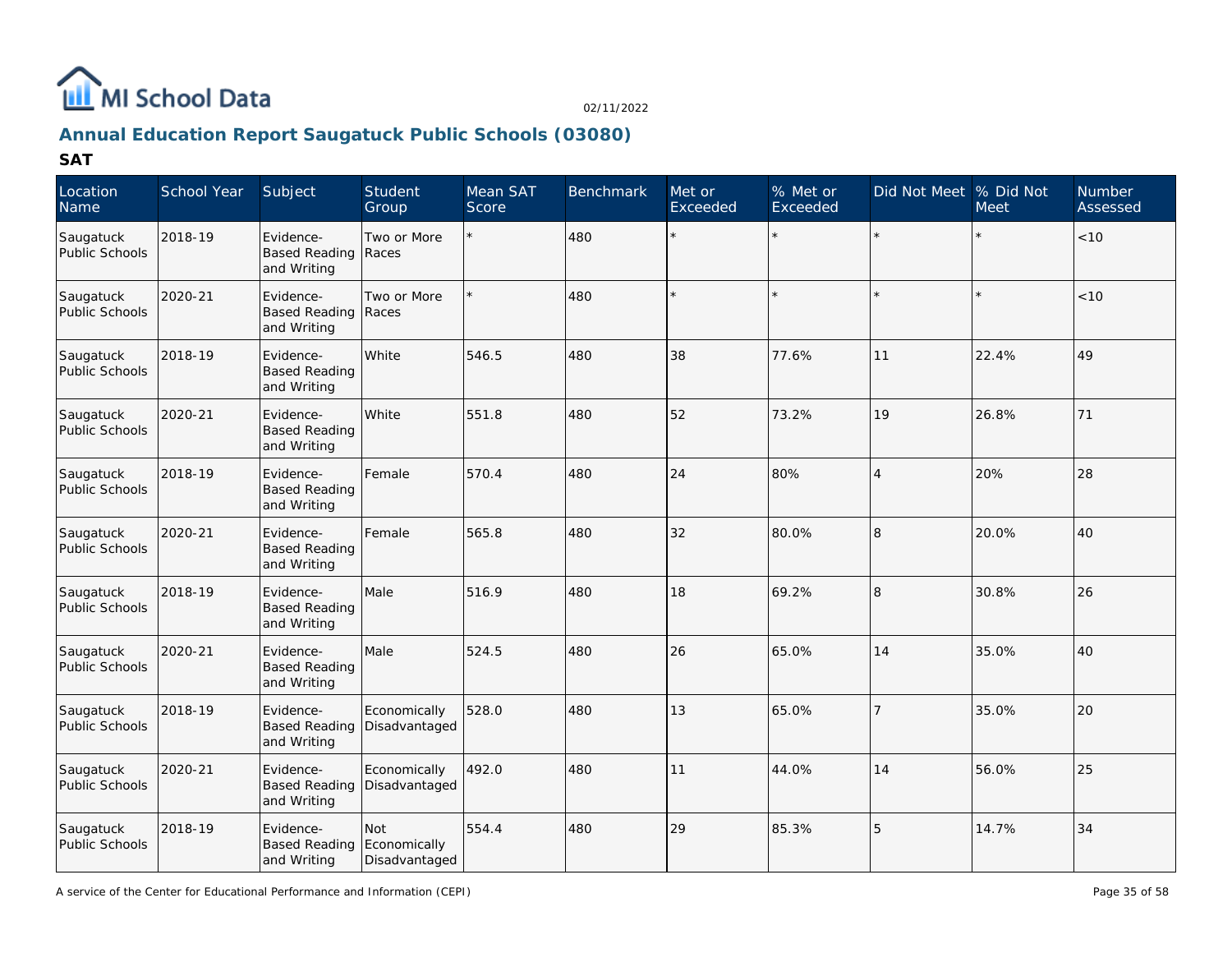

# **Annual Education Report Saugatuck Public Schools (03080)**

| Location<br>Name            | School Year | Subject                                          | Student<br>Group                           | Mean SAT<br>Score | <b>Benchmark</b> | Met or<br>Exceeded | $%$ Met or<br>Exceeded | Did Not Meet % Did Not | <b>Meet</b> | Number<br>Assessed |
|-----------------------------|-------------|--------------------------------------------------|--------------------------------------------|-------------------|------------------|--------------------|------------------------|------------------------|-------------|--------------------|
| Saugatuck<br>Public Schools | 2020-21     | Evidence-<br><b>Based Reading</b><br>and Writing | Not<br>Economically<br>Disadvantaged       | 569.3             | 480              | 47                 | 85.5%                  | $\overline{8}$         | 14.5%       | 55                 |
| Saugatuck<br>Public Schools | 2018-19     | Evidence-<br><b>Based Reading</b><br>and Writing | English<br>Learners                        | $\star$           | 480              | $\star$            |                        |                        |             | < 10               |
| Saugatuck<br>Public Schools | 2018-19     | Evidence-<br><b>Based Reading</b><br>and Writing | Not English<br>Learners                    | 548.5             | 480              | 42                 | 79.2%                  | 11                     | 20.8%       | 53                 |
| Saugatuck<br>Public Schools | 2020-21     | Evidence-<br><b>Based Reading</b><br>and Writing | Not English<br>Learners                    | 545.1             | 480              | 58                 | 72.5%                  | 22                     | 27.5%       | 80                 |
| Saugatuck<br>Public Schools | 2018-19     | Evidence-<br><b>Based Reading</b><br>and Writing | Not Migrant                                | 544.6             | 480              | 42                 | 77.8%                  | 12                     | 22.2%       | 54                 |
| Saugatuck<br>Public Schools | 2020-21     | Evidence-<br><b>Based Reading</b><br>and Writing | Not Migrant                                | 545.1             | 480              | 58                 | 72.5%                  | 22                     | 27.5%       | 80                 |
| Saugatuck<br>Public Schools | 2018-19     | Evidence-<br><b>Based Reading</b><br>and Writing | Students With<br>Disabilities              |                   | 480              |                    |                        |                        |             | < 10               |
| Saugatuck<br>Public Schools | 2020-21     | Evidence-<br><b>Based Reading</b><br>and Writing | Students With<br>Disabilities              |                   | 480              |                    |                        |                        |             | < 10               |
| Saugatuck<br>Public Schools | 2018-19     | Evidence-<br><b>Based Reading</b><br>and Writing | <b>Students</b><br>Without<br>Disabilities | 548.8             | 480              | 41                 | 78.8%                  | 11                     | 21.2%       | 52                 |
| Saugatuck<br>Public Schools | 2020-21     | Evidence-<br><b>Based Reading</b><br>and Writing | <b>Students</b><br>Without<br>Disabilities | 554.1             | 480              | 57                 | 77.0%                  | 17                     | 23.0%       | 74                 |
| Saugatuck<br>Public Schools | 2018-19     | Evidence-<br><b>Based Reading</b><br>and Writing | Homeless                                   |                   | 480              |                    |                        |                        |             | < 10               |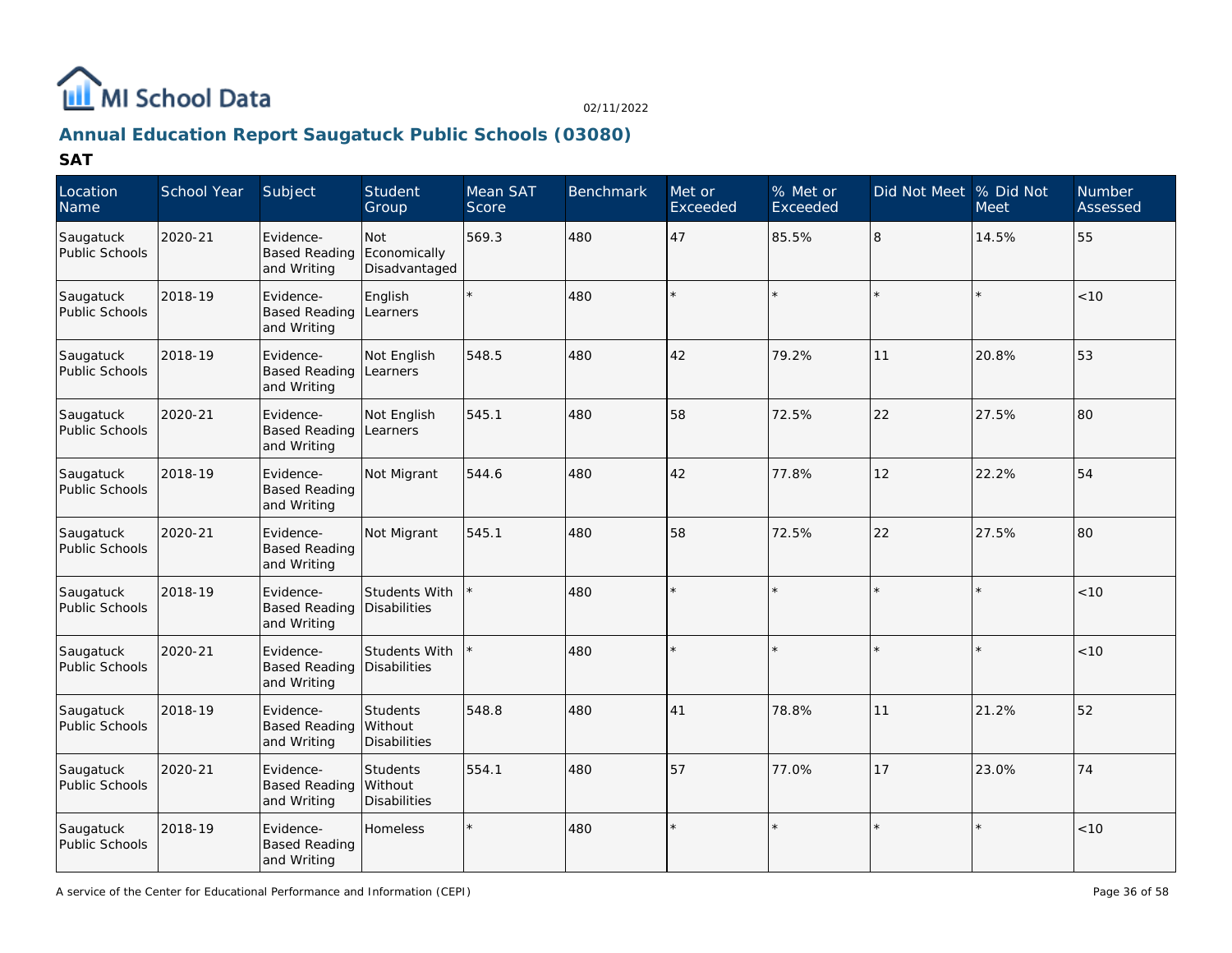

# **Annual Education Report Saugatuck Public Schools (03080)**

| Location<br>Name            | School Year | Subject                                          | Student<br>Group          | Mean SAT<br>Score | <b>Benchmark</b> | Met or<br><b>Exceeded</b> | % Met or<br>Exceeded | Did Not Meet % Did Not | <b>Meet</b> | <b>Number</b><br>Assessed |
|-----------------------------|-------------|--------------------------------------------------|---------------------------|-------------------|------------------|---------------------------|----------------------|------------------------|-------------|---------------------------|
| Saugatuck<br>Public Schools | 2020-21     | Evidence-<br><b>Based Reading</b><br>and Writing | <b>Homeless</b>           |                   | 480              | $\star$                   |                      |                        |             | $<10$                     |
| Saugatuck<br>Public Schools | 2018-19     | Evidence-<br><b>Based Reading</b><br>and Writing | Not Homeless              | 546.0             | 480              | 42                        | 79.2%                | 11                     | 20.8%       | 53                        |
| Saugatuck<br>Public Schools | 2020-21     | Evidence-<br><b>Based Reading</b><br>and Writing | Not Homeless              | 548.6             | 480              | 58                        | 74.4%                | 20                     | 25.6%       | 78                        |
| Saugatuck<br>Public Schools | 2018-19     | Evidence-<br><b>Based Reading</b><br>and Writing | Not Foster<br>Care        | 544.6             | 480              | 42                        | 77.8%                | 12                     | 22.2%       | 54                        |
| Saugatuck<br>Public Schools | 2020-21     | Evidence-<br><b>Based Reading</b><br>and Writing | Not Foster<br>Care        | 545.1             | 480              | 58                        | 72.5%                | 22                     | 27.5%       | 80                        |
| Saugatuck<br>Public Schools | 2018-19     | Evidence-<br><b>Based Reading</b><br>and Writing | Not Military<br>Connected | 544.6             | 480              | 42                        | 77.8%                | 12                     | 22.2%       | 54                        |
| Saugatuck<br>Public Schools | 2020-21     | Evidence-<br><b>Based Reading</b><br>and Writing | Not Military<br>Connected | 545.1             | 480              | 58                        | 72.5%                | 22                     | 27.5%       | 80                        |
| Saugatuck<br>Public Schools | 2018-19     | Mathematics                                      | All Students              | 520.2             | 530              | 27                        | 50.0%                | 27                     | 50.0%       | 54                        |
| Saugatuck<br>Public Schools | 2020-21     | <b>Mathematics</b>                               | <b>All Students</b>       | 510.8             | 530              | 29                        | 36.3%                | 51                     | 63.8%       | 80                        |
| Saugatuck<br>Public Schools | 2018-19     | Mathematics                                      | Asian                     |                   | 530              | $\star$                   |                      |                        |             | < 10                      |
| Saugatuck<br>Public Schools | 2018-19     | Mathematics                                      | Hispanic of<br>Any Race   |                   | 530              | $\star$                   |                      |                        |             | < 10                      |
| Saugatuck<br>Public Schools | 2020-21     | Mathematics                                      | Hispanic of<br>Any Race   |                   | 530              |                           |                      |                        |             | < 10                      |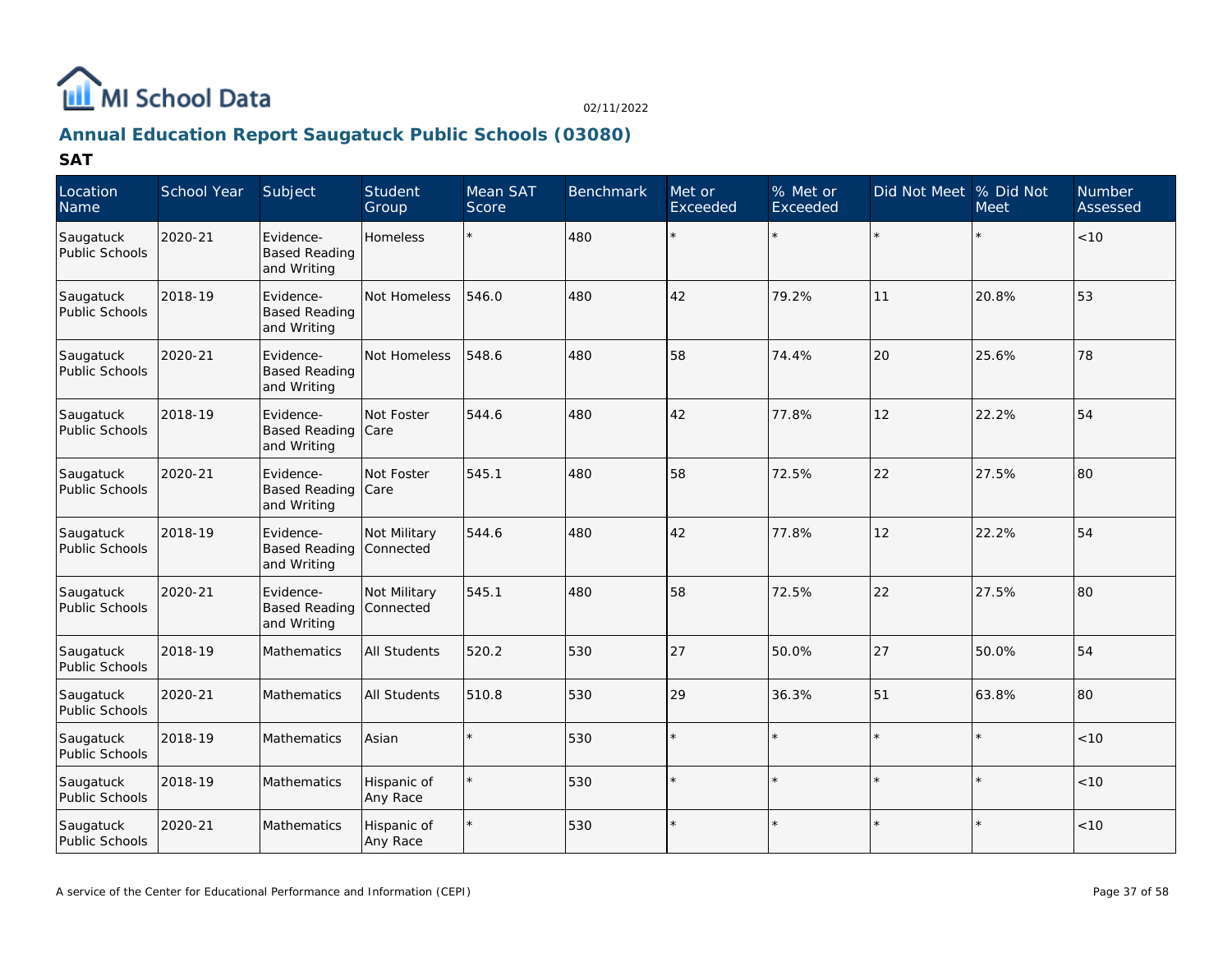

# **Annual Education Report Saugatuck Public Schools (03080)**

| Location<br>Name            | School Year | Subject            | Student<br>Group                     | Mean SAT<br>Score | <b>Benchmark</b> | Met or<br>Exceeded | % Met or<br>Exceeded | Did Not Meet | % Did Not<br><b>Meet</b> | <b>Number</b><br>Assessed |
|-----------------------------|-------------|--------------------|--------------------------------------|-------------------|------------------|--------------------|----------------------|--------------|--------------------------|---------------------------|
| Saugatuck<br>Public Schools | 2018-19     | <b>Mathematics</b> | Two or More<br>Races                 |                   | 530              | $\star$            |                      |              |                          | $<10$                     |
| Saugatuck<br>Public Schools | 2020-21     | Mathematics        | Two or More<br>Races                 |                   | 530              |                    |                      |              |                          | < 10                      |
| Saugatuck<br>Public Schools | 2018-19     | Mathematics        | White                                | 519.0             | 530              | 25                 | 51.0%                | 24           | 49.0%                    | 49                        |
| Saugatuck<br>Public Schools | 2020-21     | Mathematics        | White                                | 511.3             | 530              | 26                 | 36.6%                | 45           | 63.4%                    | 71                        |
| Saugatuck<br>Public Schools | 2018-19     | <b>Mathematics</b> | Female                               | 530.7             | 530              | 17                 | 60.7%                | 11           | 39.3%                    | 28                        |
| Saugatuck<br>Public Schools | 2020-21     | Mathematics        | Female                               | 516.8             | 530              | 14                 | 35.0%                | 26           | 65.0%                    | 40                        |
| Saugatuck<br>Public Schools | 2018-19     | Mathematics        | Male                                 | 508.8             | 530              | 10                 | 38.5%                | 16           | 61.5%                    | 26                        |
| Saugatuck<br>Public Schools | 2020-21     | <b>Mathematics</b> | Male                                 | 504.8             | 530              | 15                 | 37.5%                | 25           | 62.5%                    | 40                        |
| Saugatuck<br>Public Schools | 2018-19     | Mathematics        | Economically<br>Disadvantaged        | 508.5             | 530              | 7                  | 35.0%                | 13           | 65.0%                    | 20                        |
| Saugatuck<br>Public Schools | 2020-21     | <b>Mathematics</b> | Economically<br>Disadvantaged        | 459.6             | 530              | 3                  | 20%                  | 22           | 80%                      | 25                        |
| Saugatuck<br>Public Schools | 2018-19     | Mathematics        | Not<br>Economically<br>Disadvantaged | 527.1             | 530              | 20                 | 58.8%                | 14           | 41.2%                    | 34                        |
| Saugatuck<br>Public Schools | 2020-21     | <b>Mathematics</b> | Not<br>Economically<br>Disadvantaged | 534.0             | 530              | 26                 | 47.3%                | 29           | 52.7%                    | 55                        |
| Saugatuck<br>Public Schools | 2018-19     | Mathematics        | English<br>Learners                  |                   | 530              |                    |                      |              |                          | < 10                      |
| Saugatuck<br>Public Schools | 2018-19     | Mathematics        | Not English<br>Learners              | 522.3             | 530              | 27                 | 50.9%                | 26           | 49.1%                    | 53                        |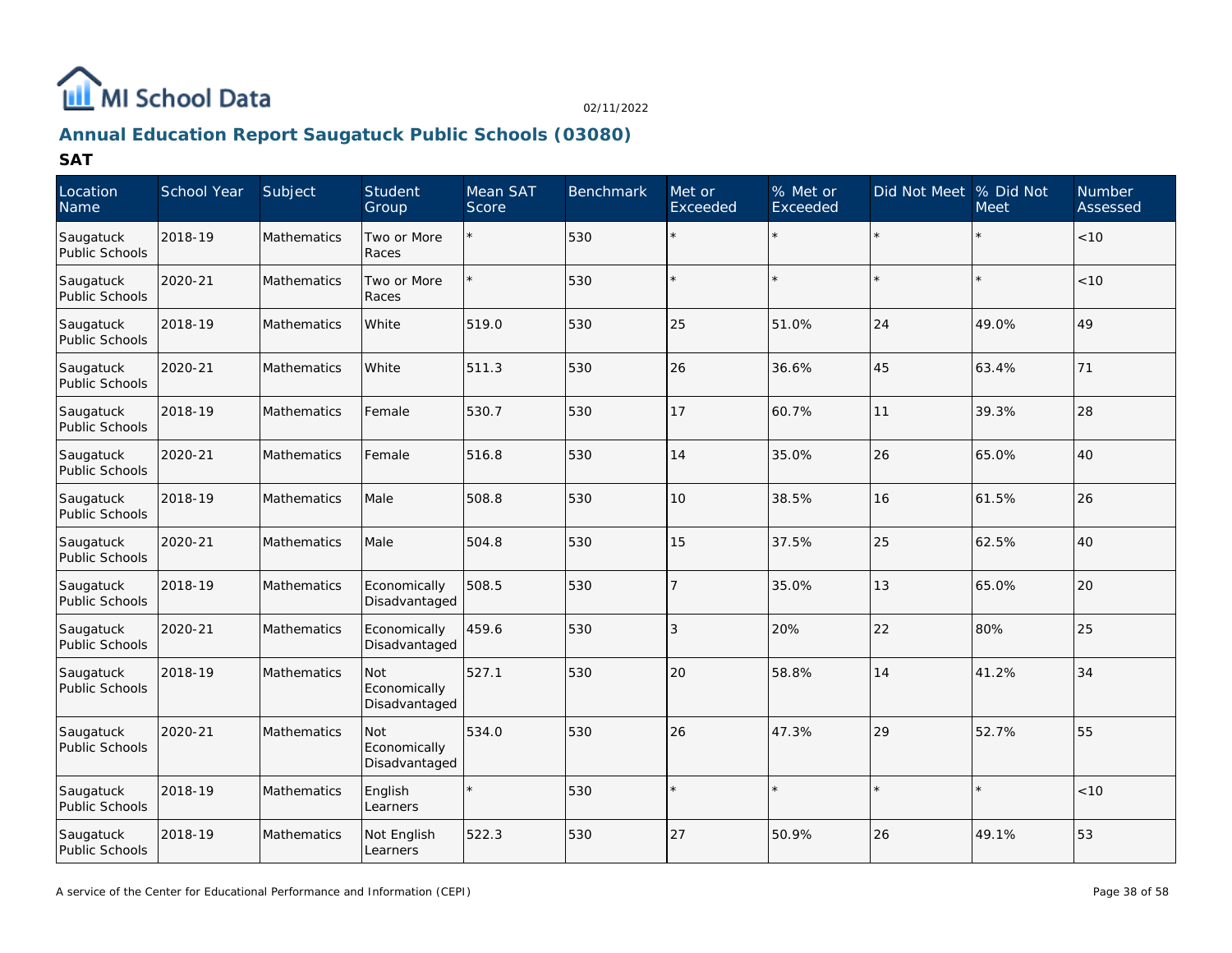

# **Annual Education Report Saugatuck Public Schools (03080)**

| Location<br>Name            | School Year | Subject            | Student<br>Group                                  | Mean SAT<br>Score | <b>Benchmark</b> | Met or<br>Exceeded | % Met or<br>Exceeded | Did Not Meet | % Did Not<br>Meet | <b>Number</b><br>Assessed |
|-----------------------------|-------------|--------------------|---------------------------------------------------|-------------------|------------------|--------------------|----------------------|--------------|-------------------|---------------------------|
| Saugatuck<br>Public Schools | 2020-21     | <b>Mathematics</b> | Not English<br>Learners                           | 510.8             | 530              | 29                 | 36.3%                | 51           | 63.8%             | 80                        |
| Saugatuck<br>Public Schools | 2018-19     | Mathematics        | Not Migrant                                       | 520.2             | 530              | 27                 | 50.0%                | 27           | 50.0%             | 54                        |
| Saugatuck<br>Public Schools | 2020-21     | <b>Mathematics</b> | Not Migrant                                       | 510.8             | 530              | 29                 | 36.3%                | 51           | 63.8%             | 80                        |
| Saugatuck<br>Public Schools | 2018-19     | <b>Mathematics</b> | Students With<br>Disabilities                     |                   | 530              |                    |                      |              |                   | < 10                      |
| Saugatuck<br>Public Schools | 2020-21     | Mathematics        | <b>Students With</b><br>Disabilities              |                   | 530              |                    |                      |              |                   | < 10                      |
| Saugatuck<br>Public Schools | 2018-19     | Mathematics        | <b>Students</b><br>Without<br>Disabilities        | 525.0             | 530              | 27                 | 51.9%                | 25           | 48.1%             | 52                        |
| Saugatuck<br>Public Schools | 2020-21     | <b>Mathematics</b> | <b>Students</b><br>Without<br><b>Disabilities</b> | 520.4             | 530              | 29                 | 39.2%                | 45           | 60.8%             | 74                        |
| Saugatuck<br>Public Schools | 2018-19     | Mathematics        | Homeless                                          |                   | 530              |                    |                      |              |                   | < 10                      |
| Saugatuck<br>Public Schools | 2020-21     | <b>Mathematics</b> | Homeless                                          |                   | 530              |                    |                      |              |                   | < 10                      |
| Saugatuck<br>Public Schools | 2018-19     | <b>Mathematics</b> | Not Homeless                                      | 520.4             | 530              | 27                 | 50.9%                | 26           | 49.1%             | 53                        |
| Saugatuck<br>Public Schools | 2020-21     | <b>Mathematics</b> | Not Homeless                                      | 513.2             | 530              | 29                 | 37.2%                | 49           | 62.8%             | 78                        |
| Saugatuck<br>Public Schools | 2018-19     | Mathematics        | Not Foster<br>Care                                | 520.2             | 530              | 27                 | 50.0%                | 27           | 50.0%             | 54                        |
| Saugatuck<br>Public Schools | 2020-21     | <b>Mathematics</b> | Not Foster<br>Care                                | 510.8             | 530              | 29                 | 36.3%                | 51           | 63.8%             | 80                        |
| Saugatuck<br>Public Schools | 2018-19     | Mathematics        | Not Military<br>Connected                         | 520.2             | 530              | 27                 | 50.0%                | 27           | 50.0%             | 54                        |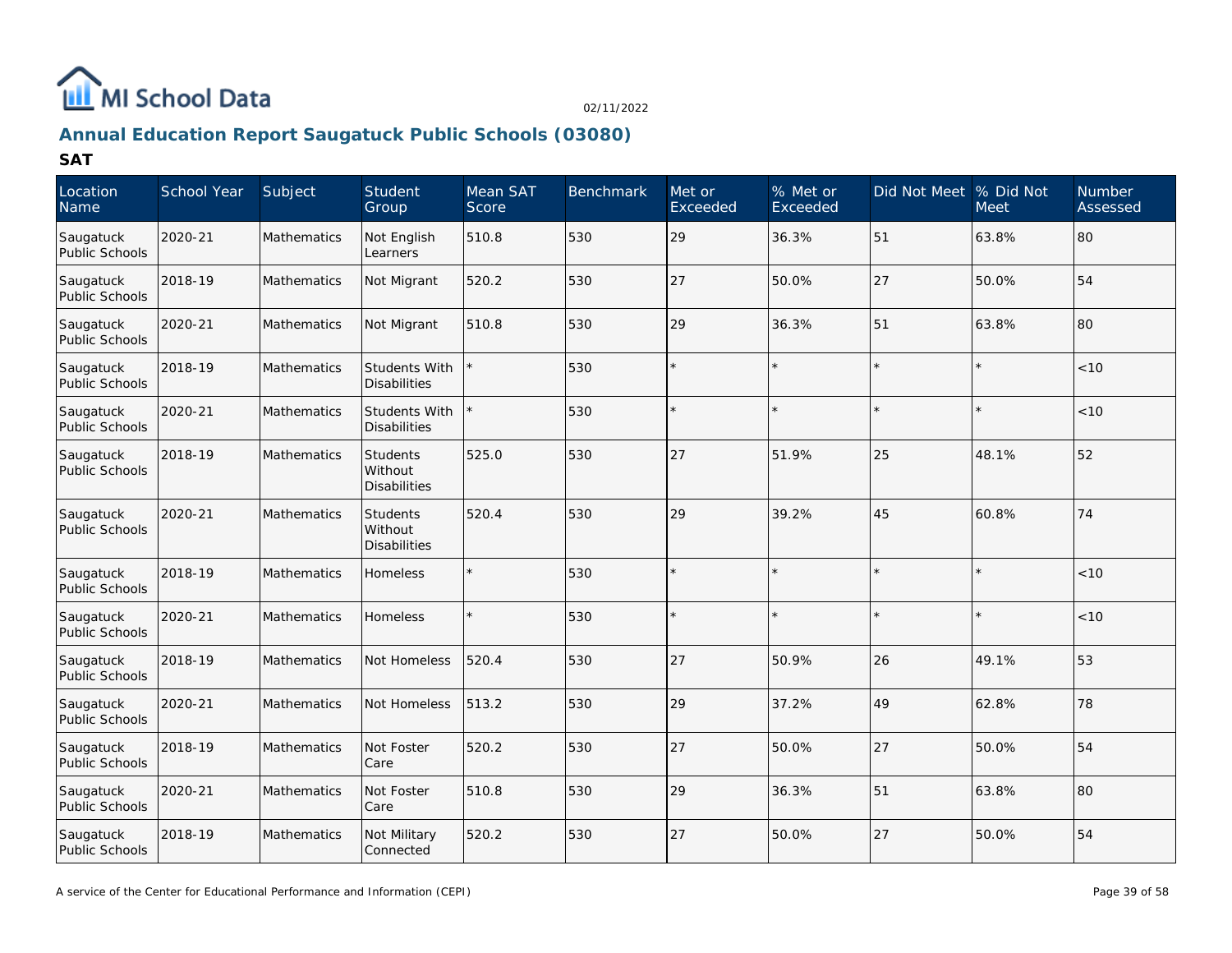

# **Annual Education Report Saugatuck Public Schools (03080)**

| Location<br><b>Name</b>     | School Year | Subject     | <b>Student</b><br>Group          | Mean SAT<br>Score | <b>Benchmark</b> | Met or<br>Exceeded | % Met or<br>Exceeded | Did Not Meet  % Did Not | <b>Meet</b> | <b>Number</b><br>Assessed |
|-----------------------------|-------------|-------------|----------------------------------|-------------------|------------------|--------------------|----------------------|-------------------------|-------------|---------------------------|
| Saugatuck<br>Public Schools | 2020-21     | Mathematics | <b>Not Military</b><br>Connected | 1510.8            | 530              | 29                 | 36.3%                | I 5                     | 63.8%       | 80                        |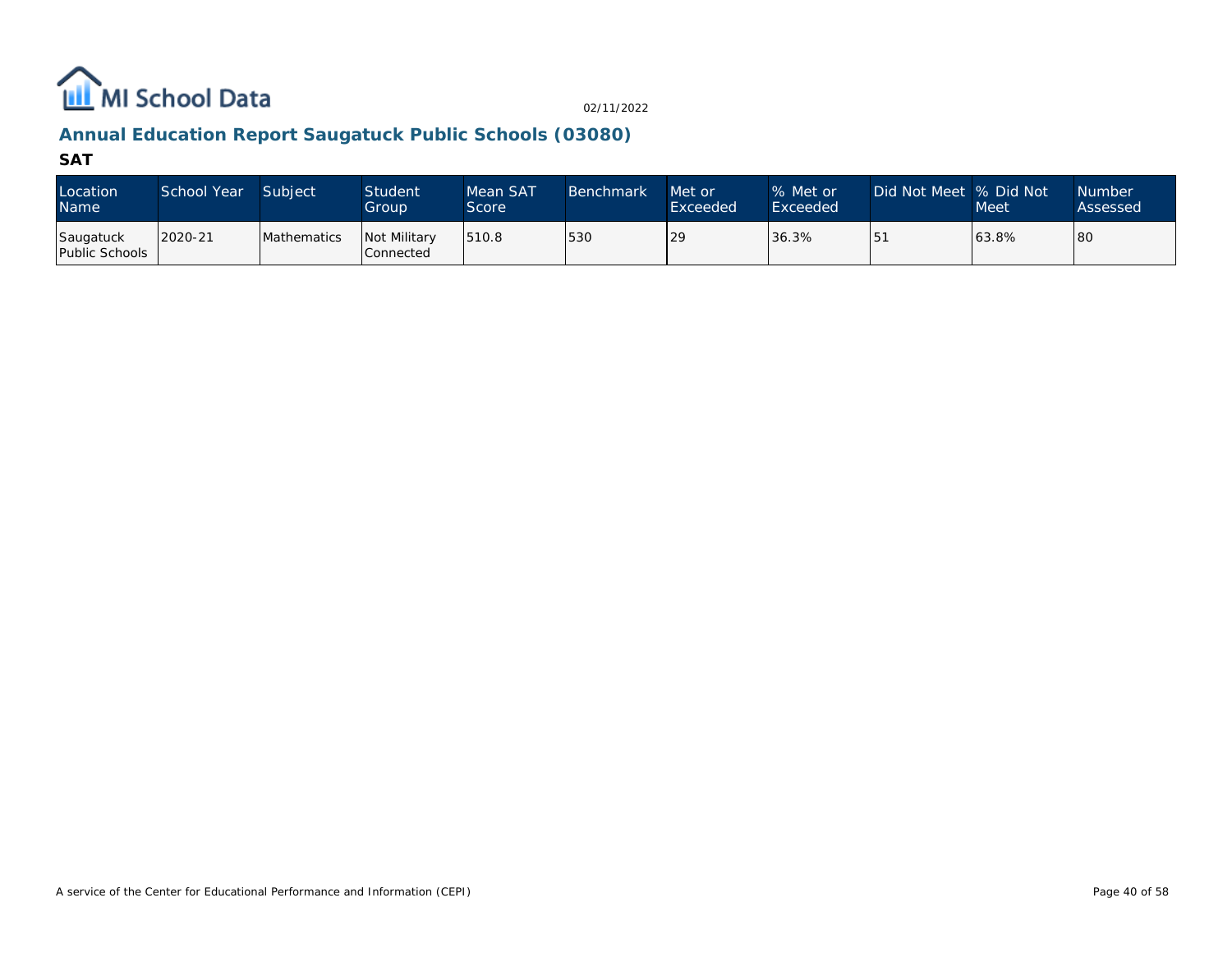

## **Annual Education Report Saugatuck Public Schools (03080)**

**MI-Access Participation**

| Subject | Grade <sup>1</sup> | <b>Student Group</b> | School Year | State Percent<br><b>Students</b><br>Proficient | District Percent Percent<br><b>Students</b><br>Proficient | Surpassed <sup>.</sup> | <b>Percent Attained Percent</b> | Emerging |
|---------|--------------------|----------------------|-------------|------------------------------------------------|-----------------------------------------------------------|------------------------|---------------------------------|----------|
|---------|--------------------|----------------------|-------------|------------------------------------------------|-----------------------------------------------------------|------------------------|---------------------------------|----------|

No Data to Display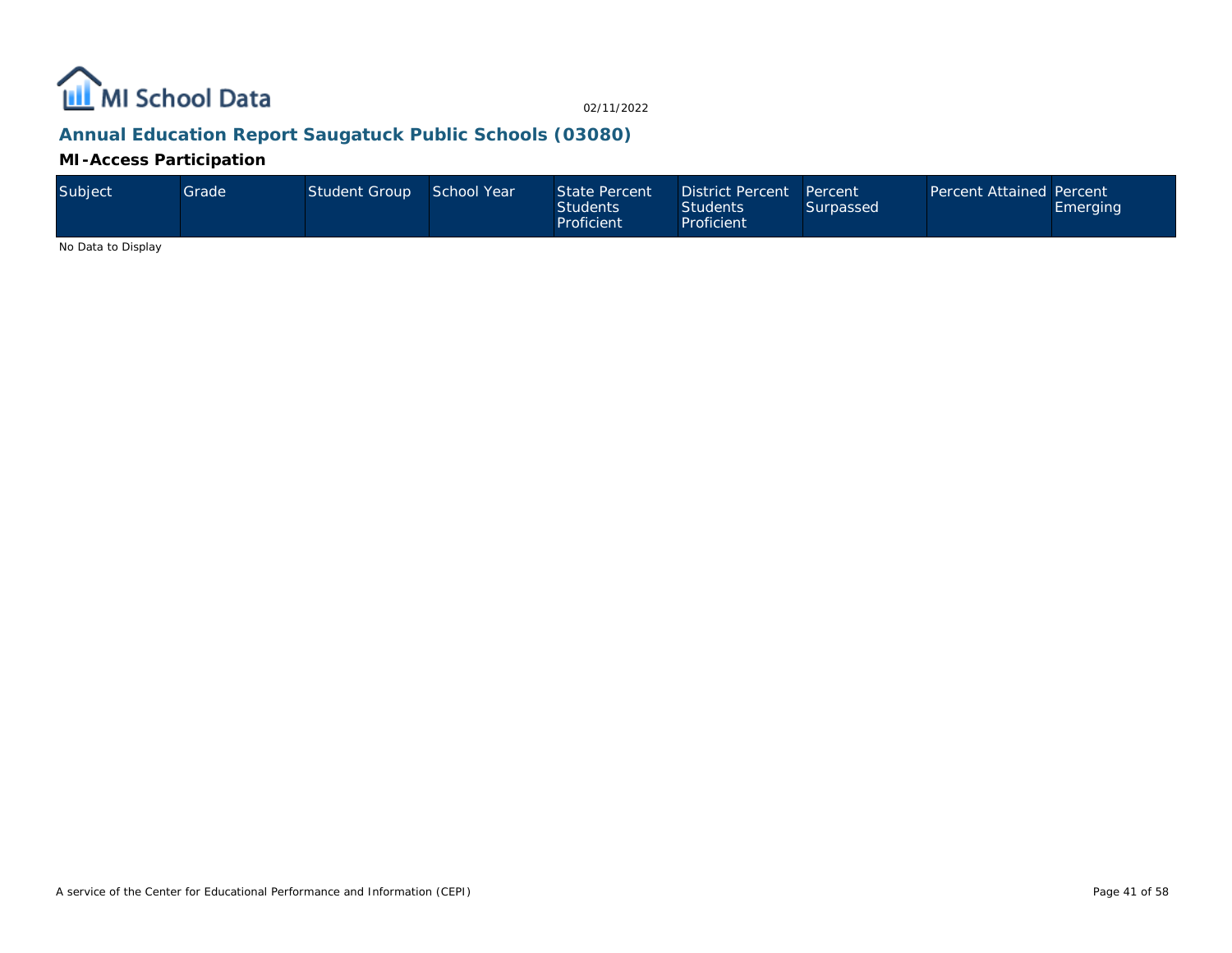

## **Annual Education Report Saugatuck Public Schools (03080)**

| Subject    | Grade                    | Student<br>Group                                 | School<br>Year | Number<br>Tested -<br>M-STEP,<br>SAT or MI- Access<br><b>Access</b> | Number<br>Tested -<br>Any MI- | Percent<br>Tested -<br>Any MI-<br><b>Access</b> | Number<br>Tested -<br>Functional<br>Independe<br>nce | Percent<br>Tested -<br>Functional<br>Independe<br>nce | Number<br>Tested -<br>Supported<br>Independe<br>nce | Percent<br>Tested -<br>Supported<br>Independe n<br>nce | Number<br>Tested -<br>Participatio Participatio | Percent<br>Tested -<br>n. |
|------------|--------------------------|--------------------------------------------------|----------------|---------------------------------------------------------------------|-------------------------------|-------------------------------------------------|------------------------------------------------------|-------------------------------------------------------|-----------------------------------------------------|--------------------------------------------------------|-------------------------------------------------|---------------------------|
| ELA        | All Grades<br>(Combined) | All Students                                     | 2020-21        | 435                                                                 | < 10                          |                                                 |                                                      | $\star$                                               | ÷                                                   | $\star$                                                | $\star$                                         | $\star$                   |
| <b>ELA</b> | All Grades<br>(Combined) | American<br>Indian or<br>Alaska<br>Native        | 2020-21        | < 10                                                                |                               |                                                 |                                                      |                                                       |                                                     | $\star$                                                |                                                 | $\star$                   |
| <b>ELA</b> | All Grades<br>(Combined) | Asian                                            | 2020-21        | < 10                                                                |                               |                                                 |                                                      | $\star$                                               |                                                     |                                                        |                                                 | $\star$                   |
| <b>ELA</b> | All Grades<br>(Combined) | Black or<br>African<br>American                  | 2020-21        | < 10                                                                |                               |                                                 |                                                      | ÷                                                     | à.                                                  | $\star$                                                | ÷                                               | ÷.                        |
| <b>ELA</b> | All Grades<br>(Combined) | Hispanic of<br>Any Race                          | 2020-21        | 38                                                                  | < 10                          |                                                 |                                                      |                                                       |                                                     |                                                        |                                                 | $\star$                   |
| <b>ELA</b> | All Grades<br>(Combined) | Two or More<br>Races                             | 2020-21        | < 10                                                                |                               |                                                 |                                                      |                                                       |                                                     | ×.                                                     |                                                 | $\star$                   |
| <b>ELA</b> | All Grades<br>(Combined) | White                                            | 2020-21        | 385                                                                 | < 10                          |                                                 |                                                      |                                                       |                                                     | $\star$                                                |                                                 | $\star$                   |
| ELA        | All Grades<br>(Combined) | Female                                           | 2020-21        | 204                                                                 | < 10                          |                                                 |                                                      | ÷                                                     | ų.                                                  |                                                        |                                                 | $\star$                   |
| <b>ELA</b> | All Grades<br>(Combined) | Male                                             | 2020-21        | 231                                                                 | < 10                          |                                                 |                                                      |                                                       |                                                     |                                                        |                                                 | $\star$                   |
| <b>ELA</b> | All Grades<br>(Combined) | Economicall<br>$\mathsf{V}$<br>Disadvantag<br>ed | 2020-21        | 166                                                                 | < 10                          |                                                 |                                                      |                                                       | ÷                                                   | $\star$                                                |                                                 | $\star$                   |
| <b>ELA</b> | All Grades<br>(Combined) | Not<br>Economicall<br>y<br>Disadvantag<br>ed     | 2020-21        | 269                                                                 | $<10$                         |                                                 |                                                      |                                                       |                                                     |                                                        |                                                 | $\star$                   |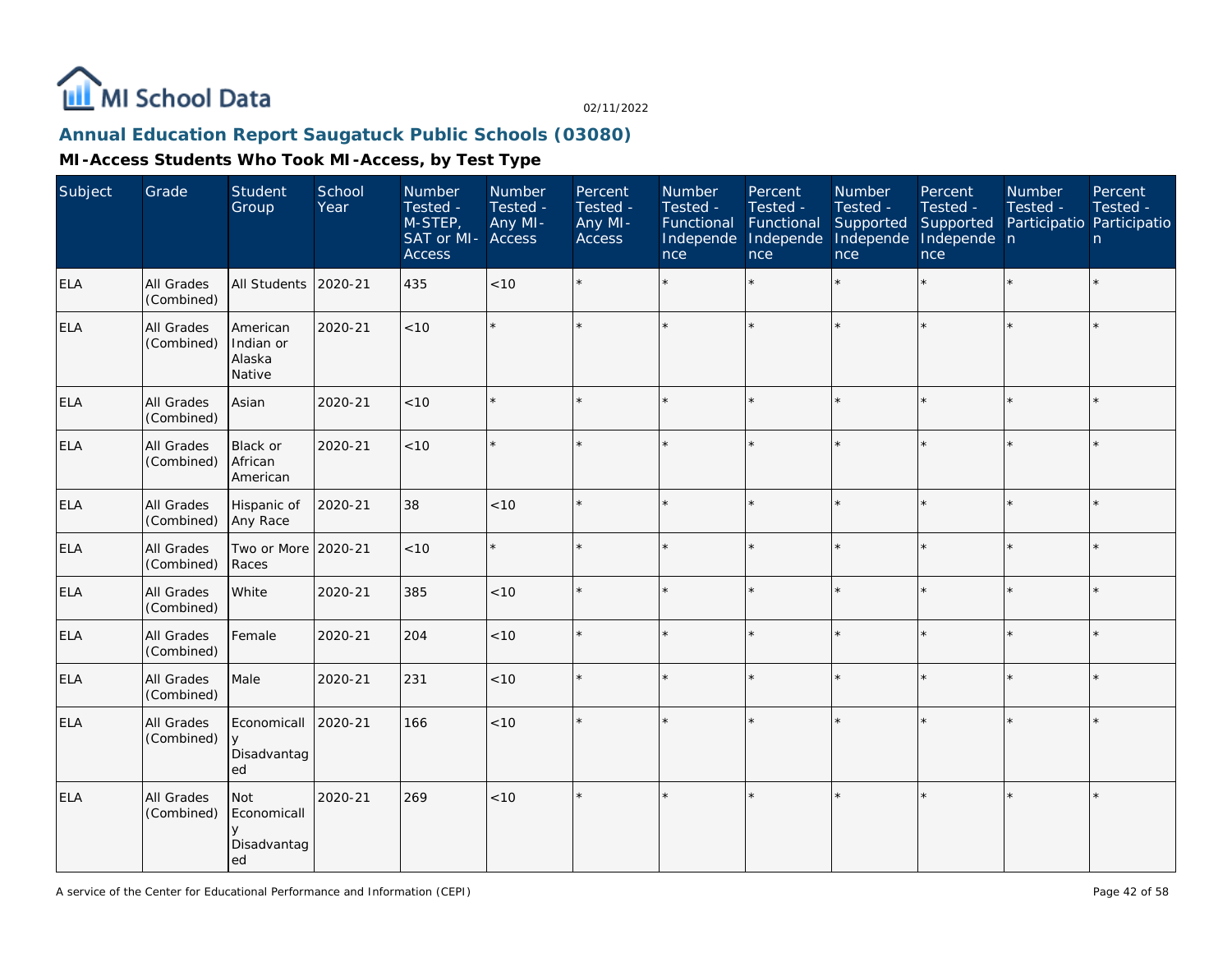

### **Annual Education Report Saugatuck Public Schools (03080)**

| Subject                | Grade                           | Student<br>Group                               | School<br>Year | Number<br>Tested -<br>$M-STEP$<br>SAT or MI-<br><b>Access</b> | Number<br>Tested -<br>Any MI-<br>Access | Percent<br>Tested -<br>Any MI-<br>Access | Number<br>Tested -<br>Functional<br>Independe<br>nce | Percent<br>Tested -<br>Functional<br>Independe<br>nce | Number<br>Tested -<br>Supported<br>Independe<br>nce | Percent<br>Tested -<br>Supported<br>Independe n<br>nce | <b>Number</b><br>Tested -<br>Participatio Participatio | Percent<br>Tested -<br>n. |
|------------------------|---------------------------------|------------------------------------------------|----------------|---------------------------------------------------------------|-----------------------------------------|------------------------------------------|------------------------------------------------------|-------------------------------------------------------|-----------------------------------------------------|--------------------------------------------------------|--------------------------------------------------------|---------------------------|
| <b>ELA</b>             | All Grades<br>(Combined)        | English<br>Learners                            | 2020-21        | $<10$                                                         |                                         |                                          |                                                      | $\star$                                               | $\star$                                             |                                                        |                                                        | $\star$                   |
| <b>ELA</b>             | All Grades<br>(Combined)        | Not English<br>Learners                        | 2020-21        | 431                                                           | < 10                                    | $\star$                                  |                                                      | $\star$                                               | $\star$                                             | $\star$                                                |                                                        | $\star$                   |
| <b>ELA</b>             | All Grades<br>(Combined)        | Not Migrant                                    | 2020-21        | 435                                                           | < 10                                    | $\star$                                  |                                                      | $\star$                                               | ÷                                                   |                                                        |                                                        | $\star$                   |
| <b>ELA</b>             | All Grades<br>(Combined)        | <b>Students</b><br>With<br><b>Disabilities</b> | 2020-21        | 56                                                            | < 10                                    | $\star$                                  |                                                      | $\star$                                               |                                                     |                                                        |                                                        | $\star$                   |
| <b>ELA</b>             | All Grades<br>(Combined)        | Students<br>Without<br><b>Disabilities</b>     | 2020-21        | 379                                                           | < 10                                    | $\star$                                  |                                                      | $\star$                                               | $\star$                                             | $\star$                                                | $\star$                                                | $\star$                   |
| <b>ELA</b>             | All Grades<br>(Combined)        | Homeless                                       | 2020-21        | 10                                                            | < 10                                    |                                          |                                                      | $\star$                                               | ÷                                                   |                                                        |                                                        | $\star$                   |
| <b>ELA</b>             | All Grades<br>(Combined)        | Not<br>Homeless                                | 2020-21        | 425                                                           | < 10                                    | $\star$                                  |                                                      | $\star$                                               |                                                     |                                                        |                                                        | $\star$                   |
| <b>ELA</b>             | All Grades<br>(Combined)        | Foster Care                                    | 2020-21        | < 10                                                          |                                         |                                          |                                                      | $\star$                                               |                                                     |                                                        |                                                        | $\star$                   |
| <b>ELA</b>             | All Grades<br>(Combined)        | Not Foster<br>Care                             | 2020-21        | 433                                                           | < 10                                    | $\star$                                  |                                                      | $\star$                                               | $\star$                                             | ×                                                      |                                                        | $\star$                   |
| <b>ELA</b>             | <b>All Grades</b><br>(Combined) | Not Military<br>Connected                      | 2020-21        | 435                                                           | < 10                                    | $\star$                                  |                                                      |                                                       |                                                     |                                                        |                                                        | $\star$                   |
| Mathematics All Grades | (Combined)                      | All Students                                   | 2020-21        | 434                                                           | < 10                                    | $\star$                                  |                                                      | $\star$                                               | $\star$                                             |                                                        |                                                        | $\star$                   |
| Mathematics All Grades | (Combined)                      | American<br>Indian or<br>Alaska<br>Native      | 2020-21        | $<10$                                                         |                                         |                                          |                                                      | $\star$                                               |                                                     |                                                        |                                                        | $\star$                   |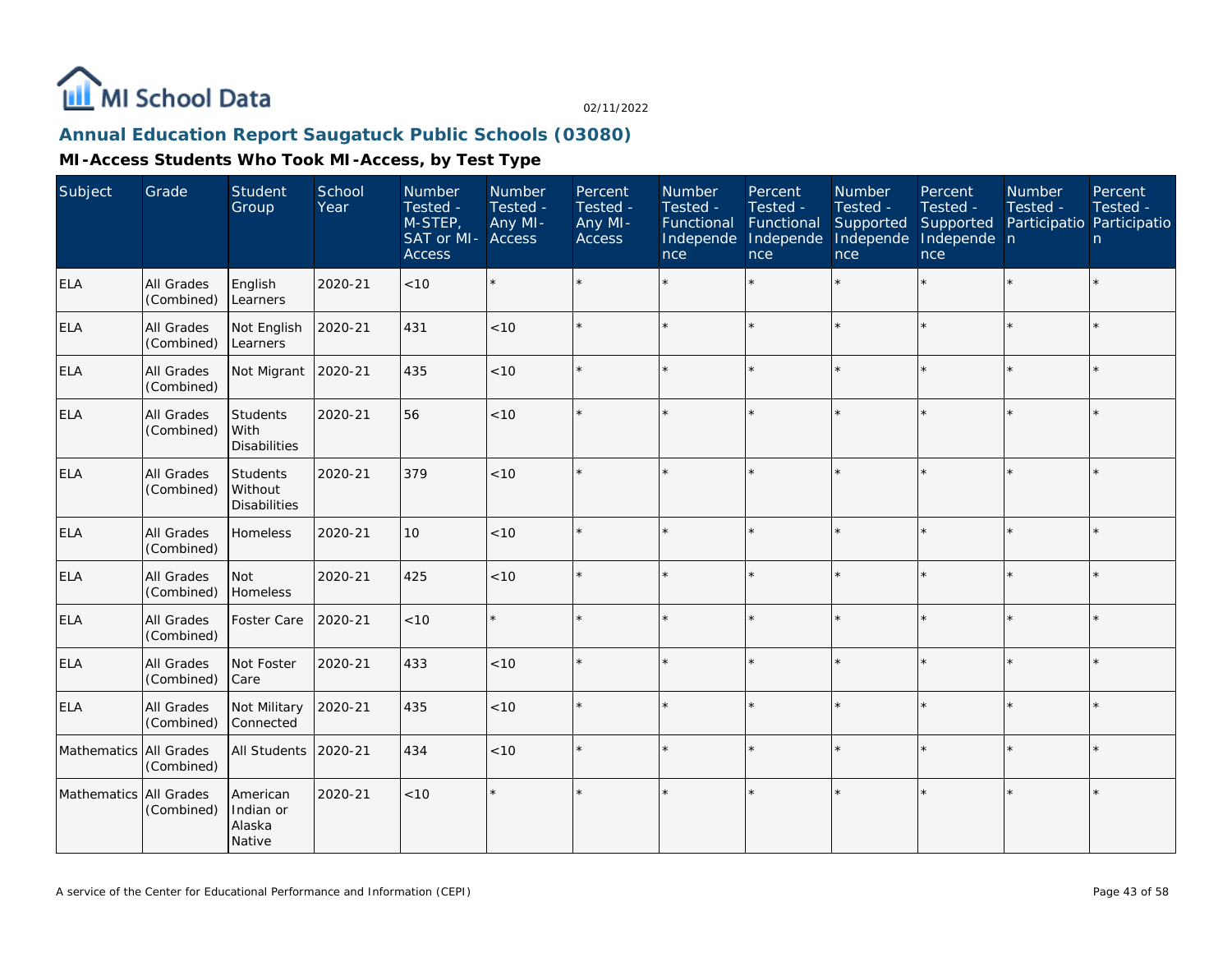

# **Annual Education Report Saugatuck Public Schools (03080)**

| Subject                | Grade      | <b>Student</b><br>Group                 | School<br>Year | Number<br>Tested -<br>M-STEP,<br>SAT or MI-<br><b>Access</b> | Number<br>Tested -<br>Any MI-<br>Access | Percent<br>Tested -<br>Any MI-<br>Access | <b>Number</b><br>Tested -<br>Functional<br>Independe<br>nce | Percent<br>Tested -<br>Functional<br>Independe<br>nce | Number<br>Tested -<br>Supported<br>Independe<br>nce | Percent<br>Tested -<br>Supported<br>Independe n<br>nce | <b>Number</b><br>Tested -<br>Participatio Participatio | Percent<br>Tested -<br>n. |
|------------------------|------------|-----------------------------------------|----------------|--------------------------------------------------------------|-----------------------------------------|------------------------------------------|-------------------------------------------------------------|-------------------------------------------------------|-----------------------------------------------------|--------------------------------------------------------|--------------------------------------------------------|---------------------------|
| Mathematics All Grades | (Combined) | Asian                                   | 2020-21        | < 10                                                         |                                         |                                          |                                                             |                                                       |                                                     |                                                        |                                                        | $\star$                   |
| Mathematics All Grades | (Combined) | Black or<br>African<br>American         | 2020-21        | < 10                                                         |                                         |                                          |                                                             |                                                       |                                                     |                                                        |                                                        | $\star$                   |
| Mathematics All Grades | (Combined) | Hispanic of<br>Any Race                 | 2020-21        | 38                                                           | $<10$                                   |                                          |                                                             |                                                       |                                                     |                                                        |                                                        | $\star$                   |
| Mathematics All Grades | (Combined) | Two or More<br>Races                    | 2020-21        | < 10                                                         |                                         |                                          |                                                             |                                                       |                                                     |                                                        |                                                        | $\star$                   |
| Mathematics All Grades | (Combined) | White                                   | 2020-21        | 384                                                          | < 10                                    |                                          |                                                             |                                                       | ÷                                                   |                                                        |                                                        | $\star$                   |
| Mathematics All Grades | (Combined) | Female                                  | 2020-21        | 203                                                          | $<10$                                   |                                          |                                                             |                                                       |                                                     |                                                        |                                                        | $\star$                   |
| Mathematics All Grades | (Combined) | Male                                    | 2020-21        | 231                                                          | < 10                                    |                                          |                                                             |                                                       |                                                     |                                                        |                                                        | $\star$                   |
| Mathematics All Grades | (Combined) | Economicall<br>Disadvantag<br>ed        | 2020-21        | 166                                                          | < 10                                    |                                          |                                                             |                                                       |                                                     |                                                        |                                                        | $\star$                   |
| Mathematics All Grades | (Combined) | Not<br>Economicall<br>Disadvantag<br>ed | 2020-21        | 268                                                          | < 10                                    |                                          |                                                             |                                                       |                                                     |                                                        |                                                        | $\star$                   |
| Mathematics All Grades | (Combined) | English<br>Learners                     | 2020-21        | < 10                                                         |                                         |                                          |                                                             |                                                       |                                                     |                                                        |                                                        | ÷.                        |
| Mathematics All Grades | (Combined) | Not English<br>Learners                 | 2020-21        | 430                                                          | < 10                                    |                                          |                                                             |                                                       |                                                     |                                                        |                                                        | $\star$                   |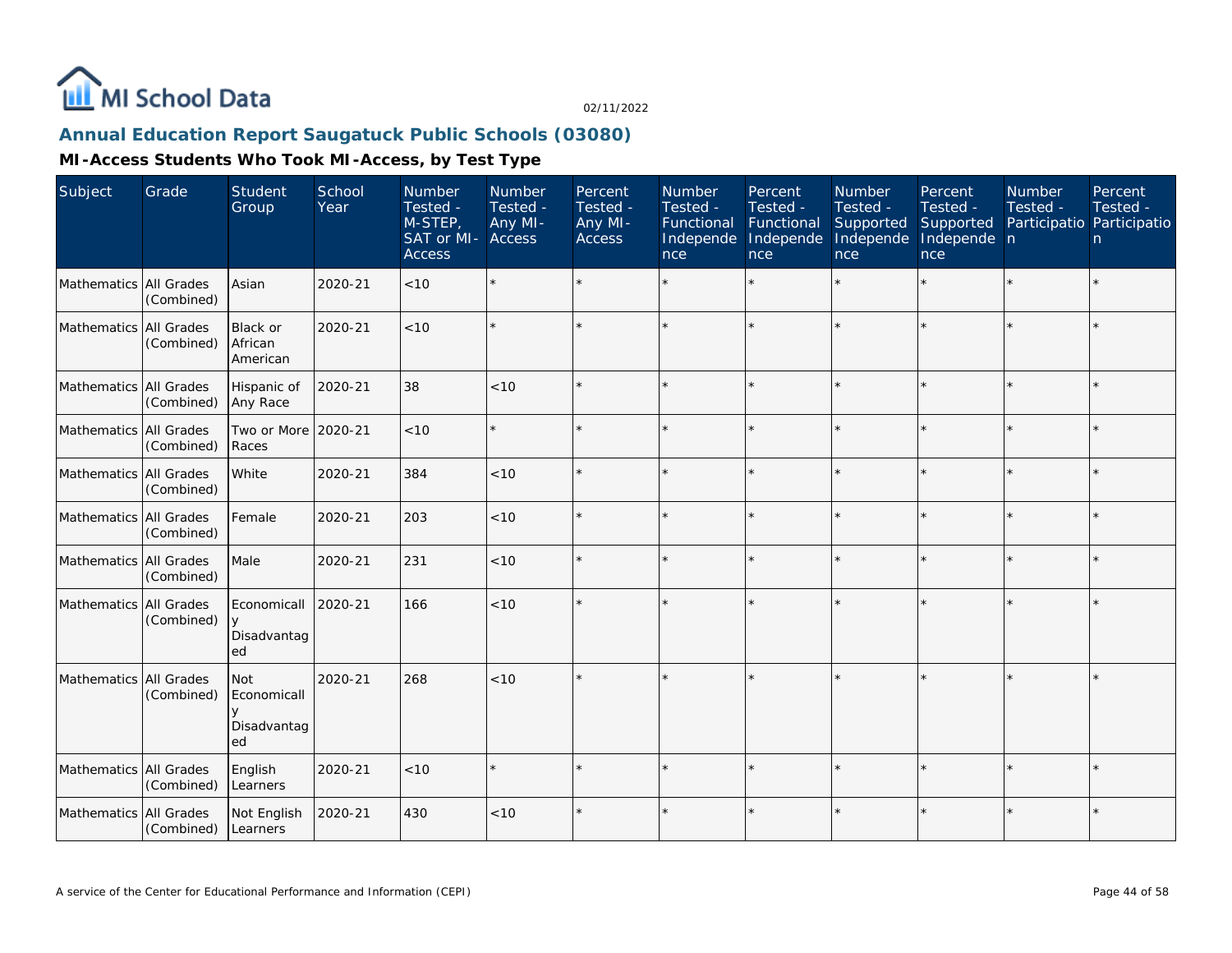

### **Annual Education Report Saugatuck Public Schools (03080)**

| Subject                | Grade                           | Student<br>Group                                  | School<br>Year | <b>Number</b><br>Tested -<br>M-STEP,<br>SAT or MI-<br><b>Access</b> | Number<br>Tested -<br>Any MI-<br>Access | Percent<br>Tested -<br>Any MI-<br>Access | <b>Number</b><br>Tested -<br>Functional<br>Independe<br>nce | Percent<br>Tested -<br>Functional<br>Independe<br>nce | <b>Number</b><br>Tested -<br>Supported<br>Independe<br>nce | Percent<br>Tested -<br>Supported<br>Independe n<br>nce | Number<br>Tested - | Percent<br>Tested -<br>Participatio Participatio<br>n. |
|------------------------|---------------------------------|---------------------------------------------------|----------------|---------------------------------------------------------------------|-----------------------------------------|------------------------------------------|-------------------------------------------------------------|-------------------------------------------------------|------------------------------------------------------------|--------------------------------------------------------|--------------------|--------------------------------------------------------|
| Mathematics All Grades | (Combined)                      | Not Migrant                                       | 2020-21        | 434                                                                 | < 10                                    |                                          |                                                             | $\star$                                               |                                                            |                                                        | $\star$            | $\star$                                                |
| Mathematics All Grades | (Combined)                      | Students<br>With<br><b>Disabilities</b>           | 2020-21        | 56                                                                  | $<10$                                   |                                          |                                                             | $\star$                                               | ×                                                          |                                                        | $\star$            | $\star$                                                |
| Mathematics All Grades | (Combined)                      | <b>Students</b><br>Without<br><b>Disabilities</b> | 2020-21        | 378                                                                 | $<10$                                   |                                          |                                                             |                                                       |                                                            |                                                        |                    |                                                        |
| Mathematics All Grades | (Combined)                      | Homeless                                          | 2020-21        | 10                                                                  | < 10                                    | $\star$                                  |                                                             | $\star$                                               | $\star$                                                    | $\star$                                                | $\star$            | $\star$                                                |
| Mathematics All Grades | (Combined)                      | Not<br>Homeless                                   | 2020-21        | 424                                                                 | < 10                                    |                                          |                                                             | $\star$                                               |                                                            | $\star$                                                | $\star$            | ×.                                                     |
| Mathematics All Grades | (Combined)                      | Foster Care                                       | 2020-21        | < 10                                                                |                                         | $\star$                                  |                                                             | $\star$                                               |                                                            | ×.                                                     | $\star$            | $\star$                                                |
| Mathematics All Grades | (Combined)                      | Not Foster<br>Care                                | 2020-21        | 432                                                                 | $<10$                                   |                                          |                                                             | $\star$                                               |                                                            |                                                        |                    | $\star$                                                |
| Mathematics All Grades | (Combined)                      | Not Military<br>Connected                         | 2020-21        | 434                                                                 | < 10                                    |                                          |                                                             | $\star$                                               |                                                            |                                                        |                    | $\star$                                                |
| Science                | <b>All Grades</b><br>(Combined) | All Students                                      | 2020-21        | 200                                                                 | < 10                                    |                                          |                                                             | $\star$                                               |                                                            | ×                                                      | $\star$            | $\star$                                                |
| Science                | All Grades<br>(Combined)        | Asian                                             | 2020-21        | < 10                                                                |                                         |                                          |                                                             | $\star$                                               |                                                            | $\star$                                                | $\star$            | $\star$                                                |
| Science                | All Grades<br>(Combined)        | Black or<br>African<br>American                   | 2020-21        | < 10                                                                |                                         |                                          |                                                             | $\star$                                               | $\star$                                                    |                                                        | $\star$            | $\star$                                                |
| Science                | All Grades<br>(Combined)        | Hispanic of<br>Any Race                           | 2020-21        | 17                                                                  | $<10$                                   |                                          |                                                             | $\star$                                               |                                                            |                                                        |                    | $\star$                                                |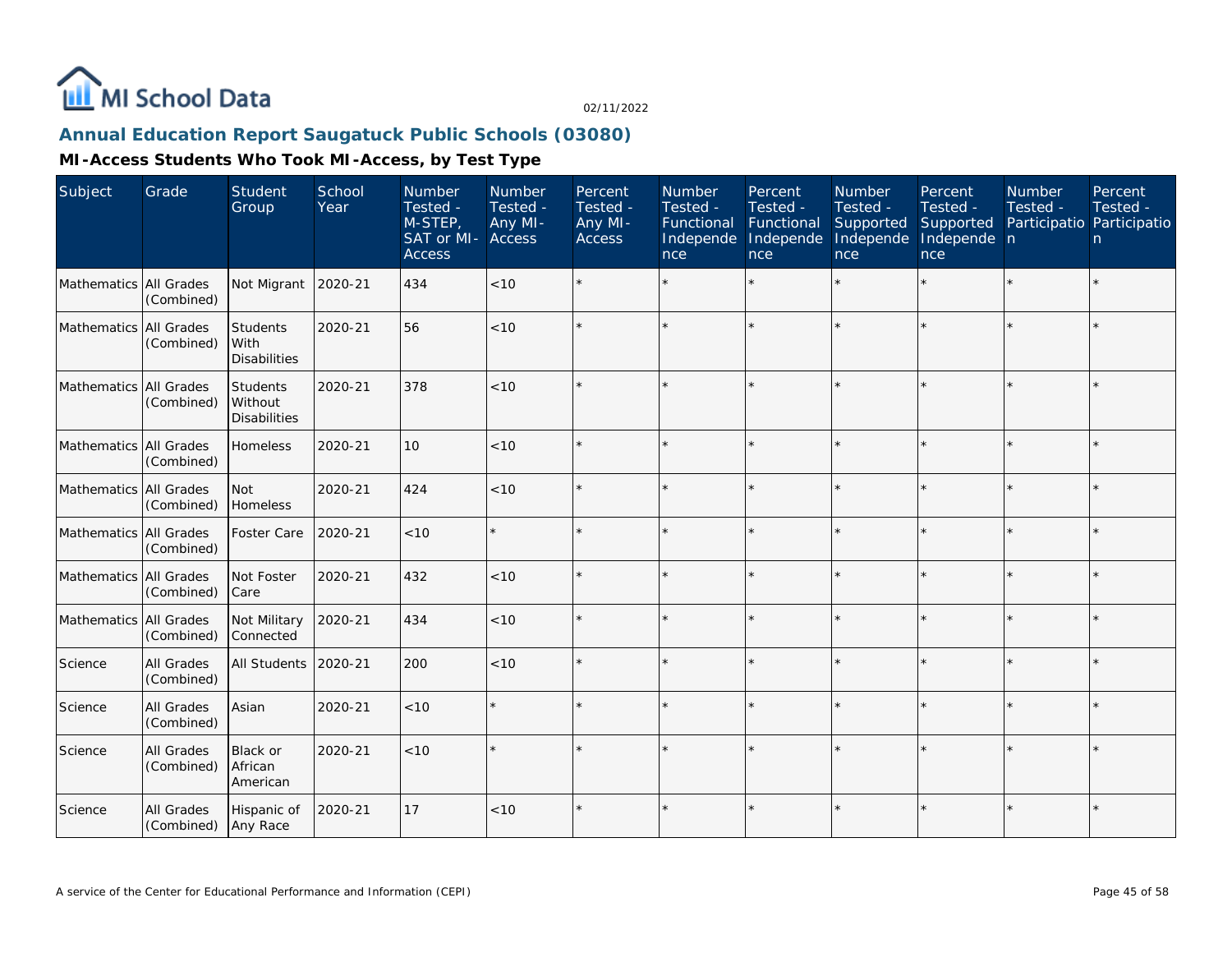

## **Annual Education Report Saugatuck Public Schools (03080)**

| Subject | Grade                    | Student<br>Group                               | School<br>Year | Number<br>Tested -<br>M-STEP,<br>SAT or MI-<br><b>Access</b> | Number<br>Tested -<br>Any MI-<br>Access | Percent<br>Tested -<br>Any MI-<br>Access | Number<br>Tested -<br>Functional<br>Independe<br>nce | Percent<br>Tested -<br>Functional<br>Independe<br>nce | Number<br>Tested -<br>Supported<br>Independe<br>nce | Percent<br>Tested -<br>Supported<br>Independe n<br>nce | Number<br>Tested - | Percent<br>Tested -<br>Participatio Participatio<br>n |
|---------|--------------------------|------------------------------------------------|----------------|--------------------------------------------------------------|-----------------------------------------|------------------------------------------|------------------------------------------------------|-------------------------------------------------------|-----------------------------------------------------|--------------------------------------------------------|--------------------|-------------------------------------------------------|
| Science | All Grades<br>(Combined) | Two or More 2020-21<br>Races                   |                | < 10                                                         | $\star$                                 | ÷.                                       |                                                      | $\star$                                               | $\star$                                             |                                                        |                    | $\star$                                               |
| Science | All Grades<br>(Combined) | White                                          | 2020-21        | 178                                                          | < 10                                    |                                          |                                                      | $\star$                                               |                                                     | $\star$                                                |                    | $\star$                                               |
| Science | All Grades<br>(Combined) | Female                                         | 2020-21        | 89                                                           | $<10$                                   |                                          |                                                      |                                                       |                                                     | $\star$                                                |                    | $\star$                                               |
| Science | All Grades<br>(Combined) | Male                                           | 2020-21        | 111                                                          | < 10                                    |                                          |                                                      | $\star$                                               |                                                     |                                                        |                    | $\star$                                               |
| Science | All Grades<br>(Combined) | Economicall<br>Disadvantag<br>ed               | 2020-21        | 74                                                           | < 10                                    |                                          |                                                      | ÷                                                     | ÷                                                   | $\star$                                                | $\star$            | ÷.                                                    |
| Science | All Grades<br>(Combined) | <b>Not</b><br>Economicall<br>Disadvantag<br>ed | 2020-21        | 126                                                          | < 10                                    |                                          |                                                      |                                                       |                                                     |                                                        |                    | $\star$                                               |
| Science | All Grades<br>(Combined) | English<br>Learners                            | 2020-21        | < 10                                                         | $\star$                                 |                                          |                                                      | $\star$                                               |                                                     |                                                        |                    | $\star$                                               |
| Science | All Grades<br>(Combined) | Not English<br>Learners                        | 2020-21        | 199                                                          | < 10                                    |                                          |                                                      | $\star$                                               |                                                     | ×.                                                     |                    | $\star$                                               |
| Science | All Grades<br>(Combined) | Not Migrant                                    | 2020-21        | 200                                                          | < 10                                    |                                          |                                                      | $\star$                                               |                                                     | ×.                                                     |                    | $\star$                                               |
| Science | All Grades<br>(Combined) | Students<br>With<br><b>Disabilities</b>        | 2020-21        | 27                                                           | < 10                                    |                                          |                                                      |                                                       |                                                     |                                                        |                    | $\star$                                               |
| Science | All Grades<br>(Combined) | Students<br>Without<br><b>Disabilities</b>     | 2020-21        | 173                                                          | < 10                                    |                                          |                                                      | $\star$                                               |                                                     | $\star$                                                |                    | $\star$                                               |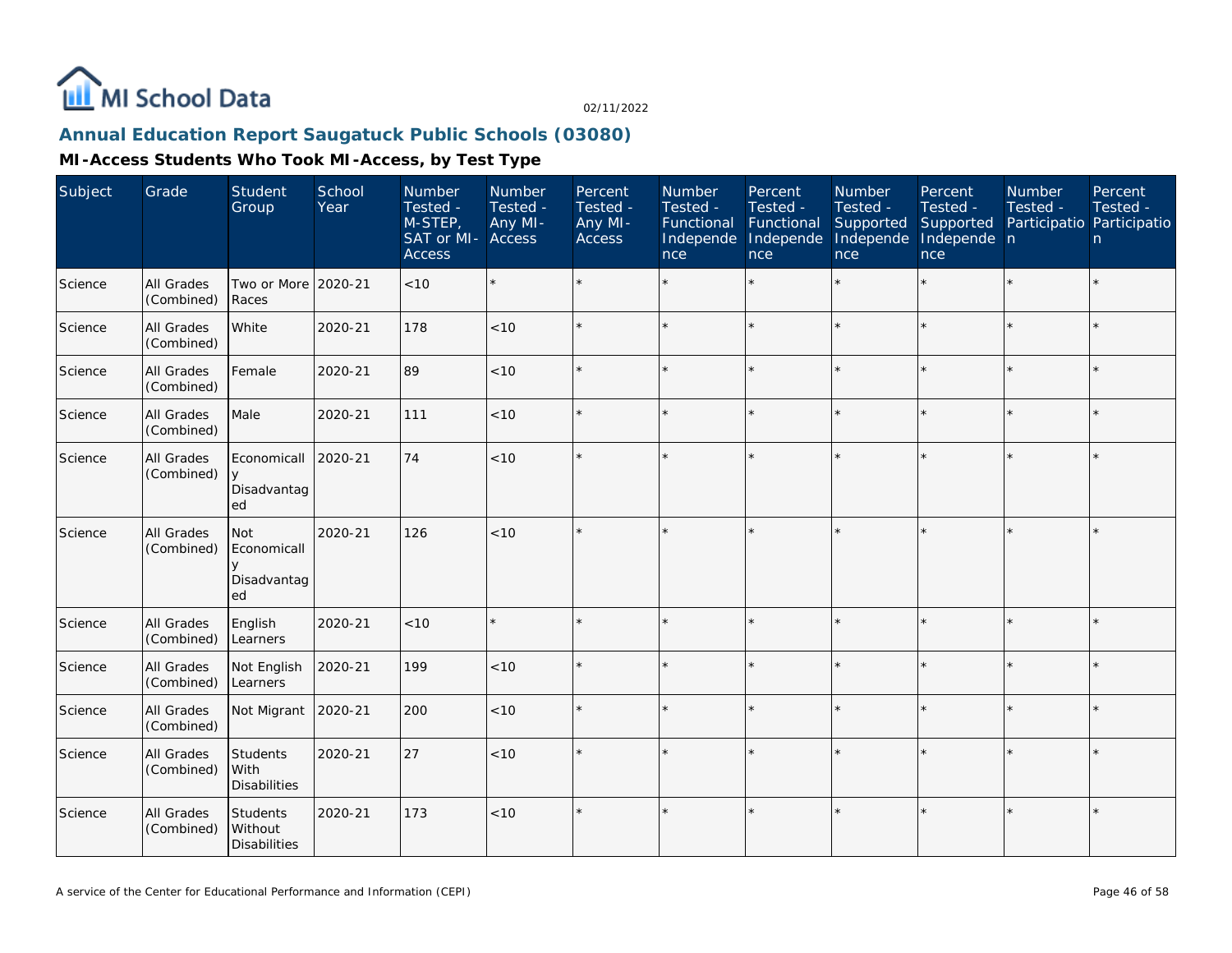

## **Annual Education Report Saugatuck Public Schools (03080)**

| Subject                  | Grade                           | Student<br>Group                              | School<br>Year | Number<br>Tested -<br>M-STEP,<br>SAT or MI-<br><b>Access</b> | Number<br>Tested -<br>Any MI-<br>Access | Percent<br>Tested -<br>Any MI-<br><b>Access</b> | Number<br>Tested -<br>Functional<br>Independe<br>nce | Percent<br>Tested -<br>Functional<br>Independe<br>nce | <b>Number</b><br>Tested -<br>Supported<br>Independe<br>nce | Percent<br>Tested -<br>Supported<br>Independe n<br>nce | <b>Number</b><br>Tested - | Percent<br>Tested -<br>Participatio Participatio<br>n |
|--------------------------|---------------------------------|-----------------------------------------------|----------------|--------------------------------------------------------------|-----------------------------------------|-------------------------------------------------|------------------------------------------------------|-------------------------------------------------------|------------------------------------------------------------|--------------------------------------------------------|---------------------------|-------------------------------------------------------|
| Science                  | All Grades<br>(Combined)        | Homeless                                      | 2020-21        | $<10$                                                        | $\star$                                 |                                                 |                                                      |                                                       |                                                            | $\star$                                                |                           | $\star$                                               |
| Science                  | All Grades<br>(Combined)        | <b>Not</b><br>Homeless                        | 2020-21        | 195                                                          | < 10                                    |                                                 |                                                      |                                                       |                                                            |                                                        |                           | $\star$                                               |
| Science                  | All Grades<br>(Combined)        | Foster Care                                   | 2020-21        | < 10                                                         | $\star$                                 |                                                 |                                                      | $\star$                                               |                                                            | ×.                                                     |                           | $\star$                                               |
| Science                  | All Grades<br>(Combined)        | Not Foster<br>Care                            | 2020-21        | 198                                                          | < 10                                    |                                                 |                                                      | $\star$                                               |                                                            | $\star$                                                | $\star$                   | $\star$                                               |
| Science                  | All Grades<br>(Combined)        | Not Military<br>Connected                     | 2020-21        | 200                                                          | < 10                                    |                                                 |                                                      | $\star$                                               |                                                            | $\star$                                                |                           | $\star$                                               |
| Social<br>Studies        | <b>All Grades</b><br>(Combined) | <b>All Students</b>                           | 2020-21        | 200                                                          | < 10                                    |                                                 |                                                      | $\star$                                               |                                                            | ×.                                                     |                           | $\star$                                               |
| Social<br>Studies        | All Grades<br>(Combined)        | Asian                                         | 2020-21        | < 10                                                         | $\star$                                 |                                                 |                                                      | $\star$                                               |                                                            | ×.                                                     |                           | $\star$                                               |
| Social<br><b>Studies</b> | All Grades<br>(Combined)        | <b>Black or</b><br><b>African</b><br>American | 2020-21        | < 10                                                         | $\star$                                 |                                                 |                                                      | $\star$                                               | $\star$                                                    | $\star$                                                |                           | $\star$                                               |
| Social<br><b>Studies</b> | All Grades<br>(Combined)        | Hispanic of<br>Any Race                       | 2020-21        | 16                                                           | < 10                                    |                                                 |                                                      | ÷                                                     |                                                            | $\star$                                                | $\star$                   | $\star$                                               |
| Social<br><b>Studies</b> | All Grades<br>(Combined)        | Two or More 2020-21<br>Races                  |                | $<10$                                                        | $\star$                                 |                                                 |                                                      | $\star$                                               |                                                            | $\star$                                                |                           | $\star$                                               |
| Social<br><b>Studies</b> | All Grades<br>(Combined)        | White                                         | 2020-21        | 179                                                          | < 10                                    |                                                 |                                                      | $\star$                                               |                                                            | $\star$                                                |                           | $\star$                                               |
| Social<br>Studies        | <b>All Grades</b><br>(Combined) | Female                                        | 2020-21        | 89                                                           | < 10                                    |                                                 |                                                      |                                                       |                                                            |                                                        |                           | $\star$                                               |
| Social<br>Studies        | <b>All Grades</b><br>(Combined) | Male                                          | 2020-21        | 111                                                          | < 10                                    |                                                 |                                                      | $\star$                                               | ÷                                                          | $\star$                                                | $\star$                   | $\star$                                               |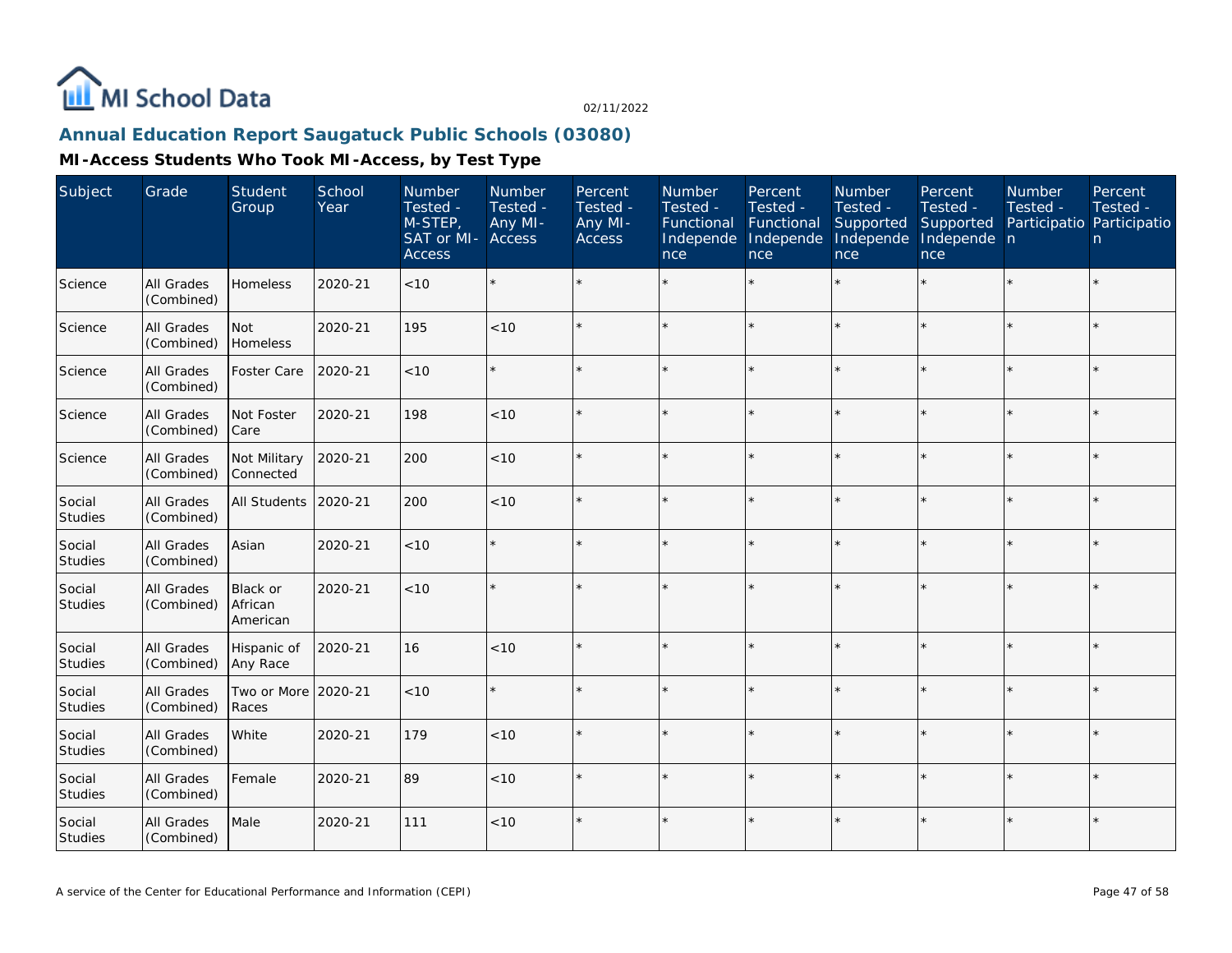

### **Annual Education Report Saugatuck Public Schools (03080)**

| Subject                  | Grade                    | Student<br>Group                           | School<br>Year | Number<br>Tested -<br>M-STEP,<br>SAT or MI-<br><b>Access</b> | Number<br>Tested -<br>Any MI-<br>Access | Percent<br>Tested -<br>Any MI-<br><b>Access</b> | Number<br>Tested -<br>Functional<br>Independe<br>nce | Percent<br>Tested -<br>Functional<br>Independe<br>nce | Number<br>Tested -<br>Supported<br>Independe<br>nce | Percent<br>Tested -<br>Supported<br>Independe n<br>nce | Number<br>Tested -<br>Participatio Participatio | Percent<br>Tested -<br>n. |
|--------------------------|--------------------------|--------------------------------------------|----------------|--------------------------------------------------------------|-----------------------------------------|-------------------------------------------------|------------------------------------------------------|-------------------------------------------------------|-----------------------------------------------------|--------------------------------------------------------|-------------------------------------------------|---------------------------|
| Social<br>Studies        | All Grades<br>(Combined) | Economicall<br>$\vee$<br>Disadvantag<br>ed | 2020-21        | 74                                                           | < 10                                    |                                                 |                                                      |                                                       |                                                     |                                                        |                                                 | $\star$                   |
| Social<br>Studies        | All Grades<br>(Combined) | Not<br>Economicall<br>Disadvantag<br>ed    | 2020-21        | 126                                                          | < 10                                    |                                                 |                                                      |                                                       |                                                     | $\star$                                                | $\star$                                         | $\star$                   |
| Social<br>Studies        | All Grades<br>(Combined) | English<br>Learners                        | 2020-21        | < 10                                                         |                                         |                                                 |                                                      |                                                       |                                                     | $\star$                                                | $\star$                                         | $\star$                   |
| Social<br><b>Studies</b> | All Grades<br>(Combined) | Not English<br>Learners                    | 2020-21        | 199                                                          | < 10                                    |                                                 |                                                      |                                                       |                                                     |                                                        |                                                 | $\star$                   |
| Social<br><b>Studies</b> | All Grades<br>(Combined) | Not Migrant                                | 2020-21        | 200                                                          | <10                                     |                                                 |                                                      | ÷                                                     |                                                     | $\star$                                                |                                                 | $\star$                   |
| Social<br><b>Studies</b> | All Grades<br>(Combined) | Students<br>With<br><b>Disabilities</b>    | 2020-21        | 27                                                           | < 10                                    |                                                 |                                                      | $\star$                                               |                                                     | $\star$                                                |                                                 | $\star$                   |
| Social<br>Studies        | All Grades<br>(Combined) | Students<br>Without<br><b>Disabilities</b> | 2020-21        | 173                                                          | < 10                                    |                                                 |                                                      |                                                       |                                                     | $\star$                                                | $\star$                                         | $\star$                   |
| Social<br><b>Studies</b> | All Grades<br>(Combined) | Homeless                                   | 2020-21        | < 10                                                         |                                         |                                                 |                                                      |                                                       |                                                     | $\star$                                                |                                                 | $\star$                   |
| Social<br>Studies        | All Grades<br>(Combined) | Not<br>Homeless                            | 2020-21        | 195                                                          | < 10                                    |                                                 |                                                      |                                                       |                                                     |                                                        |                                                 | $\star$                   |
| Social<br><b>Studies</b> | All Grades<br>(Combined) | Foster Care                                | 2020-21        | < 10                                                         |                                         |                                                 |                                                      |                                                       |                                                     | $\star$                                                | $\star$                                         | $\star$                   |
| Social<br>Studies        | All Grades<br>(Combined) | Not Foster<br>Care                         | 2020-21        | 198                                                          | < 10                                    |                                                 |                                                      |                                                       |                                                     |                                                        |                                                 | $\star$                   |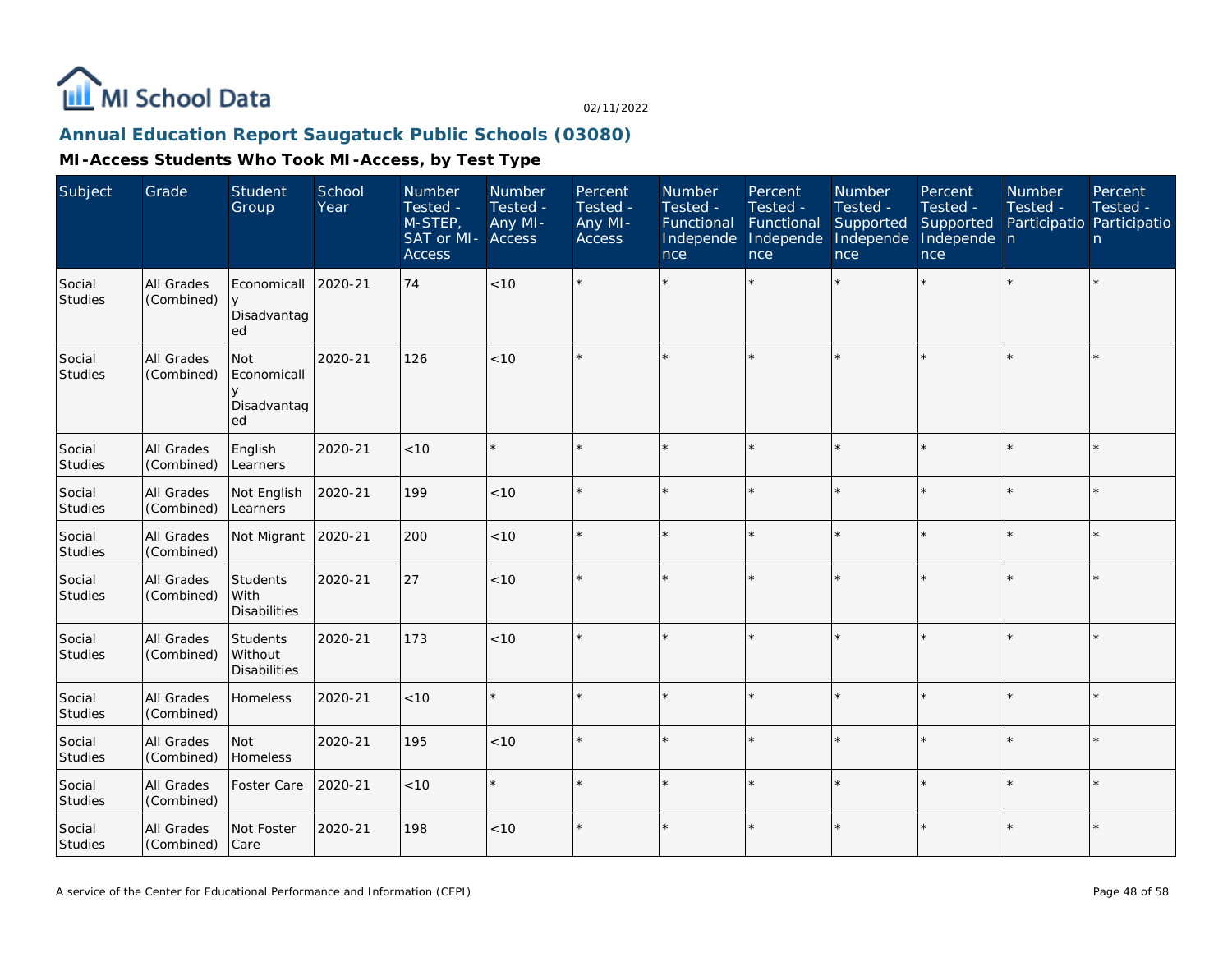

## **Annual Education Report Saugatuck Public Schools (03080)**

| Subject           | Grade <sup>1</sup>                        | Student<br>Group     | School<br>Year | <b>Number</b><br>Tested -<br>M-STEP.<br><b>SAT or MI- Access</b><br>Access | <b>Number</b><br>Tested -<br>Any MI- | Percent<br>Tested -<br>Any MI-<br>Access | <b>Number</b><br>Tested -<br>nce | Percent<br>Tested -<br>nce | <b>Number</b><br>Tested -<br>nce | Percent<br>Tested -<br>Independe Independe Independe Independe n<br>nce | <b>Number</b><br>Tested - | Percent<br>Tested -<br><b>Functional Functional Supported Supported Participatio Participatio</b> |
|-------------------|-------------------------------------------|----------------------|----------------|----------------------------------------------------------------------------|--------------------------------------|------------------------------------------|----------------------------------|----------------------------|----------------------------------|-------------------------------------------------------------------------|---------------------------|---------------------------------------------------------------------------------------------------|
| Social<br>Studies | <b>All Grades</b><br>(Combined) Connected | Not Military 2020-21 |                | 200                                                                        | < 10                                 |                                          |                                  |                            |                                  |                                                                         |                           |                                                                                                   |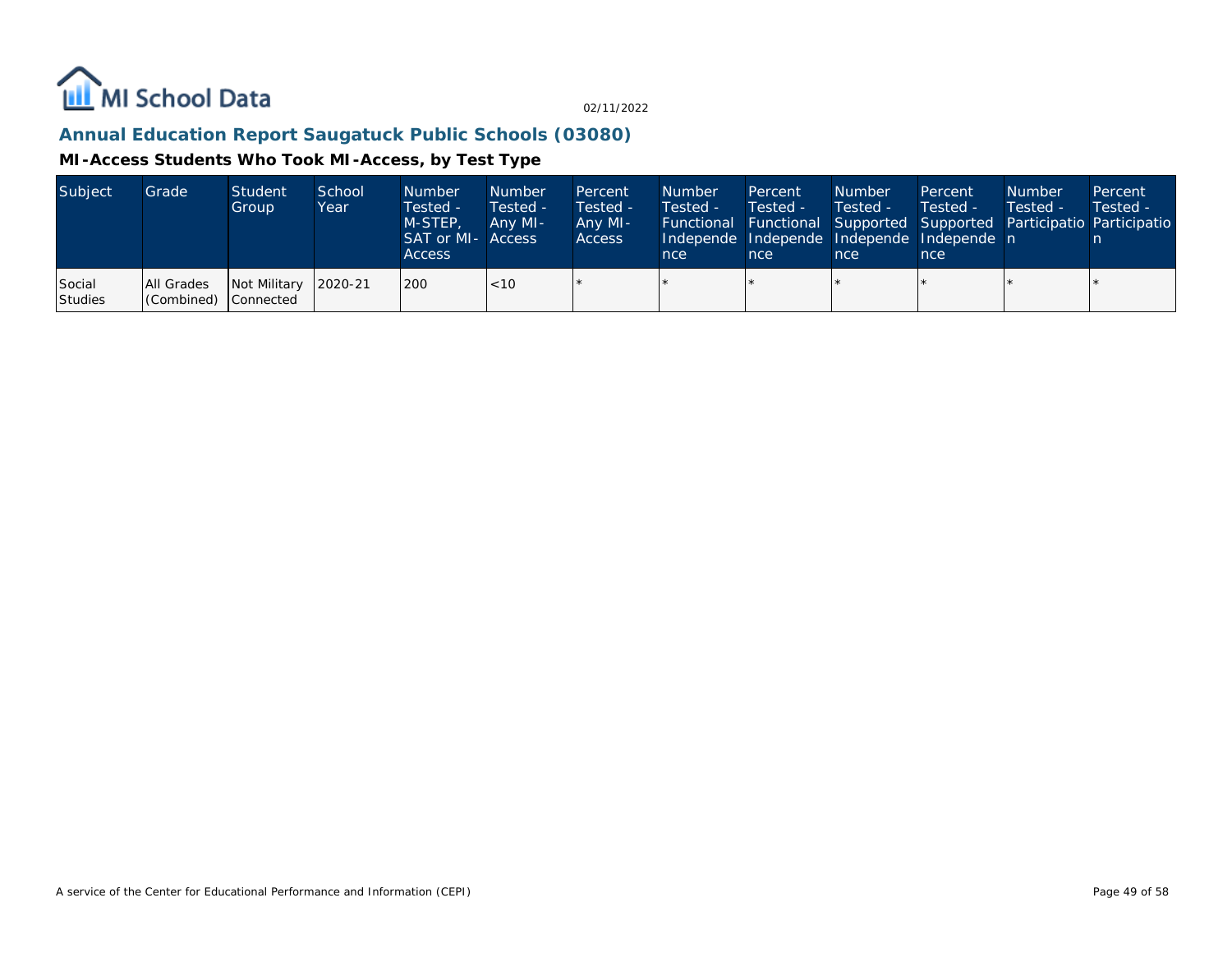

## **Annual Education Report Saugatuck Public Schools (03080)**

### **High School Graduation: Four-Year Adjusted Cohort Rate**

| <b>Student Group</b>                 | <b>Baseline Data</b><br>(2016) | Most Recent<br><b>Results (2020)</b> | Interim Objective<br>(2020) | Interim Objective<br>(2021) | Long-Term Target<br>(2025) |
|--------------------------------------|--------------------------------|--------------------------------------|-----------------------------|-----------------------------|----------------------------|
| All Students                         | 79.79%                         | 85.96%                               | 86.30%                      | 87.93%                      | 94.44%                     |
| Asian                                | 90.77%                         | < 10                                 | 92.40%                      | 92.81%                      | 94.44%                     |
| Hispanic of Any Race                 | 72.07%                         | < 10                                 | 82.01%                      | 84.50%                      | 94.44%                     |
| Two or More Races                    | 74.74%                         | < 10                                 | 83.50%                      | 85.69%                      | 94.44%                     |
| White                                | 83.48%                         | 86.00%                               | 88.35%                      | 89.57%                      | 94.44%                     |
| Economically<br>Disadvantaged        | 67.48%                         | 73.33%                               | 79.46%                      | 82.46%                      | 94.44%                     |
| Students With<br><b>Disabilities</b> | 57.12%                         | < 10                                 | 73.71%                      | 77.86%                      | 94.44%                     |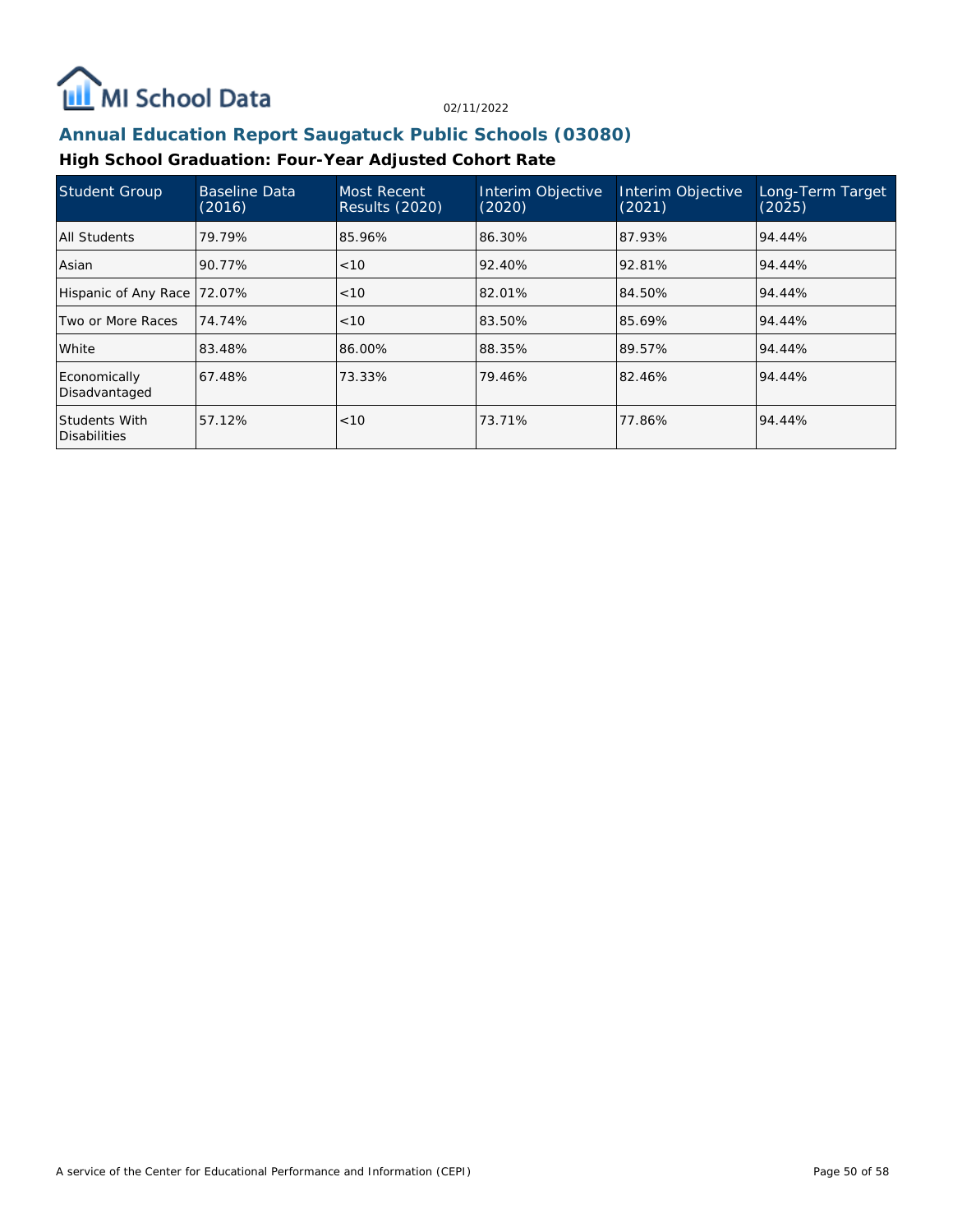

### **Annual Education Report Saugatuck Public Schools (03080)**

#### **Accountability Details Attendance Data**

| <b>Student Group</b> | Statewide | <b>District</b> |
|----------------------|-----------|-----------------|
| All Students         | 80.07%    | N/A             |

*\* All data based on students enrolled for a full academic year.*

*\*\* More information regarding the Michigan School Index System can be found at the following link:*

#### **Inexperienced Teachers**

|                                         | <b>Total Number Number</b><br>of Staffing<br>Group | Inexperience<br>d | Percent<br>Inexperience<br>d | Count High-<br>Poverty<br><b>Schools</b> | Percent High-<br>Poverty<br><b>Schools</b> | Count Low-<br>Poverty<br><b>Schools</b> | Percent Low-<br>Poverty<br>Schools |
|-----------------------------------------|----------------------------------------------------|-------------------|------------------------------|------------------------------------------|--------------------------------------------|-----------------------------------------|------------------------------------|
| Saugatuck<br>Public Schools<br>(03080)  | 51.92                                              | 6.00              | 11.6%                        | N/A                                      | N/A                                        | 5.00                                    | 12.7%                              |
| Douglas<br>Elementary<br>School (00941) | 22.30                                              | 5.00              | 22.4%                        | N/A                                      | N/A                                        | 5.00                                    | 22.4%                              |
| Saugatuck High 17.12<br>School (03409)  |                                                    | 0.00              | $0.0\%$                      | N/A                                      | N/A                                        | 0.00                                    | $0.0\%$                            |
| Saugatuck<br>Middle School<br>(08889)   | 12.50                                              | 1.00              | 8.0%                         | N/A                                      | N/A                                        | N/A                                     | IN/A                               |

#### **Inexperienced Principals and Other School Leaders**

|                                         | <b>Total Number Number</b><br>of Staffing<br>Group | Inexperience<br>d. | Percent<br>Inexperience | Count High-<br>Poverty<br><b>Schools</b> | Percent High-<br>Poverty<br>Schools | Count Low-<br>Poverty<br><b>Schools</b> | Percent Low-<br>Poverty<br><b>Schools</b> |
|-----------------------------------------|----------------------------------------------------|--------------------|-------------------------|------------------------------------------|-------------------------------------|-----------------------------------------|-------------------------------------------|
| Saugatuck<br>Public Schools<br>(03080)  | 4.45                                               | 1.25               | 28.1%                   | N/A                                      | N/A                                 | 0.00                                    | 0.0%                                      |
| Douglas<br>Elementary<br>School (00941) | 1.00                                               | 0.00               | $0.0\%$                 | N/A                                      | N/A                                 | 0.00                                    | 0.0%                                      |
| Saugatuck High 1.20<br>School (03409)   |                                                    | 0.00               | $0.0\%$                 | N/A                                      | N/A                                 | 0.00                                    | 0.0%                                      |

#### **Teacher Emergency or Provisional Credentials**

|                                          | of Teachers | Total Number Number with Percent with<br>Provisional<br><b>Credentials</b> | Emergency or Emergency or Poverty<br>Provisional<br><b>Credentials</b> | Count High-<br>Schools | Percent High-<br>Poverty<br><b>Schools</b> | Count Low-<br>Poverty<br><b>Schools</b> | Percent Low-<br>Poverty<br>Schools |
|------------------------------------------|-------------|----------------------------------------------------------------------------|------------------------------------------------------------------------|------------------------|--------------------------------------------|-----------------------------------------|------------------------------------|
| Saugatuck<br>Public Schools<br>(03080)   | 51.92       | 0.00                                                                       | $0.0\%$                                                                | N/A                    | IN/A                                       | 0.00                                    | $0.0\%$                            |
| Douglas<br>Elementary<br> School (00941) | 22.30       | 0.00                                                                       | $0.0\%$                                                                | N/A                    | IN/A                                       | 0.00                                    | $0.0\%$                            |
| Saugatuck High 17.12<br>School (03409)   |             | 0.00                                                                       | $0.0\%$                                                                | N/A                    | N/A                                        | 0.00                                    | $0.0\%$                            |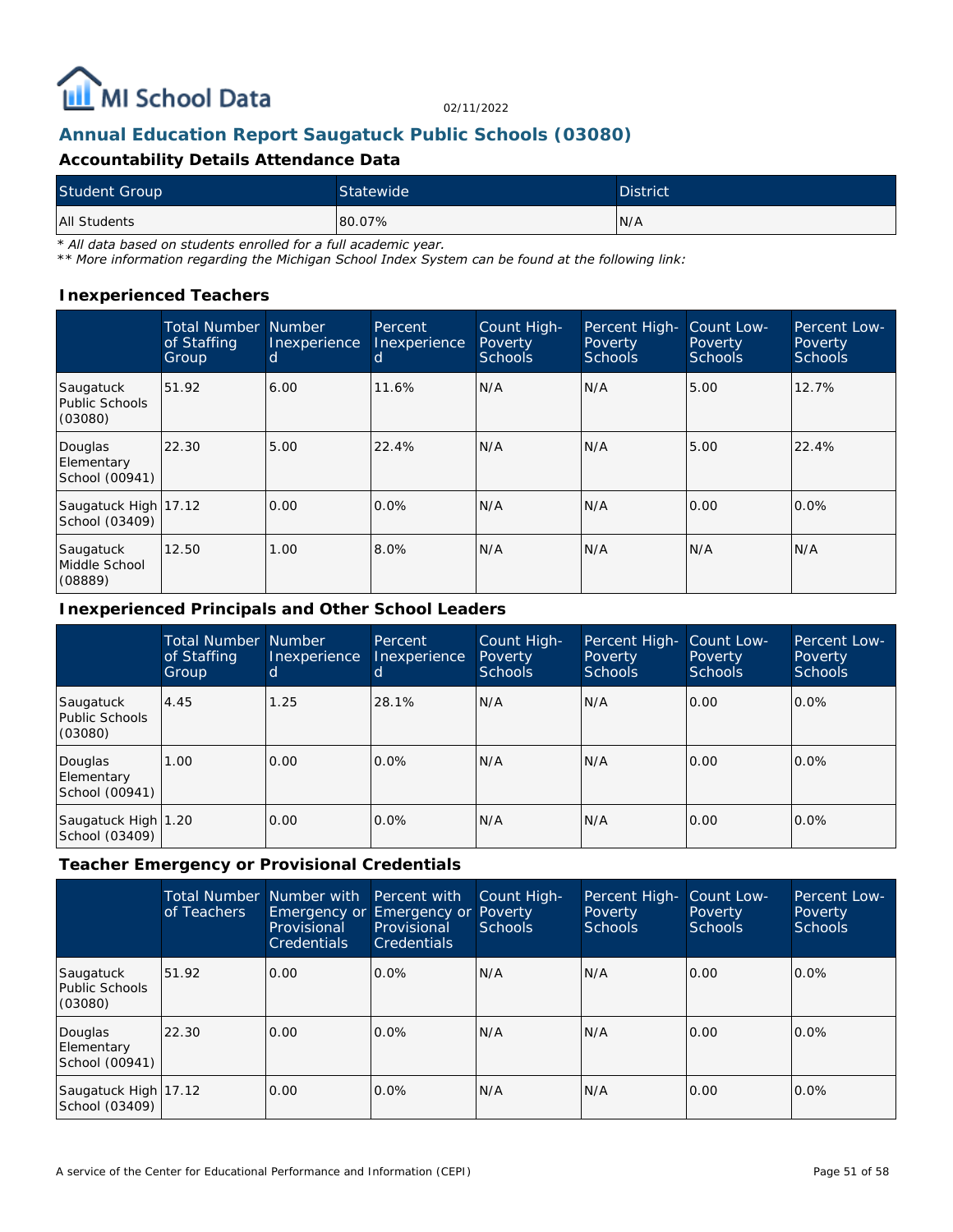

## **Annual Education Report Saugatuck Public Schools (03080)**

## **Teacher Emergency or Provisional Credentials**

|                                       | of Teachers | Provisional<br><b>Credentials</b> | Total Number Number with Percent with Count High-<br>Emergency or Emergency or Poverty<br>Provisional<br><b>Credentials</b> | Schools | Percent High- Count Low-<br>Poverty<br><b>Schools</b> | Poverty<br><b>Schools</b> | Percent Low-<br>Poverty<br><b>Schools</b> |
|---------------------------------------|-------------|-----------------------------------|-----------------------------------------------------------------------------------------------------------------------------|---------|-------------------------------------------------------|---------------------------|-------------------------------------------|
| Saugatuck<br>Middle School<br>(08889) | 12.50       | 0.00                              | $0.0\%$                                                                                                                     | N/A     | N/A                                                   | N/A                       | N/A                                       |

## **Out-of-Field Teachers**

|                                         | <b>Total Number</b><br>of Teachers | Number of<br>Out-of-Field<br><b>Teachers</b> | Percent of<br>Out-of-Field<br><b>Teachers</b> | Count High-<br><b>Poverty</b><br><b>Schools</b> | Percent High-<br>Poverty<br><b>Schools</b> | Count Low-<br>Poverty<br>Schools | Percent Low-<br>Poverty<br><b>Schools</b> |
|-----------------------------------------|------------------------------------|----------------------------------------------|-----------------------------------------------|-------------------------------------------------|--------------------------------------------|----------------------------------|-------------------------------------------|
| Saugatuck<br>Public Schools<br>(03080)  | 51.92                              | 0.25                                         | 0.5%                                          | N/A                                             | N/A                                        | 0.00                             | 0.0%                                      |
| Douglas<br>Elementary<br>School (00941) | 22.30                              | 0.00                                         | $0.0\%$                                       | N/A                                             | N/A                                        | 0.00                             | $0.0\%$                                   |
| Saugatuck High 17.12<br>School (03409)  |                                    | 0.00                                         | $0.0\%$                                       | N/A                                             | N/A                                        | 0.00                             | $0.0\%$                                   |
| Saugatuck<br>Middle School<br>(08889)   | 12.50                              | 0.25                                         | 2.0%                                          | N/A                                             | N/A                                        | N/A                              | N/A                                       |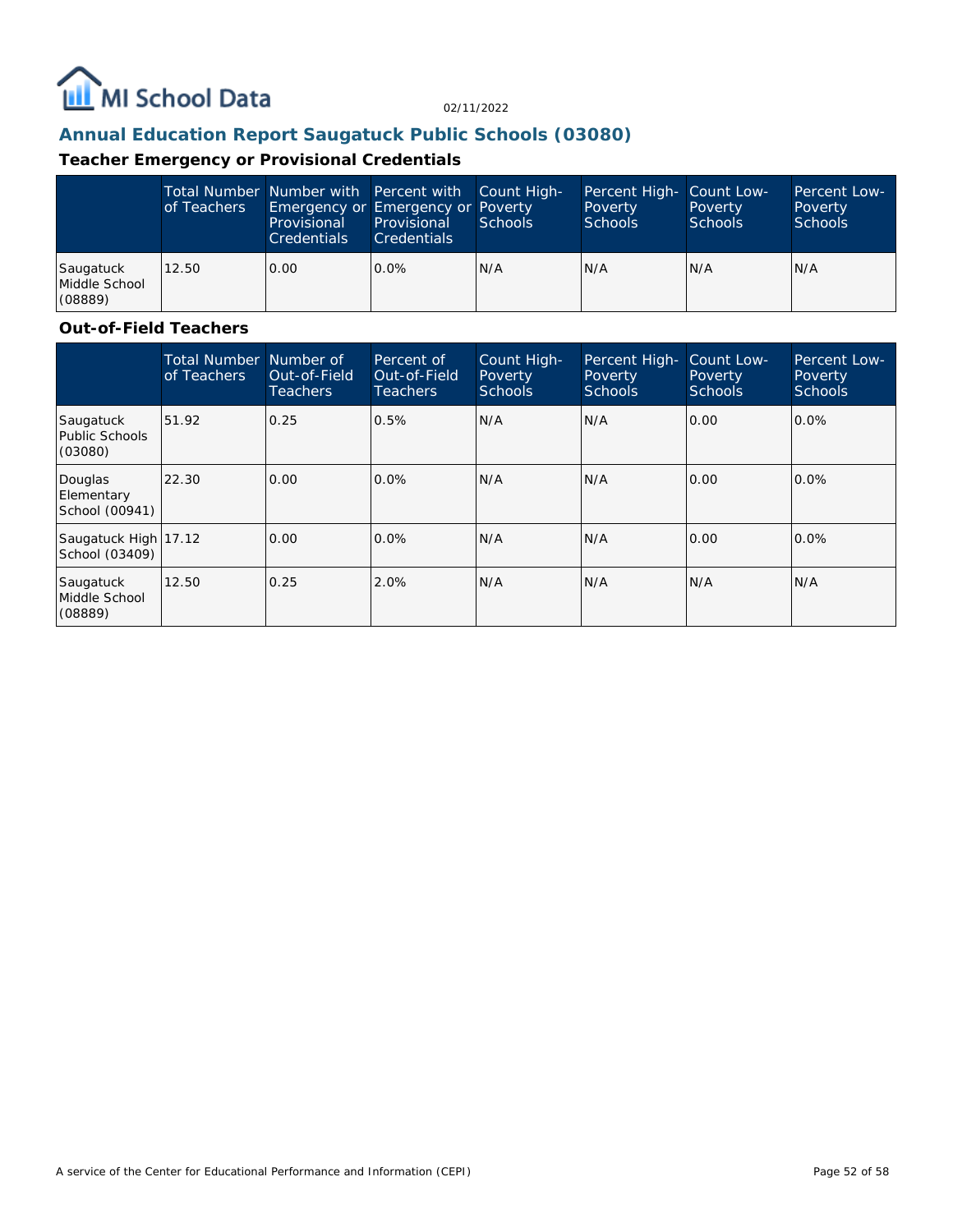

## **Annual Education Report Saugatuck Public Schools (03080)**

### **NAEP Grade 4 Math**

|                                                 | Percent of<br><b>Students</b> | Percent below<br><b>Basic</b> | Percent Basic | Percent Proficient Percent Advanced |                |
|-------------------------------------------------|-------------------------------|-------------------------------|---------------|-------------------------------------|----------------|
| <b>All Students</b>                             | 100                           | 24                            | 41            | 29                                  | 7              |
| Male                                            | 51                            | 22                            | 40            | 30                                  | 8              |
| Female                                          | 49                            | 25                            | 42            | 28                                  | 5              |
| Eligible                                        | 51                            | 36                            | 44            | 18                                  | $\overline{2}$ |
| Not Eligible                                    | 49                            | 12                            | 37            | 40                                  | 11             |
| Info not available                              | $\ddagger$                    | $\ddagger$                    | $\ddagger$    | $\ddagger$                          | $\ddagger$     |
| White                                           | 65                            | 15                            | 41            | 36                                  | 8              |
| Black or African<br>American                    | 17                            | 51                            | 39            | 9                                   |                |
| Hispanic                                        | 9                             | 34                            | 45            | 17                                  | $\overline{4}$ |
| Asian                                           | 3                             | 9                             | 32            | 37                                  | 22             |
| American Indian or<br>Alaska Native             | $\ddagger$                    | $\ddagger$                    | $\ddagger$    | $\ddagger$                          | $\ddagger$     |
| Native Hawaiian or<br>Other Pacific<br>Islander | $\ddagger$                    | $\ddagger$                    | $\ddagger$    | $\ddagger$                          | $\ddagger$     |
| Two or More Races                               | 5                             | 29                            | 42            | 22                                  | 7              |
| Students With<br><b>Disabilities</b>            | 11                            | 60                            | 29            | 10                                  |                |
| Students Without<br><b>Disabilities</b>         | 89                            | 19                            | 42            | 31                                  | $\overline{7}$ |
| English Language<br>Learners                    | 10                            | 37                            | 46            | 14                                  | $\overline{2}$ |
| Not English<br>Language Learners                | 90                            | 22                            | 40            | 31                                  | 7              |

*‡ Reporting Standards not met. Note: Observed differences are not necessarily statistically significant. Detail may not sum to total because of rounding. SOURCE: U.S. Department of Education. Institute for Education Sciences. National Center for Education Statistics. National Assessment of Educational Progress (NAEP) 2019 Mathematics Achievement.*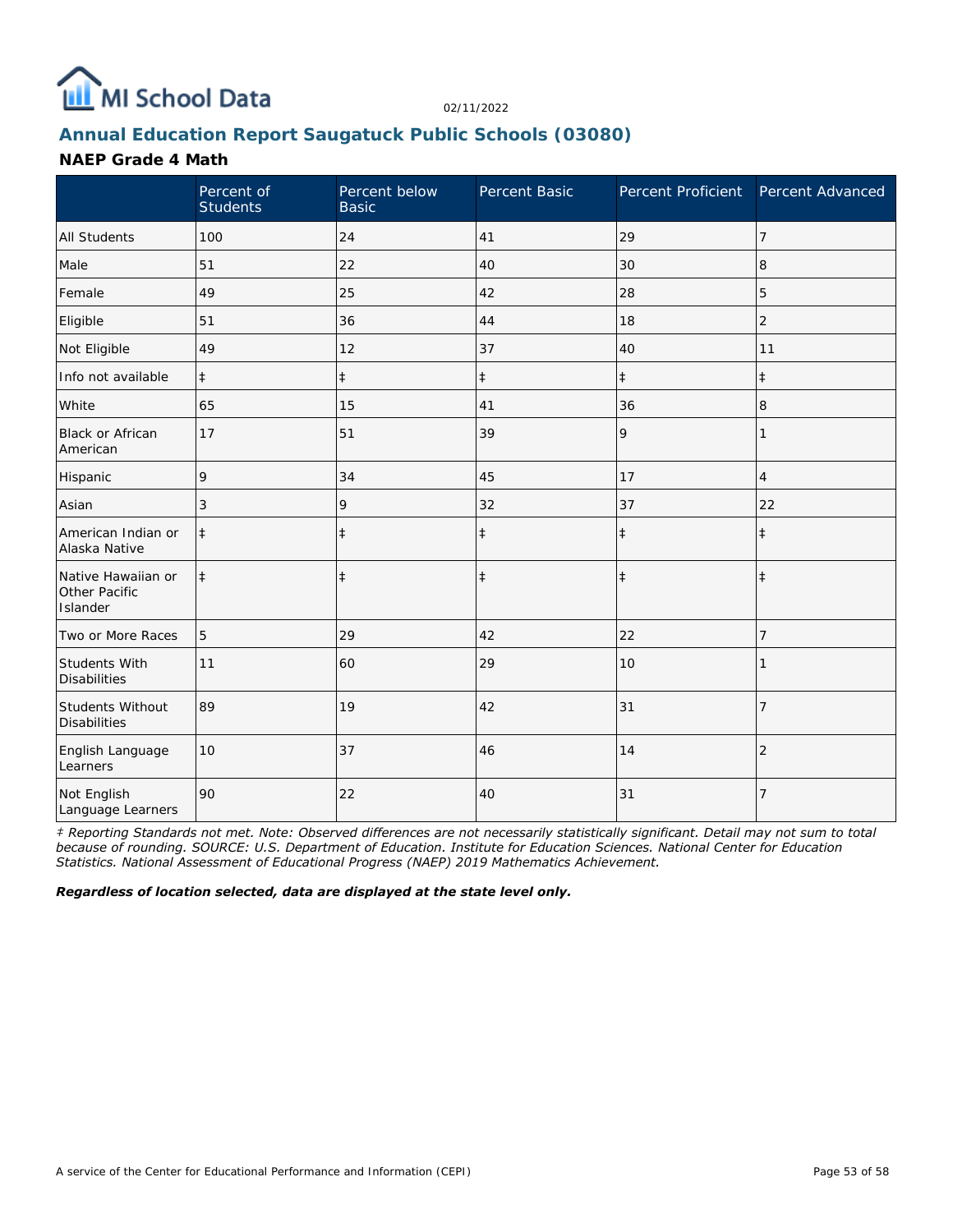

## **Annual Education Report Saugatuck Public Schools (03080)**

### **NAEP Grade 8 Math**

|                                                 | Percent of<br><b>Students</b> | Percent below<br><b>Basic</b> | Percent Basic |            | Percent Proficient Percent Advanced |
|-------------------------------------------------|-------------------------------|-------------------------------|---------------|------------|-------------------------------------|
| <b>All Students</b>                             | 32                            | 68                            | 31            | 9          |                                     |
| Male                                            | 51                            | 33                            | 67            | 31         | 10                                  |
| Female                                          | 49                            | 31                            | 69            | 31         | 7                                   |
| Eligible                                        | 4                             | 48                            | 52            | 16         | 3                                   |
| Not Eligible                                    | 55                            | 19                            | 81            | 43         | 13                                  |
| Info not available                              | $\ddagger$                    | $\ddagger$                    | $\ddagger$    | $\ddagger$ | $\ddagger$                          |
| White                                           | 70                            | 25                            | 75            | 37         | 11                                  |
| Black or African<br>American                    | 15                            | 64                            | 36            | 9          |                                     |
| Hispanic                                        | 8                             | 41                            | 59            | 16         | $\overline{2}$                      |
| Asian                                           | 3                             | 14                            | 86            | 52         | 21                                  |
| American Indian or<br>Alaska Native             | $\ddagger$                    | $\ddagger$                    | $\ddagger$    | $\ddagger$ | $\ddagger$                          |
| Native Hawaiian or<br>Other Pacific<br>Islander | $\ddagger$                    | $\ddagger$                    | $\ddagger$    | $\ddagger$ | $\ddagger$                          |
| Two or More Races                               | $\overline{4}$                | 39                            | 61            | 24         | 4                                   |
| Students With<br><b>Disabilities</b>            | 10                            | 75                            | 25            | 5          | 0                                   |
| Students Without<br><b>Disabilities</b>         | 90                            | 27                            | 73            | 34         | 9                                   |
| English Language<br>Learners                    | 6                             | 60                            | 40            | 8          |                                     |
| Not English<br>Language Learners                | 94                            | 30                            | 70            | 32         | 9                                   |

*‡ Reporting Standards not met. NOTE: Observed differences are not necessarily statistically significant. Detail may not sum to total because of rounding. SOURCE: U.S. Department of Education. Institute for Education Sciences. National Center for Education Statistics. National Assessment of Educational Progress (NAEP) 2019 Mathematics Achievement.*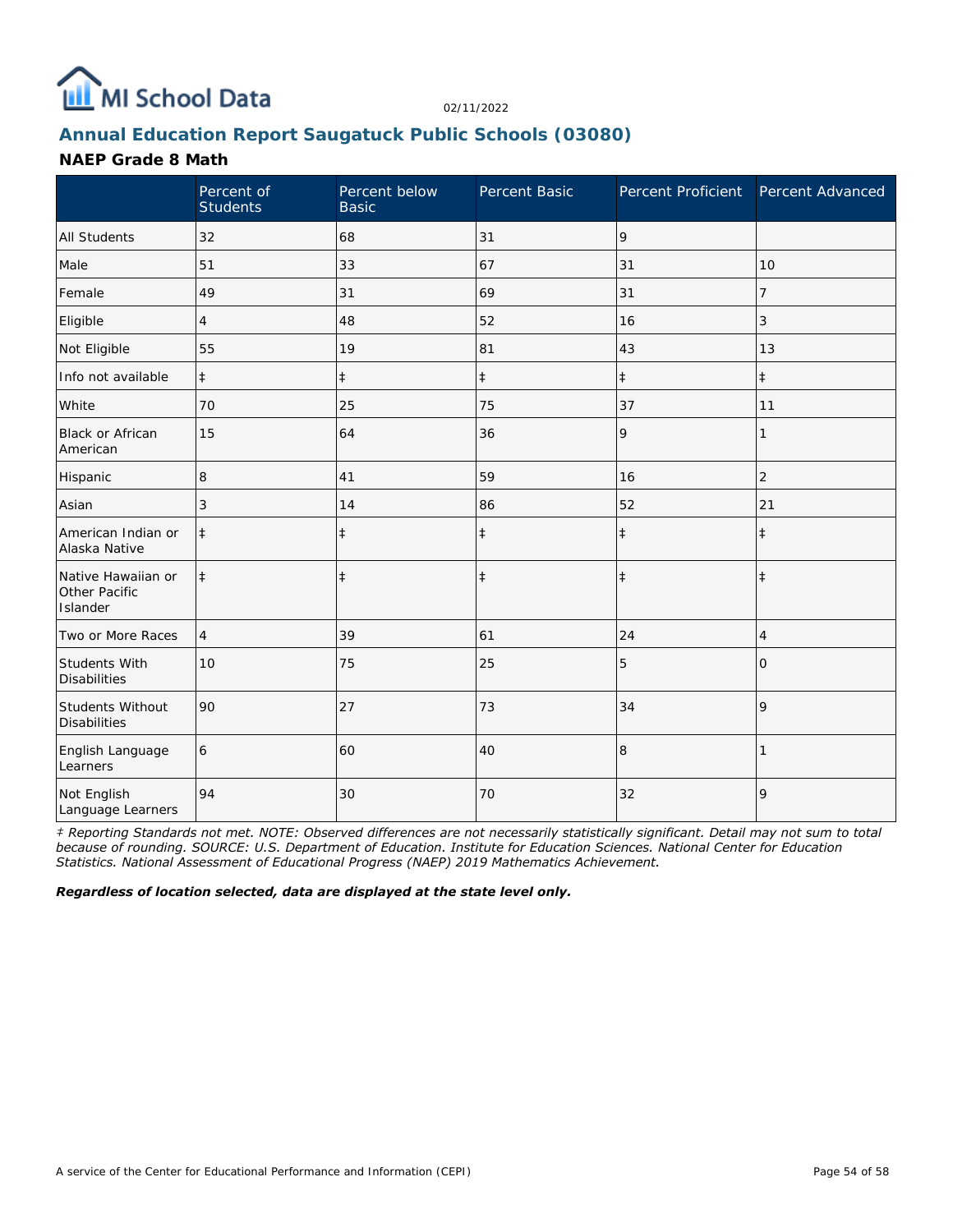

## **Annual Education Report Saugatuck Public Schools (03080)**

### **NAEP Grade 4 Reading**

|                                                 | Percent of<br><b>Students</b> | Percent below<br><b>Basic</b> | Percent Basic | Percent Proficient Percent Advanced |                |
|-------------------------------------------------|-------------------------------|-------------------------------|---------------|-------------------------------------|----------------|
| <b>All Students</b>                             | 100                           | 36                            | 64            | 32                                  | $\overline{7}$ |
| Male                                            | 51                            | 40                            | 60            | 28                                  | 6              |
| Female                                          | 49                            | 32                            | 68            | 36                                  | 9              |
| Eligible                                        | 53                            | 49                            | 51            | 20                                  | 3              |
| Not Eligible                                    | 47                            | 21                            | 79            | 45                                  | 13             |
| Info not available                              | $\ddagger$                    | $\ddagger$                    | $\ddagger$    | $\ddagger$                          | $\ddagger$     |
| White                                           | 65                            | 29                            | 71            | 37                                  | 9              |
| Black or African<br>American                    | 18                            | 58                            | 42            | 15                                  | $\overline{2}$ |
| Hispanic                                        | 9                             | 50                            | 50            | 18                                  | 2              |
| Asian                                           | 3                             | 18                            | 82            | 44                                  | 15             |
| American Indian or<br>Alaska Native             | $\ddagger$                    | $\ddagger$                    | $\ddagger$    | $\ddagger$                          | $\ddagger$     |
| Native Hawaiian or<br>Other Pacific<br>Islander | $\ddagger$                    | $\ddagger$                    | $\ddagger$    | $\ddagger$                          | $\ddagger$     |
| Two or More Races                               | 5                             | 33                            | 67            | 35                                  | 8              |
| Students With<br><b>Disabilities</b>            | 10                            | 74                            | 26            | 10                                  |                |
| Students Without<br><b>Disabilities</b>         | 90                            | 31                            | 69            | 34                                  | 8              |
| English Language<br>Learner                     | 11                            | 57                            | 43            | 14                                  | 3              |
| Not English<br>Language Learner                 | 89                            | 33                            | 67            | 34                                  | 8              |

*# Rounds to zero*

*‡ Reporting Standards not met. NOTE: Observed differences are not necessarily statistically significant. Detail may not sum to total because of rounding. SOURCE: U.S. Department of Education, Institute of Education Sciences, National Center for Education Statistics, National Assessment of Educational Progress (NAEP), 2019 Reading Assessment.*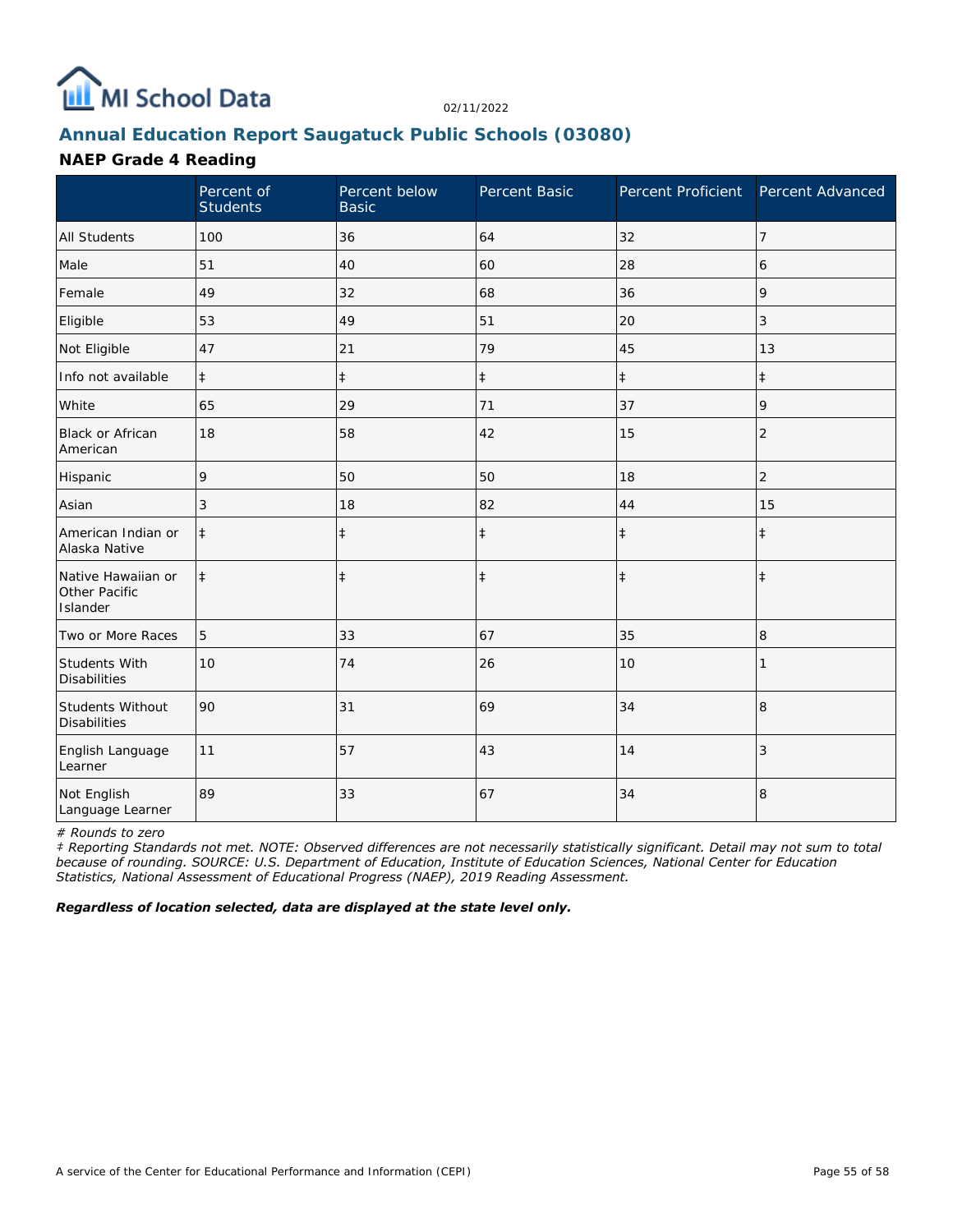

## **Annual Education Report Saugatuck Public Schools (03080)**

### **NAEP Grade 8 Reading**

|                                                 | Percent of<br><b>Students</b> | Percent below<br><b>Basic</b> | Percent Basic | Percent Proficient Percent Advanced |                |
|-------------------------------------------------|-------------------------------|-------------------------------|---------------|-------------------------------------|----------------|
| <b>All Students</b>                             | 100                           | 27                            | 73            | 31                                  | 3              |
| Male                                            | 51                            | 32                            | 68            | 26                                  | $\overline{2}$ |
| Female                                          | 49                            | 21                            | 79            | 37                                  | 3              |
| Eligible                                        | 47                            | 39                            | 61            | 19                                  |                |
| Not Eligible                                    | 52                            | 15                            | 85            | 43                                  | 4              |
| Info not available                              | $\ddagger$                    | $\ddagger$                    | $\ddagger$    | $\ddagger$                          | $\pm$          |
| White                                           | 70                            | 22                            | 78            | 35                                  | 3              |
| <b>Black or Afican</b><br>American              | 15                            | 48                            | 52            | 12                                  | 0              |
| Hispanic                                        | 8                             | 36                            | 64            | 22                                  | 1              |
| Asian                                           | 3                             | 14                            | 86            | 56                                  | 6              |
| American Indian or<br>Alaska Native             | $\ddagger$                    | $\ddagger$                    | $\ddagger$    | $\ddagger$                          | $\ddagger$     |
| Native Hawaiian or<br>Other Pacific<br>Islander | $\ddagger$                    | $\ddagger$                    | $\ddagger$    | $\ddagger$                          | $\ddagger$     |
| Two or More Races                               | 4                             | 23                            | 77            | 40                                  | 5              |
| Students With<br><b>Disabilities</b>            | 11                            | 71                            | 29            | 5                                   | $\Omega$       |
| Students Without<br><b>Disabilities</b>         | 89                            | 21                            | 79            | 35                                  | 3              |
| English Language<br>Learner                     | 6                             | 57                            | 43            | 6                                   | $\Omega$       |
| Not English<br>Language Learner                 | 94                            | 25                            | 75            | 33                                  | 3              |

*# Rounds to zero*

*‡ Reporting Standards not met. NOTE: Observed differences are not necessarily statistically significant. Detail may not sum to total because of rounding. SOURCE: U.S. Department of Education, Institute of Education Sciences, National Center for Education Statistics, National Assessment of Educational Progress (NAEP), 2019 Reading Assessment.*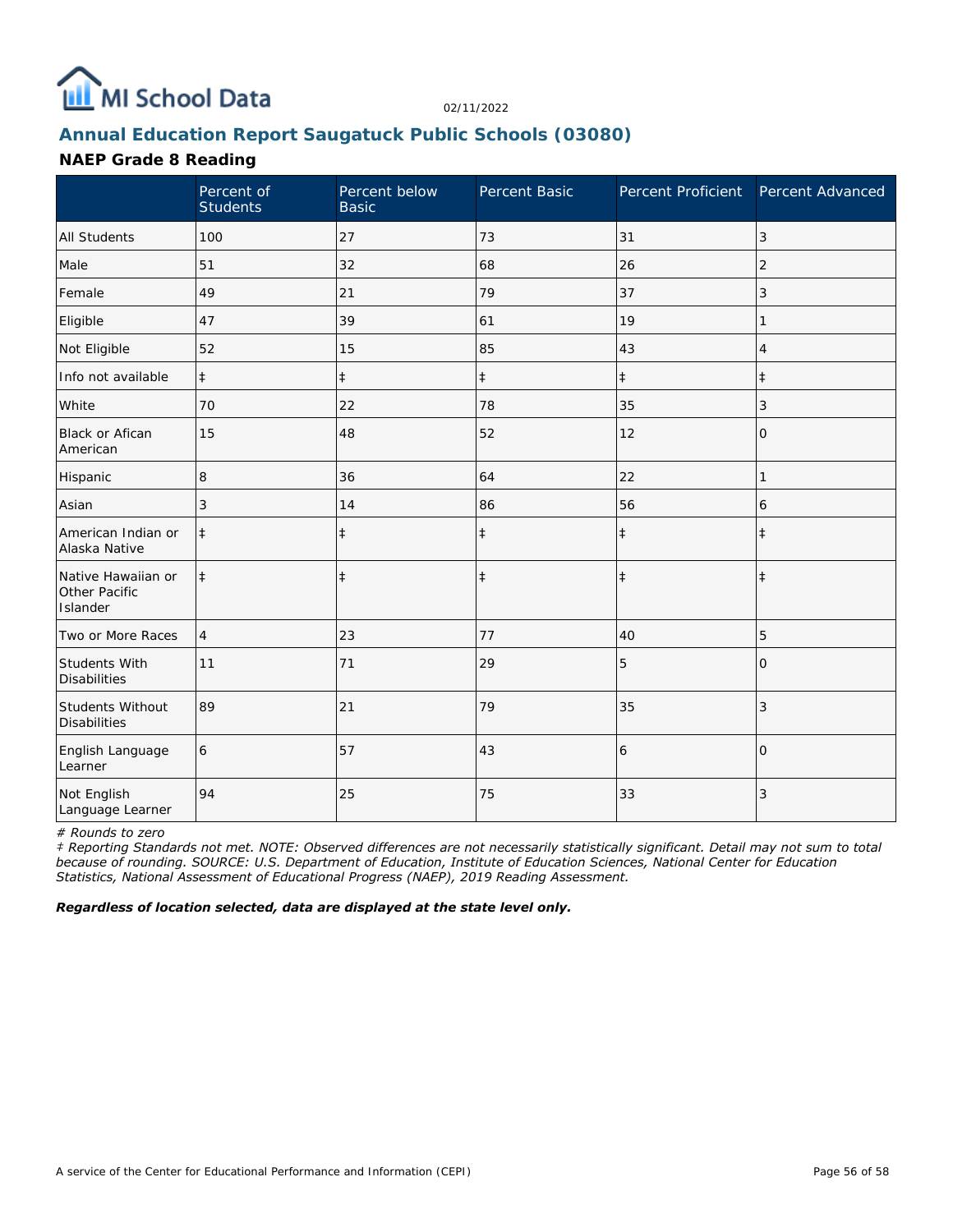

## **Annual Education Report Saugatuck Public Schools (03080)**

### **NAEP Participation Data**

| Grade | Subject | Participation Rate Standard Error<br>for Students with<br><b>Disabilities</b> |      | Participation Rate Standard Error<br>for Limited English<br><b>Proficient Students</b> |      |
|-------|---------|-------------------------------------------------------------------------------|------|----------------------------------------------------------------------------------------|------|
| 4     | Math    | 86.9                                                                          | 2.25 | <u>l</u> 9                                                                             | 0.97 |
|       | Reading | 85.4                                                                          | 2.57 | 98                                                                                     | 1.04 |
| 18    | Math    | 81.9                                                                          | 2.48 | 95                                                                                     | 1.79 |
|       | Reading | 83.3                                                                          | 2.41 | 191                                                                                    | 3.97 |

*The National Assessment of Educational Progress (NAEP) is periodically administered by the U.S. Department of Education based on assessments administered to samples of students in each state. Federal regulations require the display of state level NAEP data on the Annual Education Report. These data represent the performance of the most recent sample of Michigan students on the NAEP.*